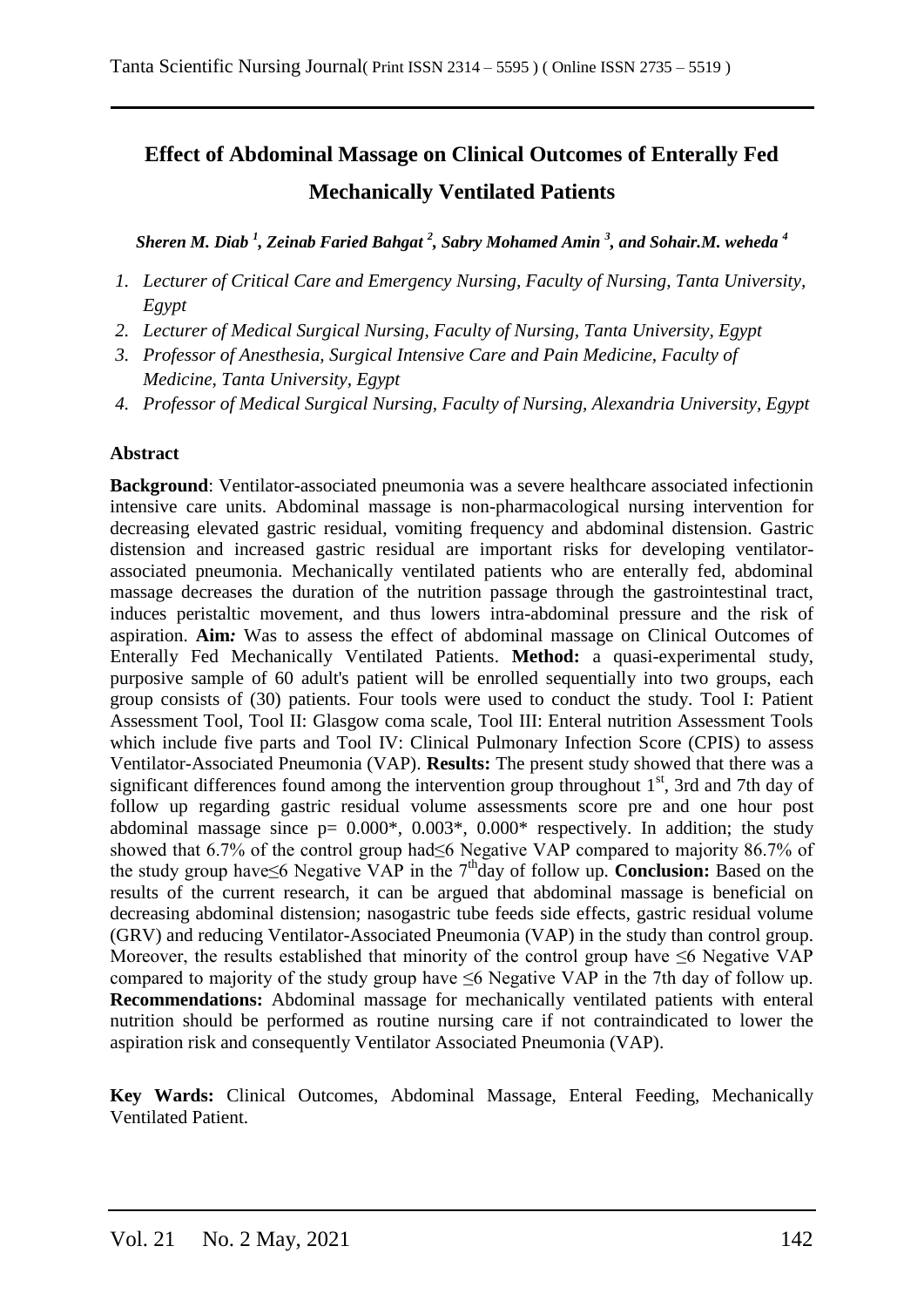### **Introduction**

Mechanically ventilated patients need nutritional support because they are seriously ill and unable to take oral feeding. A catabolic condition with an elevated level of metabolic stress is frequent in ventilated patients as a result of a systemic inflammatory response. They're more likely to experience complications including ventilator-associated pneumonia or urinary tract infection, as well as organ failure, prolonged hospitalization, and death. Enteral feeding is also considered a treatment option for people who are unable to consume oral nutrition. Enteral feeding is believed to preserve gut health and thereby modulate the stress response to critical illness andreduce the disease severity. (**1**)

Mechanical ventilator (MV) should help in exchange of gases without inducing pulmonary trauma. Unfortunately, it can also cause pulmonary effects such as strain and stress. High pressure and volume can result in pulmonary trauma, which can lead to biotrauma and atelectasis. Also, ventilator-associated pneumonia is another complication that may occur**. (2**)

More than half of the patients in the critical care unit have irregular gastric motility, which causes sluggish gastric emptying.

Delayed gastric emptying can cause a number of problems,

including insufficient caloric intake and infrequent use of enteral nutrition in the intensive care unit (ICU). The risk of ventilator-associated pneumonia is increased by nausea, regurgitation, and aspiration .**(3-4**)

As a result, assessing the gastric residual volume (GRV) is recommended to reduce the frequency of these complications. consequently, in cases of high GRV, it is important to reduce the amount of enteral feeding or the osmolality of the formula. The monitoring of gastric residual volume in critically ill patients undergoing mechanical ventilation has been the subject of many studies. Previous studies that found a correlation between GRV and VAP were not well designed to demonstrate GRV as a reliable marker of increased VAP risk, and they concluded that monitoring GRV in mechanically ventilated patients is unnecessary and provides no additional benefits. **(5-7**) ..

Ventilator-associated pneumonia is a form of nosocomial bacterial infection that affects patients who have had invasive ventilation for at least 48 hours before being diagnosed. It's a common form of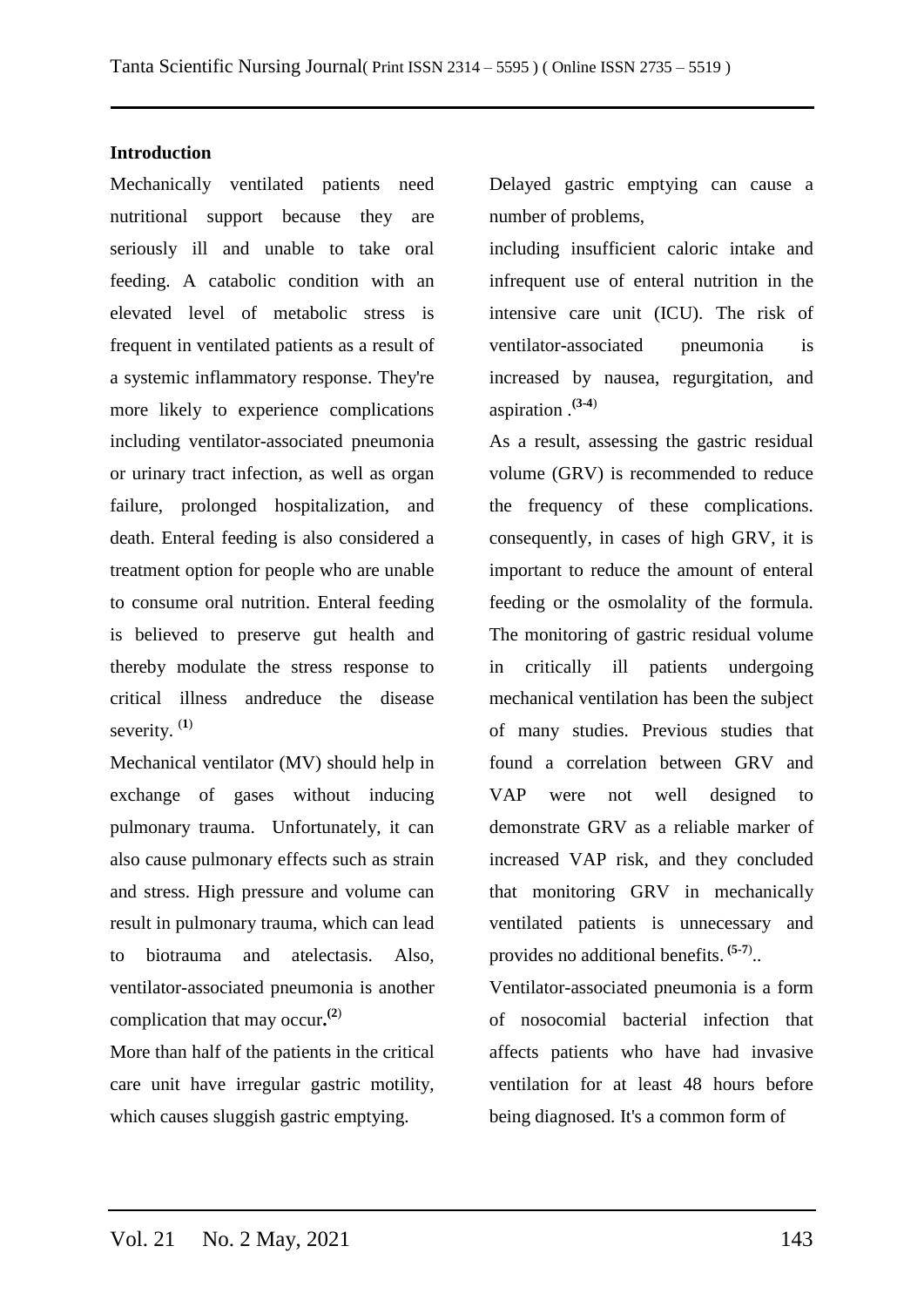pneumonia acquired in hospitals (HAP).

When a chest X-ray reveals new infiltration and at least one of the following criteria is present: fever, leukocytosis, and purulent tracheobronchial secretions, it may be diagnosed. The second most common hospital-acquired infection is pneumonia caused by a ventilator. The average or crude mortality rate associated with VAP varies from 40% to 70%, depending on the underlying disease, the etiologic pathogen of lung infection, the associated bacteremia, and the sufficiency of prophylactic antibiotic treatment.**(8,9)** .

Abdominal massage, was a nursing intervention for minimizing elevated gastric residual, vomiting frequency, and abdominal distension, has been indicated in numerous studies. Abdominal massage shortens the time it takes for food to pass through the digestive tract, stimulates and preserves peristaltic activity, and decreases intra-abdominal pressure. Furthermore, it was a nonpharmacological, noninvasive, and safe approach with no side effects<sup>(10.)</sup>

Moreover, abdominal massage often changes intra-abdominal pressure and increases vagal stimulation. This boosts gastric motility and improves gastric emptying. The favored nursing intervention for treating and decreasing gastrointestinal complications is the abdominal massage, because it has many benefits, including the simplicity of which nurses may apply it individually and the absence of side effects.(**11,12) .**

### **Significance of the study**

Ventilator-associated pneumonia was defined as nosocomial pneumonia that occurs at least 48 hours after the initiation of mechanical ventilation and affects from 6 % to 52% of total cases of nosocomial infection in critical care units. Also, it accounts 9–13% of the total deaths in patients with ventilator support devices . There have been several risk factors reported for the incidence of ventilatorassociated pneumonia. It is possible to count factors relevant to the patient such as age and health condition, medication and care procedures such as enteral feeding, antacid prophylactic therapy, and infection control related factors. (**13-15**)

Enteral feeding was shown to be a threefold increase in the development of ventilator-associated pneumonia in patients on mechanical ventilation. Reflux, aspiration, diarrhea, abdominal distention, constipation, and intestinal ischemia are also potential side effects. Patients who received enteral nutrition documented them in 62% of cases. **(16-18**)

Increased gastric residual volume was observed in 32 % to 39 percent of enterally fed patients, as well as feeding intolerance in 60 percent. Increased gastric residual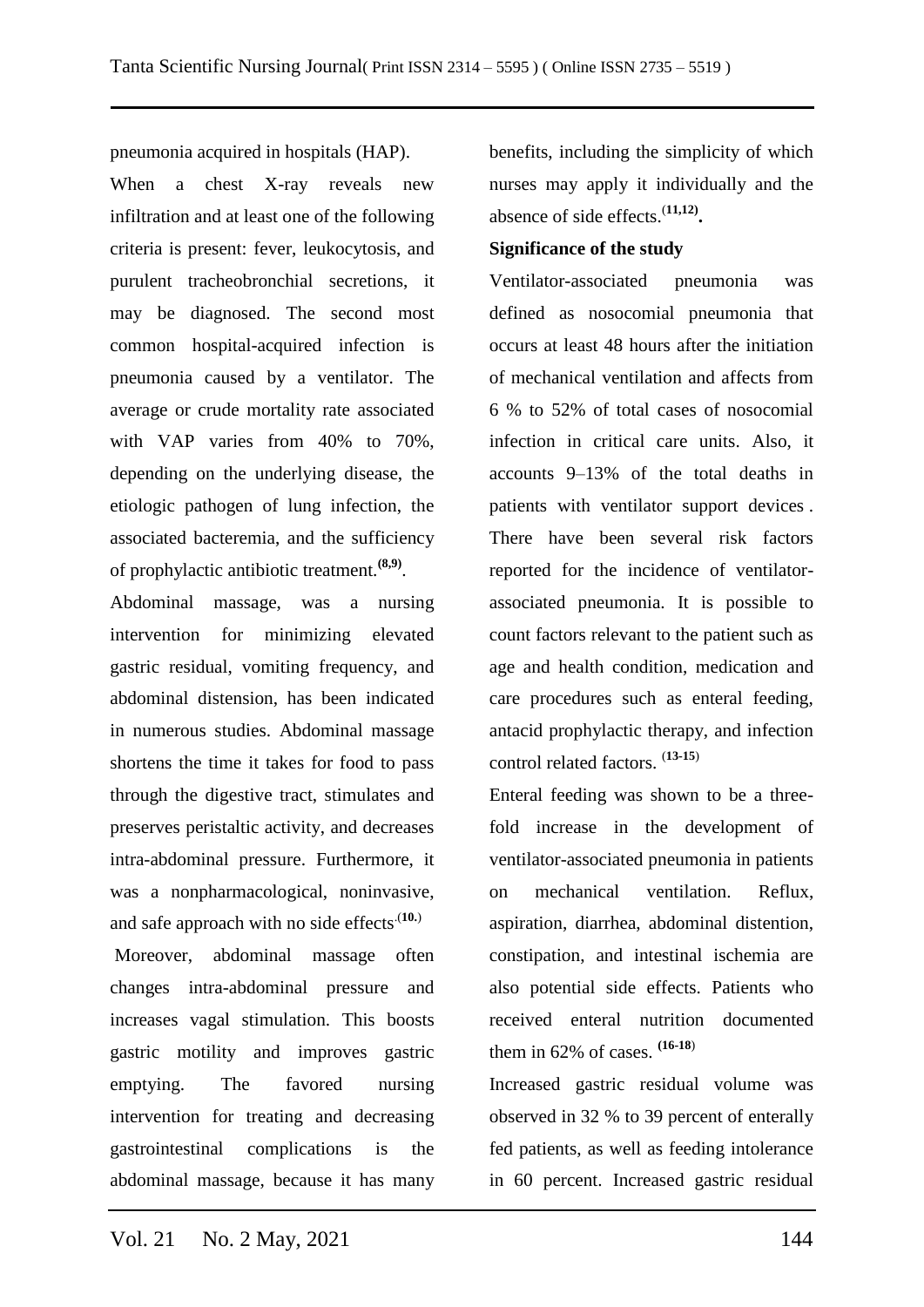volume due to enteral feeding can cause pulmonary aspiration, which is one of the most dangerous mechanical problems and one of the major causes of Ventilatorassociated pneumonia VAP. Aspiration was seen at a rate of 8 percent to 95 percent in intensive care units. The true incidence remains unclear due to the lack of standardized diagnostic criteria and silent aspiration.**(19-25)**

Gastric distention, high residual volume can be reduced by abdominal massage and this lowers the rate of ventilator-associated pneumonia. Several researches have shown that abdominal massage can affect constipation, gastric residual volume, and abdominal distention (**26-29,30-34.** ) There hasn't been any research conducted on the influence of abdominal massage on the growth of Ventilator-associated pneumonia VAP. As a result, the aim of this study was to evaluate how abdominal massage affected the enterally fed patient's clinical outcomes who are mechanically ventilated.

**Operational Definition of Clinical Outcomes: the clinical outcomes involved in this study include;** *tolerance of enteral nutrition* as indicated by decreased occurrence of abdominal distension, constipation, diarrhea, vomiting, and low gastric residuals and decreased incidence of *ventilatorassociated* **pneumonia (VAP).**

### **Aim of the study**

The Aim of the study was to assess the effect of abdominal massage on Clinical Outcomes of Enterally Fed Mechanically Ventilated Patients.

#### **Research hypothesis**

**H1:** There would be a relationship between the Abdominal Massage and the Clinical Outcomes.

**H2**: The abdominal massage would decrease abdominal distension; episodes of vomiting, gastric residual volume in the intervention group compared to control group.

**H3**: The abdominal massage would decrease occurrence of Ventilator-Associated Pneumonia in the intervention group than those in the control group.

#### **II. Materials and method**

#### **Design**

A quasi-experimental design was used in this research

#### **Study settings**

This study was conducted in Anesthesia Intensive Care Unit of the Emergency Hospital affiliated to Tanta University Hospitals, Tanta City, Egypt.The hospital has one floor for Anesthesia Intensive Care Unit which consist of 4 wards, each ward contains 6 beds (The capacity of the unit includes24 beds).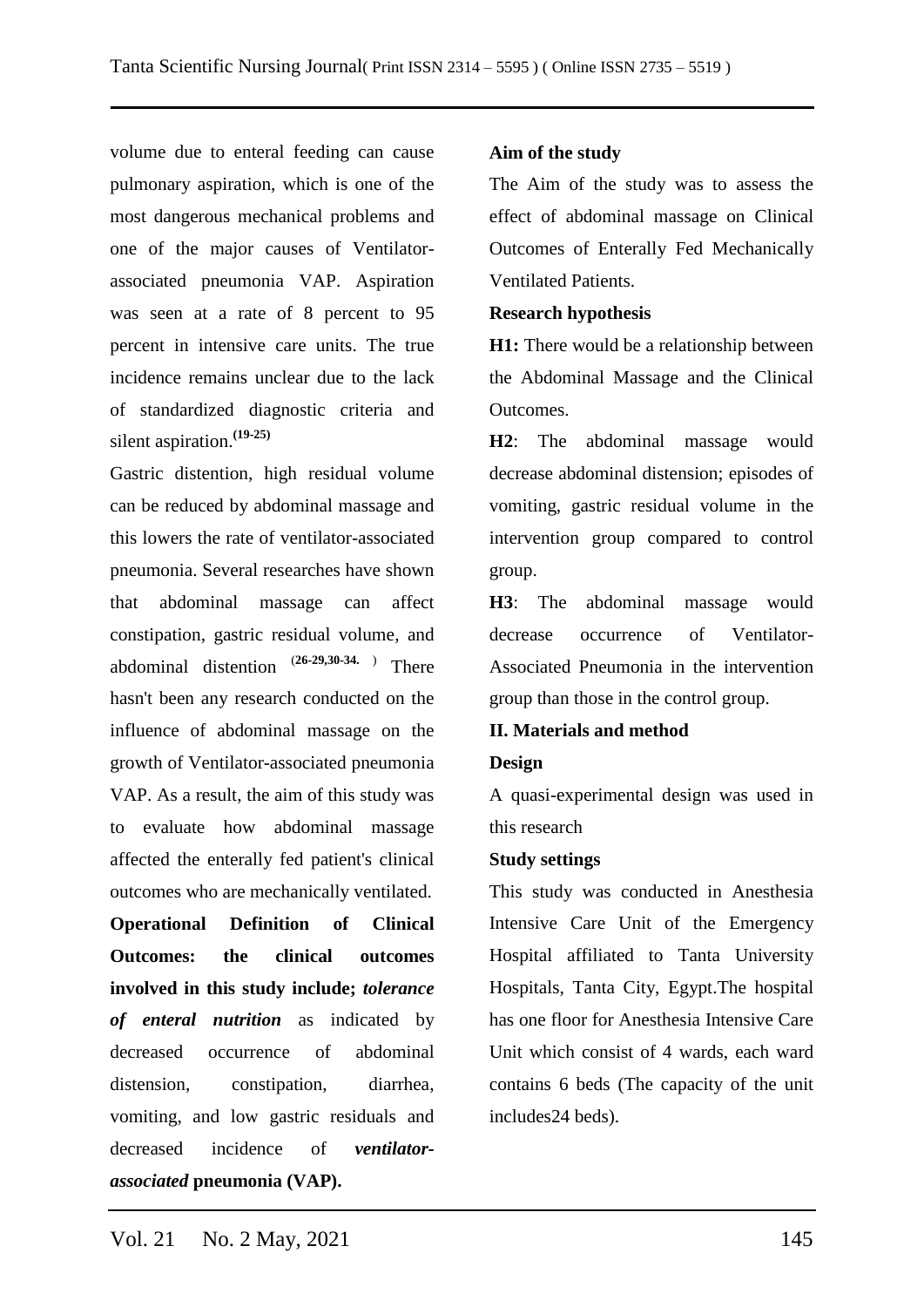### **Subjects**

A purposive sample of 60 critically ill adults' patients and meeting the inclusion criteria. they would be enrolled sequentially into two groups; each group consisted of (30) patients. The sample size estimated by Power analysis of independent t tests [One tail, Effect size = 0.55; The significance level ( $\alpha$ ) at 0.05; Power  $(1-\beta) = 0.85$ ]

### **The two groups were as following:**

**Group (I):** was the control group and not received the abdominal massage

**Group (II):** was the study group, they would receive the intervention measure which was the abdominal massage

# **The subjects were selected according to the following Criteria**;

- Their age ranged from 18 to less than 60 years,
- The Sequential Organ Failure Assessment Score (SOFA) lower than 14,
- The patients used only H2 receptor antagonists as gastric prophylaxis,
- Mechanically ventilated for at least 48 h,
- Absence of infection manifestations and infiltration on chest X-ray for 48hours post intubation,
- on nasogastric enteral feeding.

### **Exclusion criteria were:**

-The patients with tracheostomy, abdominal wound, surgery gastrostomy and jejunostomy tubes, radiotherapy, ileus, diarrhea,

-The patients used pro-kinetic agents,

-The patients were hemodynamically unstable, HIV infection, or cytotoxic drugs-induced neutropenia.

#### **Tools of the study**

The data was collected using four tools as following:

# **Tool I:bio Socio-demographic characteristics of the patient**

The tool was designed by the researcher after researching the literature**(35)**to collect the data. It involved three parts

# **Part (A): Socio-demographic characteristics of the patients:**

**Socio-demographic** data involves, gender, marital status, age, educational level, working and residence

#### **Part (B): Patients' clinical data**

It was formulated by the researcher after reviewing of the relevant literatures (**35**) which include data such as admission diagnosis, length of ICU stays, mechanical ventilation related clinical data, past medical history and current medications.

# **Part (C): The Sequential Organ Failure Assessment Score (SOFA) (36-37)**

The tool was used to estimate the morbidity and mortality for critically ill patients according to the level of organ dysfunction based on the clinical data. It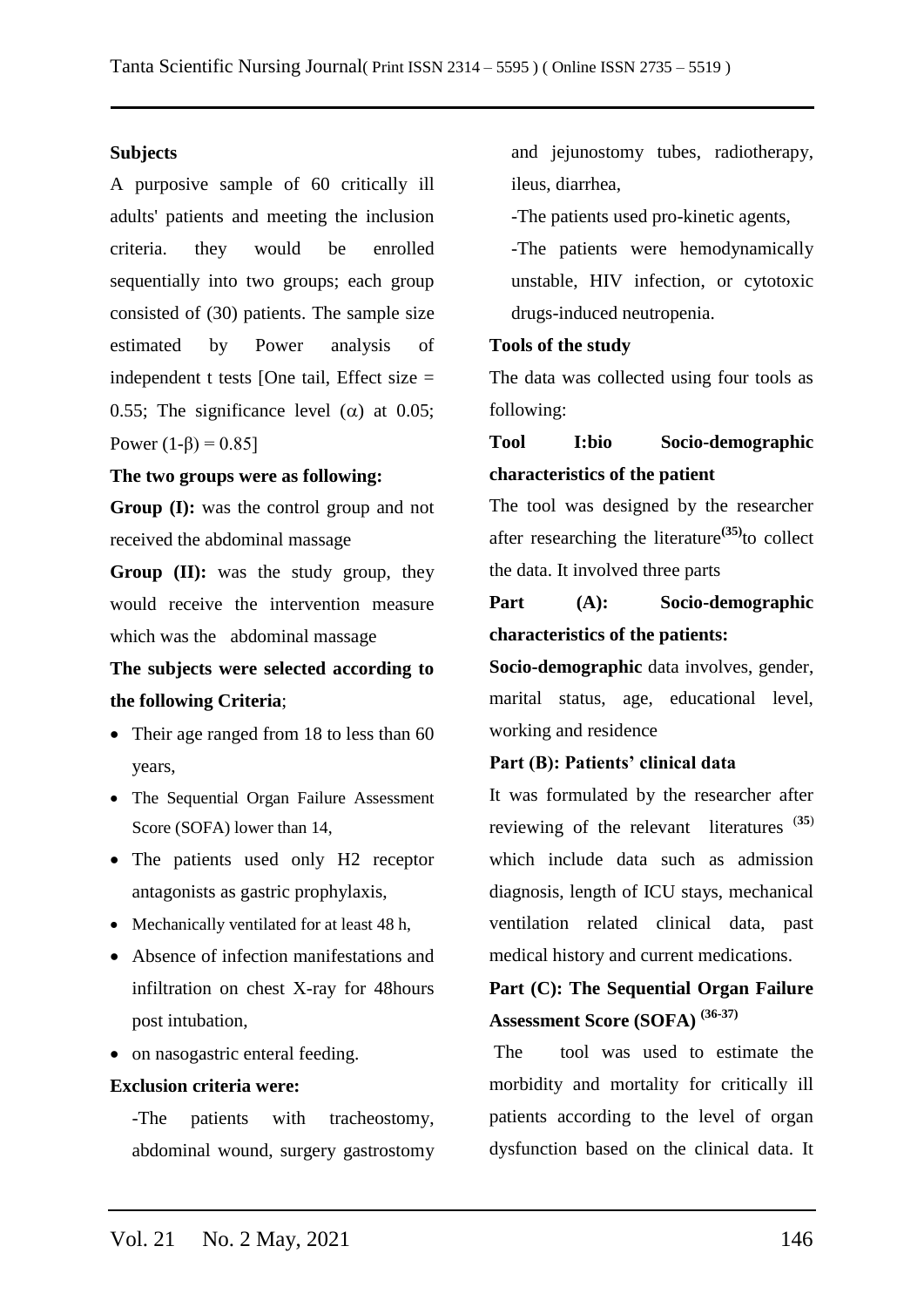was designed by **Lambden et al., (2019**) and adopted by the researcher.

The Sequential Organ Failure Assessment Score **(**SOFA) included six organ system, respiratory, cardiovascular, hepatic, coagulation, renal and neurological systems every organ system is assigned scored from 0 (normal) to 4 (high degree of organ malfunction). It was used to assess patients on intensive care unit admission. It was calculated using online software on **ClinCalc.com**. The SOFA score ranges from 0 to 24. The SOFA score ranged from 0-6 ,7-9,10-12, 13-14,15-24, correlated to less than10%,15-20% ,40- 50%, 50-60%, and more than 80% mortality respectively.

### **Tool II: Glasgow Coma Scale;(38)**

It was used to assess the level of consciousness. The scale assesses patients' responsiveness through eye-opening, motor, and verbal responses. It was used on the first, second, and seventh days of the study, and the scores ranging from 3 (worst) to 15 (best).

# **Tool III: Enteral Nutrition Assessment Tools:**

It was designed by the researcher after extensive search of the literature to evaluate the effect of abdominal massage on the enteral feeding related gastrointestinal complications. It included five parts as following;

# **Part(A): Enteral feeding follows up sheet**

This was included data about the rate, type and amount of feeding/ml, feeding regimens and type of feeding tube used.

# **Part (B): Gastric residual volume assessment sheet:**

**It was used** to assess the amount of gastric residual before the abdominal massage and the second time one hour after the second massage. It was done three times; on the first, second and  $7<sup>th</sup>$  day of the study  $39-40$ 

# **Part (C): Abdominal circumference assessment sheet:**<sup>21</sup>

It was done before the abdominal massage and one hour after the second massage on the first, second and  $7<sup>th</sup>$  day of the study.

## **Part(D): Vomiting assessment sheet**

It was done on the first, second and  $7<sup>th</sup>$  day of the study.

#### **Part (E): Defecation assessment sheet;**

which include assessment of frequency and consistency of defecation on the first, second and  $7<sup>th</sup>$  day of the study.

**Tool IV:Clinical Pulmonary Infection Score (CPIS) for Ventilator-Associated Pneumonia(VAP) (41-42)**

It was designated and used by (**Mohamed, E. E., &AbdAlla, A. E. D. A.,2013)** and **(Fernando, et al., 2020) )** and adopted by the researcher to assess ventilator associated pneumonia (VAP) on the first, second and  $7<sup>th</sup>$  day of the study. It was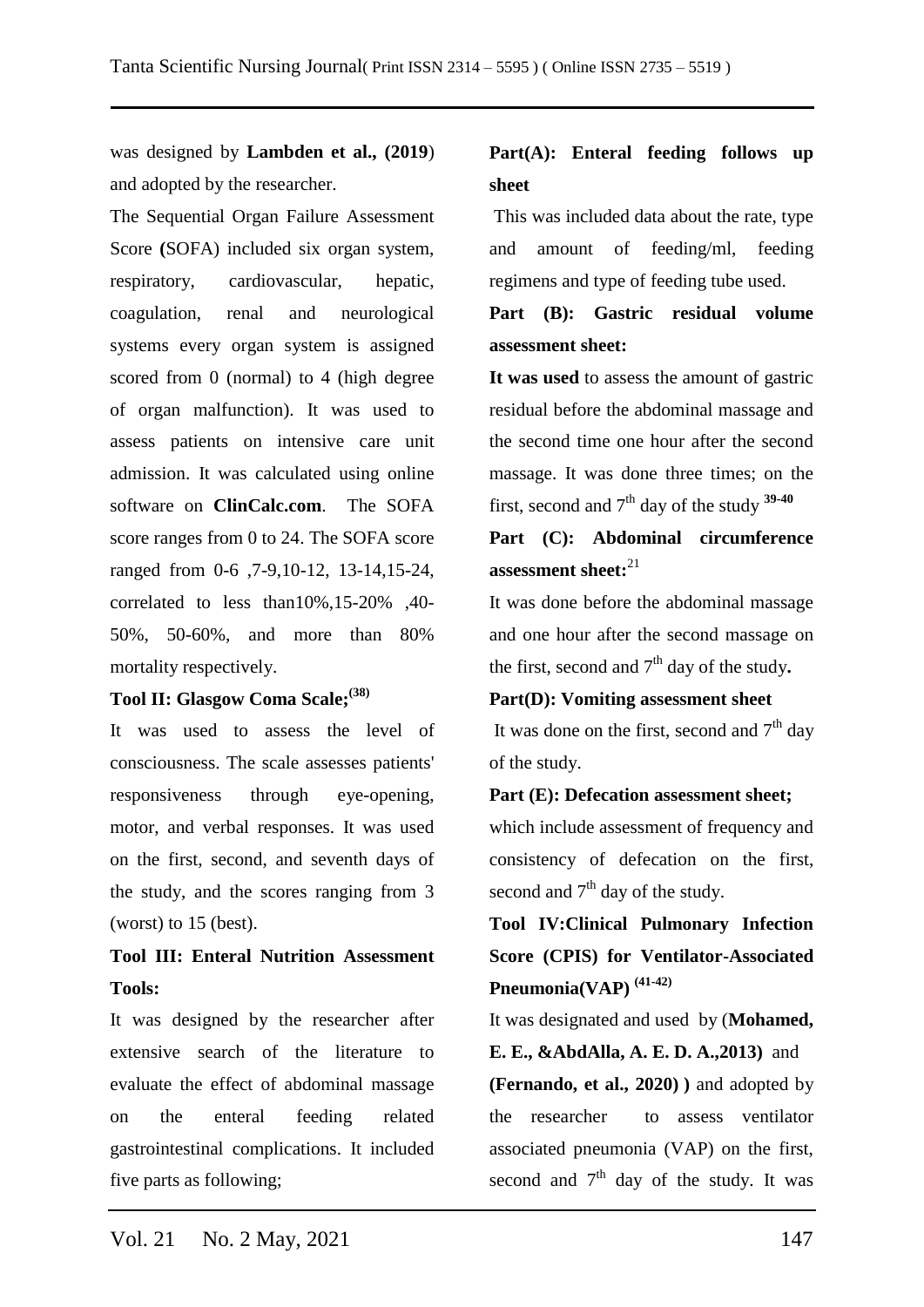calculated using on line software on **[mdcalc.com](https://www.mdcalc.com/clinical-pulmonary-infection-score-cpis-ventilator-associated-pneumonia-vap)**.(**43**) It includes assessment of six parameter: **Patient temperature, Leukocytic count, Tracheal secretions**, **oxygenation , Chest x-ray, andQuantitative growth of pathogenic bacteria in tracheal aspirate culture**. every parameter had score according to its result. The total score ranges from 0 to 12. The patients with CPIS more than 6 were evaluated as VAP positive while others with CPIS less than or equal 6 were evaluated VAP negative.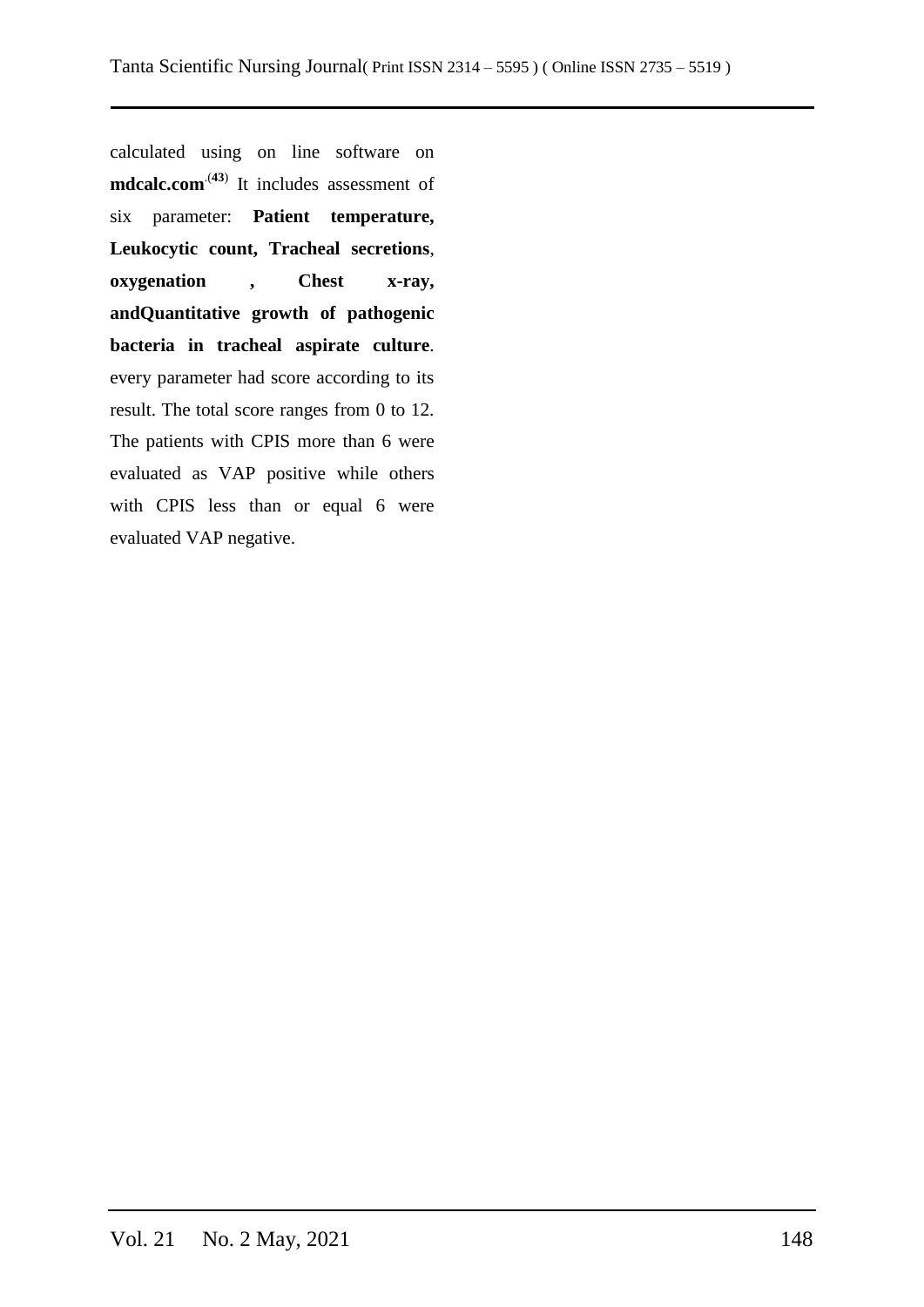| parameter                                                                | point        |
|--------------------------------------------------------------------------|--------------|
| <b>Patient temperature</b>                                               |              |
| $\geq$ 36.5 ° C and $\leq$ 38.4 ° C                                      | $(0$ points) |
| $\geq$ 38.5 ° C and $\leq$ 38.9 ° C                                      | (1 point)    |
| $>39$ ° C                                                                | (2 points)   |
| ≤36 °C                                                                   | (2 points    |
| Leukocytes                                                               |              |
| $\geq$ 4000 / mm <sup>-3</sup> and $\leq$ 11000 / mm <sup>-3</sup>       | $(0$ points) |
| <4,000 / mm $^{-3}$ or > 11,000 / mm $^{-3}$                             | (1 point)    |
| <4,000 / mm <sup>-3</sup> or > 11,000 / mm <sup>-3</sup> with $\geq 500$ | (2 points)   |
| bands                                                                    |              |
| Tracheal secretions $(0-4 + \text{counts summed over})$                  |              |
| hours)                                                                   | $(0$ points) |
| $< 14 +$                                                                 | (1 point)    |
| $\geq$ 14 +                                                              | (2 points)   |
| $\geq$ 14 + and purulent                                                 |              |
| PaO2 (mmHg) / FIO2                                                       |              |
| $> 240$ or presence of ARDS                                              | $(0$ points) |
| $\leq$ 240 or no presence of ARDS                                        | (2 points)   |
|                                                                          |              |
| <b>Chest x-ray</b>                                                       |              |
| Without infiltrator                                                      | $(0$ points) |
| Patchy or diffuse infiltrate                                             | (1 point)    |
| Localized infiltrators                                                   | (2 points)   |
| Quantitative growth of pathogenic bacteria in                            |              |
| tracheal aspirate culture                                                | $(0$ points) |
| $\leq$ 1 + or no growth                                                  | (1 point)    |
| $>1+$                                                                    | (2 points)   |
| $> 1+$ and the same bacteria on Gram stain                               |              |

**The following table show the scoring system of Clinical Pulmonary Infection Score (CPIS**) **44**

**Method of data collection:**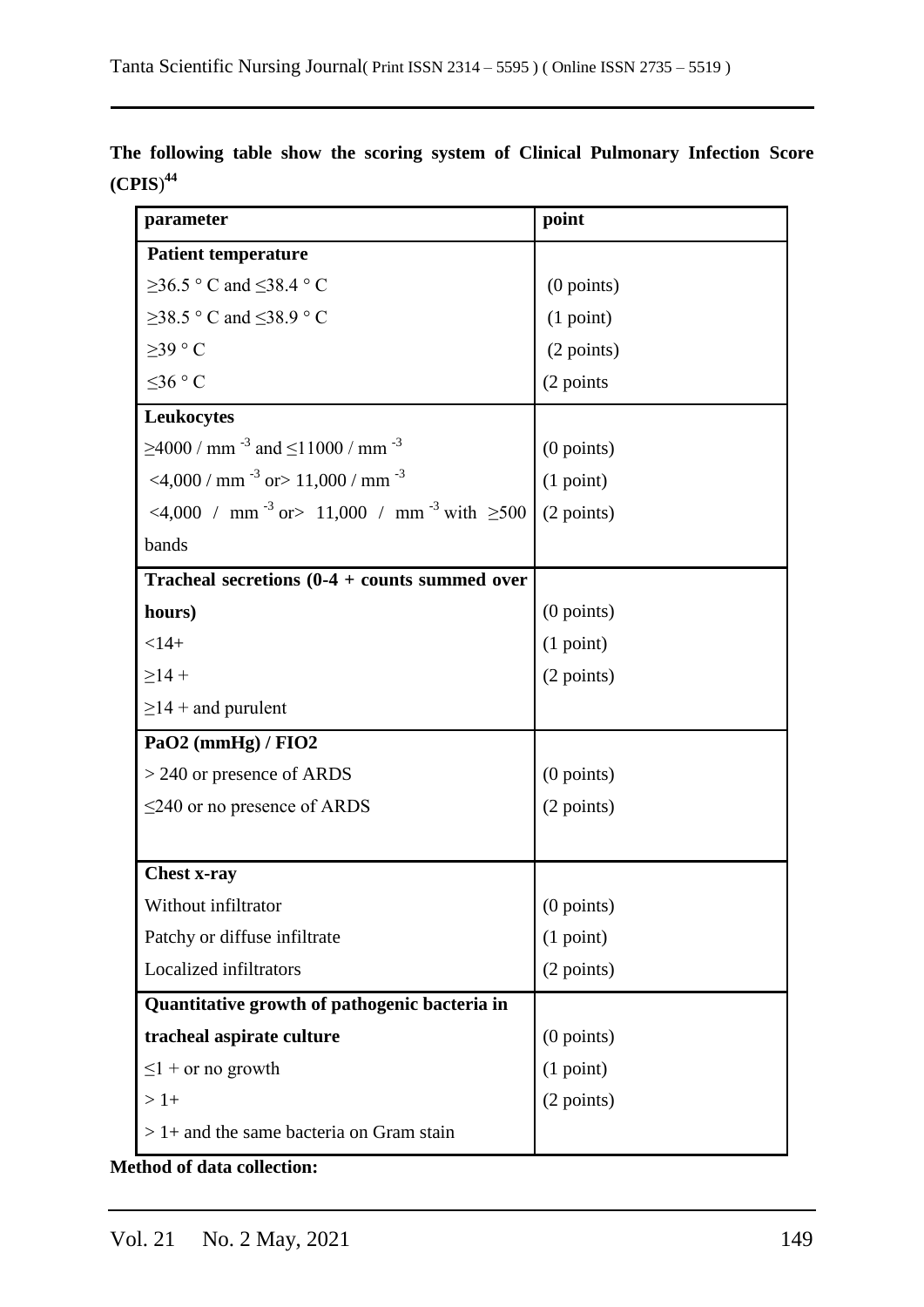# **The study was accomplished through the following steps:**

**1**-**An official hospital permission** was received from the responsible authority in the selected Intensive Care Unit, Tanta University Hospitals before conducting the study.

### **2**- **Tool development:**

The study involved four tools. Tools (I, and III) were formulated by the researcher after searching the relevant literature. While Tools (II, and VI) were adopted and used by researcher, this included Glasgow Coma Scale and Clinical Pulmonary Infection Score (CPIS).

### **3- Validity of the tools**

The tools were tested for content validity by experts in the field of the study and accordingly the needed modifications were done.Content validity index = 98.8%.

### **4. Reliability of the tools.**

Alpha Cronbach's test was used, and reliability factor was =0.896, Cronbach's Alpha for Tool I was 0.856, Tool II was 0.873. Tool III was 0.855, and Tool IV Was 0.866.

# **5. A pilot study: -**

It was conducted on 10% of the patients (six critically ill patients). The needed modifications were done before the main study. Data obtained were excluded from the present study.

**6.** The data was collected in duration of time approximately 8 months from **April 2019 to November 2019**

and include **the following three phases:**

**A- Assessment phase:** Was carried out for both study and control groups to collect baseline data from patients or their families in both control and intervention groups by using all tools(Tool I,II,III,IV).Data was collected first from control group to prevent contamination of data, over a period of 3 months. then data collection from the intervention group started and lasted 5 months to be completed.

# **B- Implementation phase:**

**Control group;**The patients in this group did not receive the abdominal massage , they received only routine hospital care for enterally feed patients on mechanical ventilation. Prior to enteral feeding, Gastric residual volume was assessed **(**GRV) and abdominal circumference were measured for all patients in the control group.

**Study group;**the subjects received the abdominal massage as a suggested nursing intervention for enterally feed patients on mechanical ventilation plus the routine hospital care.

All patients in the study group received abdominal massage. The massage was performed in the privacy of the patient.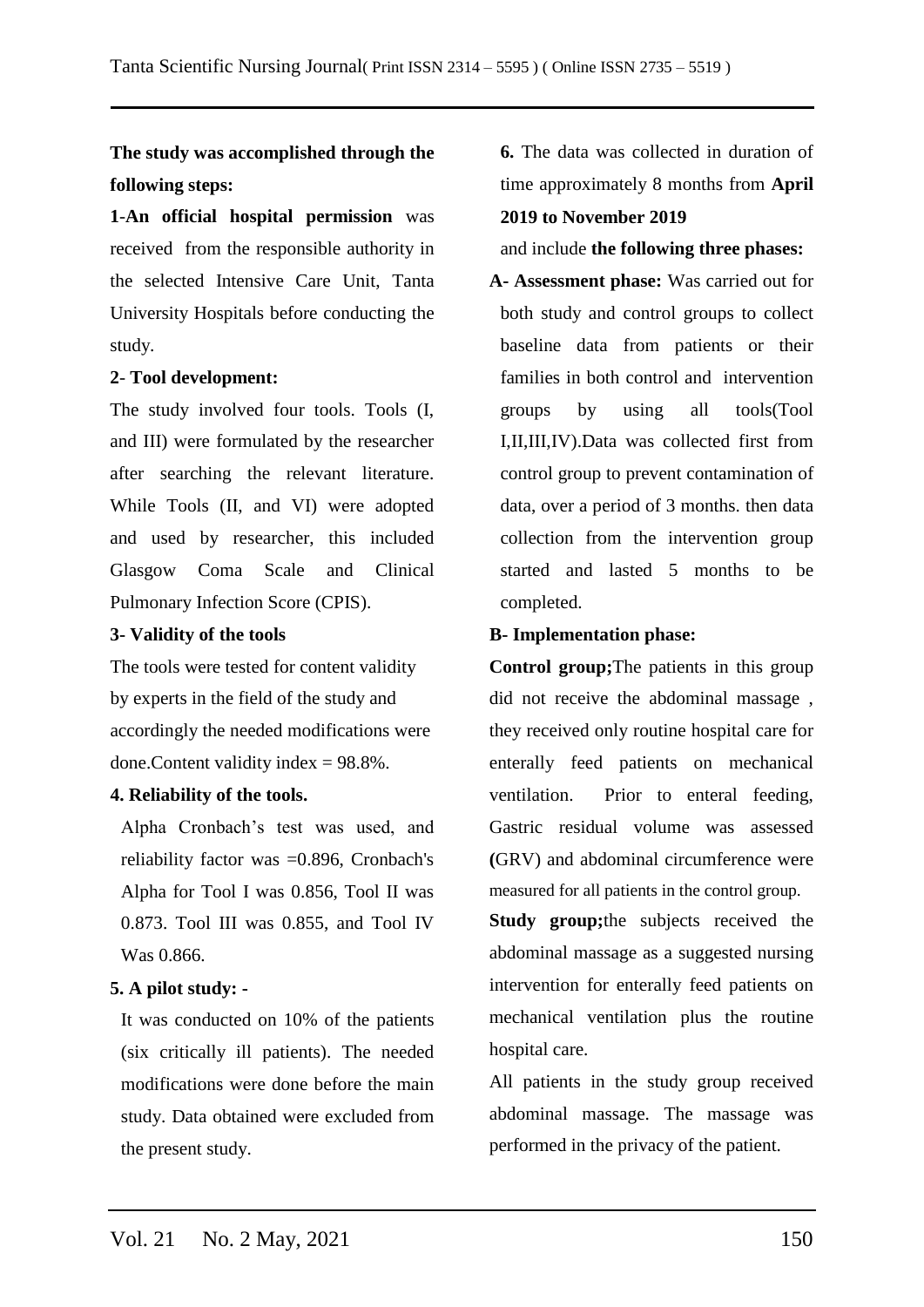The massage patient was lying in a supine position with his or her legs slightly bent through placing the patient's legs on a pillow. The bed's head was raised 30 to 45 degrees. The upper anterior iliac projection under the chest ribs was exposed, while the rest of the body was covered. The researcher took a position to the right of the patient's pelvis.

The abdominal massage was done to the abdominal wall in the direction of the bowel. It was performed twice daily for 20 minutes in a clockwise direction over the intestines on the abdominal wall. The massage was performed half an hour before enteral feeding to minimize the risk of aspiration, with a 6-hour period between massages. lubricant gel was used to make the massage easier. During the study, the head of the bed elevated to angle 30 to 45 degrees and was maintained 24 hours a day, with a 30-degree angle for performing the massage.

Five stages of abdominal massage were used: **the first stage** started with a gentle relaxing stroke up the abdominal wall, followed by motions likes brushing the skin in the abdominal region. **The second stage**, elastic deformation movement of the thoracic lumbar fascia, was performed by putting the dominant hand on the abdominal skin, the other hand on it, and applying pressure then squeezing the skin under pressure. **The third stage**; the abdominal skin is picked and kneaded by the fingers as if it was dough. **The fourth stage** includes shock motions from top to bottom and conversely around the armpit. The muscles in the intercostal spaces of false ribs moved during the **final stage**. **(40,45**)

**The gastric residual volume (GRV) and abdominal circumference** were measured before **the** Abdominalmassage and 1 hour after second massage**.**

**Gastric residual volume** was measured by aspirating the gastric contents using a 60 ml syringe before each feeding. Extra syringes were used if the amount exceeds one syringe. the evaluation of gastric emptying of patients on continuous enteral feeding, enteral feeding was stopped for 30 minutes before aspirating the gastric residual and abdominal circumference measurements. Patients in the intervention group had their measurements taken just before receiving an abdominal massage.

**Abdominal circumference** measurements were done using soft flexible, plastic tape. The starting point for the measurement was umbilicus. During expiration, the subject's waist was labelled with a marker pencil, and measurements were taken at the same point each time

The light and deep palpation were used to assess abdominal distension. Applying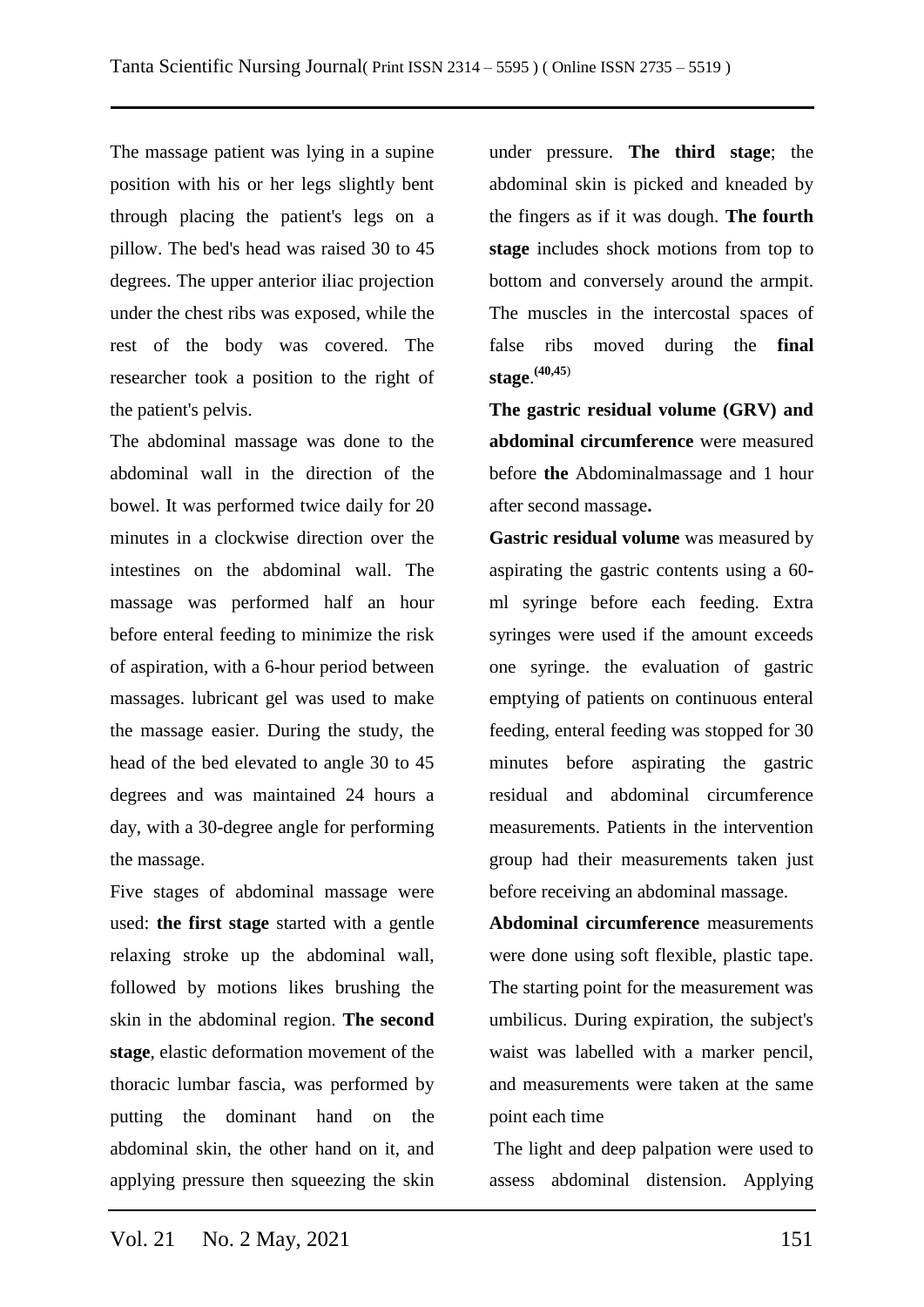pressure adequate to form a 1 to 2cm depression for light palpation and 2.5- to 7.5-cm depression for deep palpation. It was assumed that there was no distension if the abdomen was soft and not tense. The distension was considered when the abdomen was tense and hard**. (40)**

**C- Evaluation phase:** This phase was carried out for both control and intervention group using tool II: (Glasgow coma scale),tool III:(Enteral nutrition Assessment Tools)Part A-E and tool IV( Clinical Pulmonary Infection Score (CPIS) for Ventilator Associated Pneumonia three times; 1st,  $3<sup>rd</sup>$  and  $7<sup>th</sup>$  day of study period .Comparison will be done among the studied groups to define the effect of abdominal massage on tolerance of enteral nutrition **as indicated by absence of abdominal distension, constipation, diarrhea, vomiting, and low gastric residuals; and** *ventilator-associated*  **pneumonia (VAP) risk** as a clinical Outcomes of enterally fed mechanically ventilated patients.

### **7**. **Ethical consideration:**

The researcher clarified the aim of the study to the relatives of the all eligible patients.

- The researcher assured maintenance of anonymity and confidentiality of the subject data using code number.

- the patients' families were informed that they could withdraw at any time of the study
- Patients' guardian informed about their rights to agree for their patient to participate or withdraw from the study at any time.

Informed and written consent was obtained from the patient's family before their patients enrolling in the study.

- The researcher was start with control group then study group to prevent contamination of data
- Privacy of the studied patients will be maintained

# **Statistical analysis:**

SPSS software statistical computer package version 25 was used to organize, tabulate, and statistically analyze the collected data. The range, mean, and standard deviation were calculated for quantitative data. For qualitative data, comparison was done using Chi-square test  $(\gamma 2)$ . For comparison between means of variables for two groups, independent samples T-test was used. The paired samples T-test

was used to compare the means of variables before and after intervention in a group. The F-value of analysis of variance (ANOVA) was calculated to compare means for variables over three periods of intervention in a group, or for more than two variables.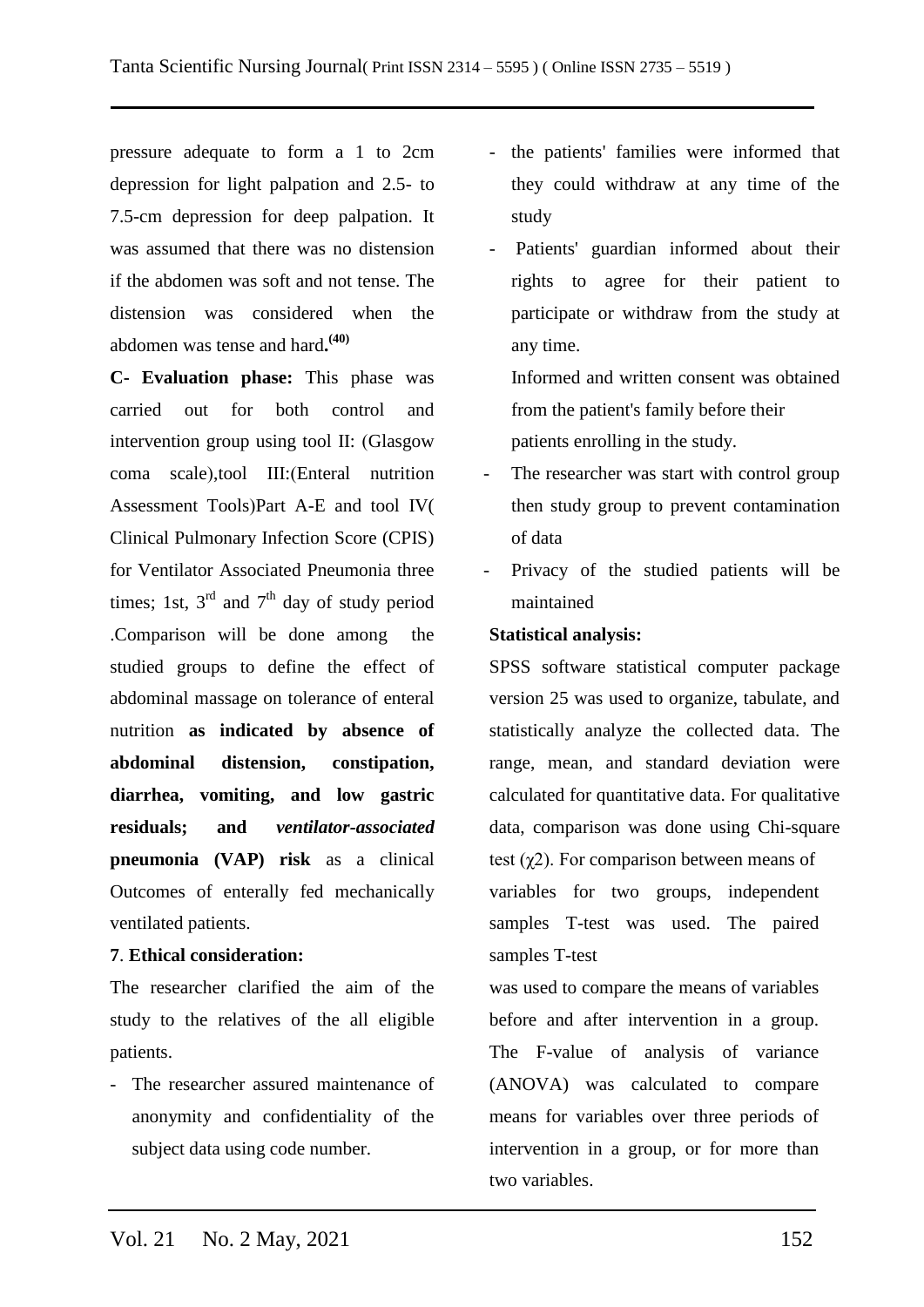Pearson and Spearman's correlation coefficient **r** were used to assess the correlation between variables. For the purposes of interpreting the results of significance tests (\*), a significance level of P<0.05 was chosen. In addition, for the interpretation of the results of the significance tests (\*\*), a highly significant value of  $P<0.01$  was used<sup>(46)</sup>.

### **Result**

**Table (1):** Showed percent distribution of the studied patients according to their socio–demographic characteristics among the studied groups. The results of the present study illustrated that; more than third 36.7%, majority (80%)and more than half (53.3%) of the control group were in the age group 30-<40years, males and lived in rural area respectively; in addition same percent of them 30% are singles and have university education. For study group; same percent 23.3% in the age group 30-<40years and car read and write as level of education; in addition, more than three quarter of them 76.7% and more than half60% and 63.3% of them males, married and doing work respectively.

 **Table (2**) Showed percent distribution of the studied groups according to their past and current health relevant data. The results revealed that ; half percent 50% of control and study group patients had past history of hypertension and diabetes

respectively, while more than half 60% and 46% of them had past history of respiratory disorders and hypertension respectively, in addition more than half 60% compared to half 53.3% of control and study were smoker.

**Regarding current medication**, the majority (73.3%) and (83.3%) of control and study group patients respectively recently undergoing antibiotic medication. Additionally the same percentage (60%) and (56.7 %) of the control group patients respectively undergoing antihypertensive, sedatives, calcium channel blockers and narcotics medication respectively; while; less than half and same percent of( 43.3%) of the studied group undergoing sedatives, narcotics and muscle relaxant medication.

**According to admission diagnosis**; the table shows that small and same percent (6.7%), (13.3%), (6.7%), (3.3%) ,(23.3) and( 3.3% )of the control and study group patients admitted to ICU with acute respiratory distress syndrome, drug intoxication, respiratory acidosis ,shock, traumatic brain injury and pulmonary edema respectively, while none of control group compared to small percentage (3.3% )of study group patients admitted with cardiac arrhythmias.

**Regarding to length of ICU stay** , the mean value of control and study group was  $(11.20 \pm 2.04)$ and  $(9.57 \pm 2.05)$ respectively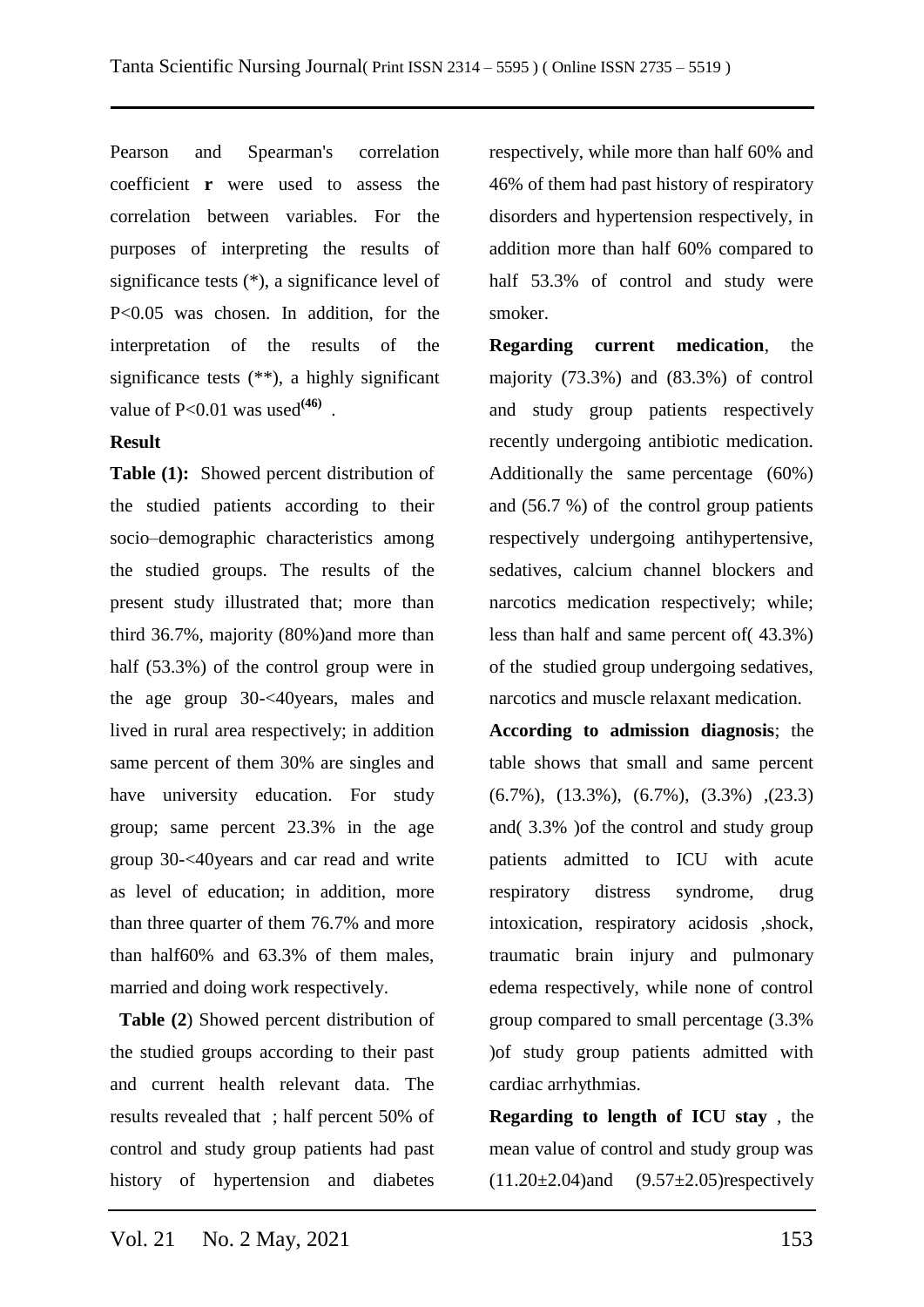with significant difference between the two groups in which p= 0.003**\***.There was no significance differences between control and study group in relation to past medical history, current medication and admission diagnosis.

**Table (3):** Revealed Percent distribution of the studied groups according to their mechanical ventilation related clinical data**.**  It was revealed that less than half 40% and 36.7% %of control and study group patients respectively undergoing SIMV as a mode of ventilation. Also; the mean value of extubation time for control group was  $(8.57\pm3.01)$  compared to  $(6.07\pm3.11)$ for the study group with a significant difference since  $p=0.002$ .

**Regarding duration of mechanical ventilation**, it was observed that the mean value of control and study group was  $(7.00\pm 2.56)$  and  $(4.97\pm 2.83)$  respectively and there was a significant difference among the studied groups since p= 0.005**\***.

**Concerning the patients' status on discharge**, more than half (53.3%) of control group were transferred to other wards compared to the same percentage of study group were completely recovered. while (10%) compared to none of control and study group respectively were died.

**Table (4):** Showed Percent distribution of the studied groups according to their enteral feeding data. It was shown that

more than half (56.7%) compared to third (33.3%) of control and study group respectively were receiving intermittent feeding. **In relation to the size of the tube feeding used**; it was found that; more than half (63.3%) and (66.7%) of control and study group respectively used large diameter tube.

**Table (5).** Demonstrated percent distribution of the studied groups according to enteral feeding data throughout the periods of study. It was revealed that a significant difference among the studied groups throughout the study periods ( at **At 1st day,3rd day** and **At 7th day** ) **regarding** type, amount and rate of feeding since  $p=0.000^*$ . In addition; there were a significant difference among the study versus control group in relation to type, amount and rate of feeding throughout the study period since  $p = 0.05$ except amount and rate of feeding in the  $1<sup>st</sup>$ day of follow up.

**Table (6):** Demonstrated Percent distribution of the studied groups according to their **(SOFA)** score on admission to intensive care unit. It was shown that near half (43.3%) of control and study group undergoing score from (7- 9). In addition, tenth (10%) compared to (3.3% )of control and study group respectively scored 13-14.Also, this table showed that the mean value of control and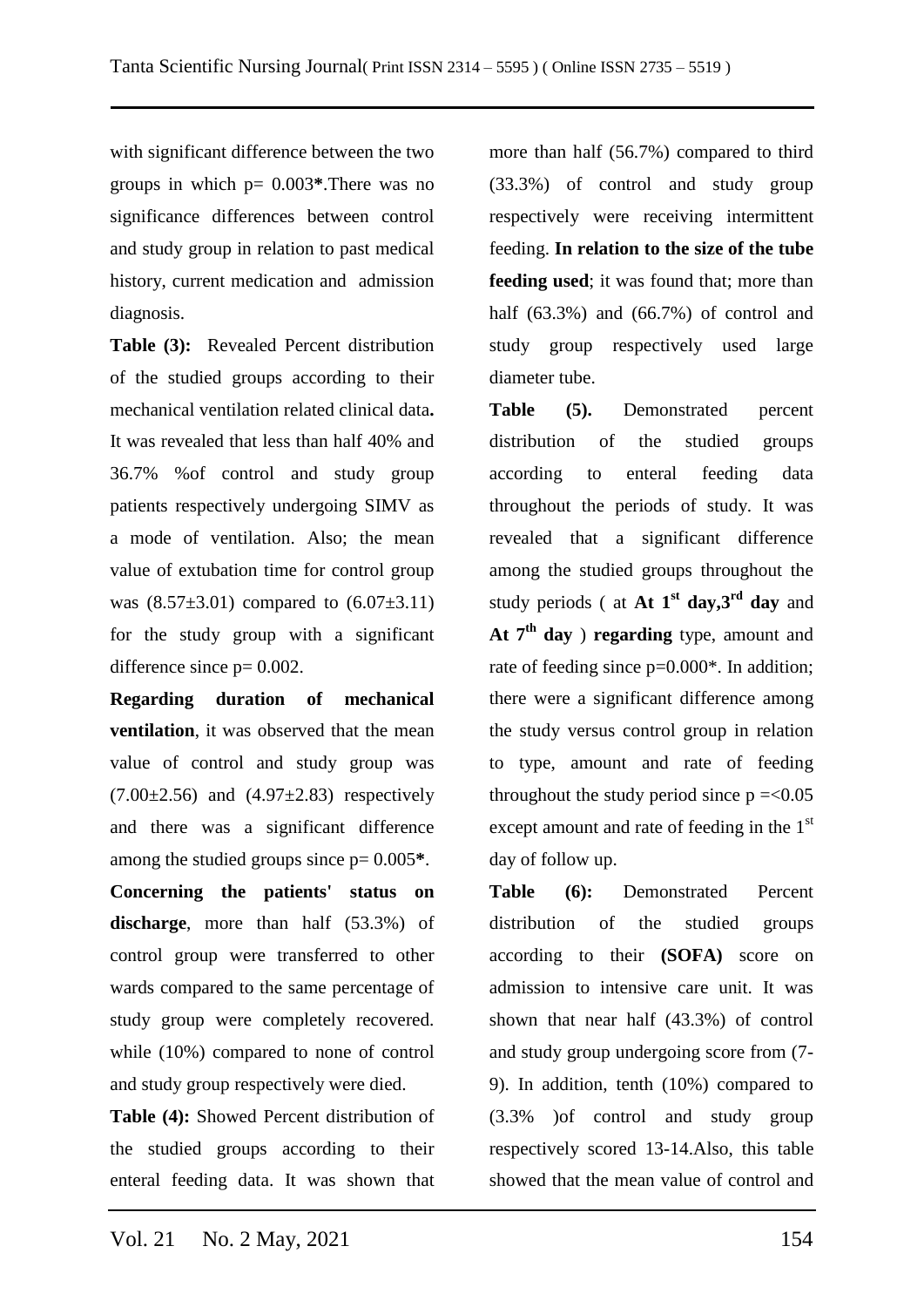study group regarding SOFA level on ICU admission was  $(9.13\pm2.32)$  and  $(9.03\pm1.99)$  respectively and there was no significant differences were found among the studied patients since  $p = (0.858)$ .

**Table (7):** Presented the Mean scores of Glasgow Coma Scale among the studied groups throughout study periods; it demonstrated that Glasgow Coma Scale mean value of control group was( 7.70±2.003, 8.03±2.076 and11.43±2.285) in the  $1<sup>st</sup>$ ,  $3<sup>rd</sup>$  and  $7<sup>th</sup>$ day of the study period respectively compared to( 6.40±1.429, 7.30±1.705, 11.60±1.404) for the study group in the same study period. Moreover, this table illustrated that there was a significant difference for the study and control throughout the study period where  $p=(0.000)$  \*.

in addition; there was a significant difference between the control versus study group regarding first day of study periods where P value  $= 0.005$ <sup>\*</sup>.

**Table (8):** Demonstrated the Mean scores of Gastric Residual Volume and Abdominal Circumference Assessments Score among the studied groups throughout the periods of the study. There were proven that no significant difference was found among the control group related to gastric residual volume and abdominal circumference assessments score throughout the study period since  $p \implies$  0.05.On contrary side, a statistical significant differences among the study group throughout  $1<sup>st</sup>$ ,  $3<sup>rd</sup>$  and  $7<sup>th</sup>$ day of follow up regarding gastric residual volume assessments pre and one hour post abdominal massage since p= 0.000\*, 0.003\*, 0.000\* respectively. In addition, there was a statistically significant differences found among the study group only in the  $7<sup>th</sup>$ day of follow up regarding abdominal circumference assessments pre and one hour post massage since p=0.047\*. **Table (9):** Showed Percent distribution of the studied groups according to vomiting episodes and defecation frequency throughout the periods of the study. According to frequency of vomiting

episodes; it was shown that a statistically significant differences among study and control group throughout the periods of follow up since  $p= 0.000^*$  and  $0.015^*$ respectively. In addition, there were a significant difference between control versus study group throughout the study period in relation to frequency of vomiting episodes since  $(P = 0.044^*, 0.000^*)$  and  $(0.000^*)$  in the 1<sup>st</sup>, 3<sup>rd</sup> and 7<sup>th</sup> day of follow up respectively.

**Regarding to frequency of defecation**, there was a statistically significant differences among the study and control group throughout the periods of follow up since  $p=0.000$  \*and 0.008 \*respectively.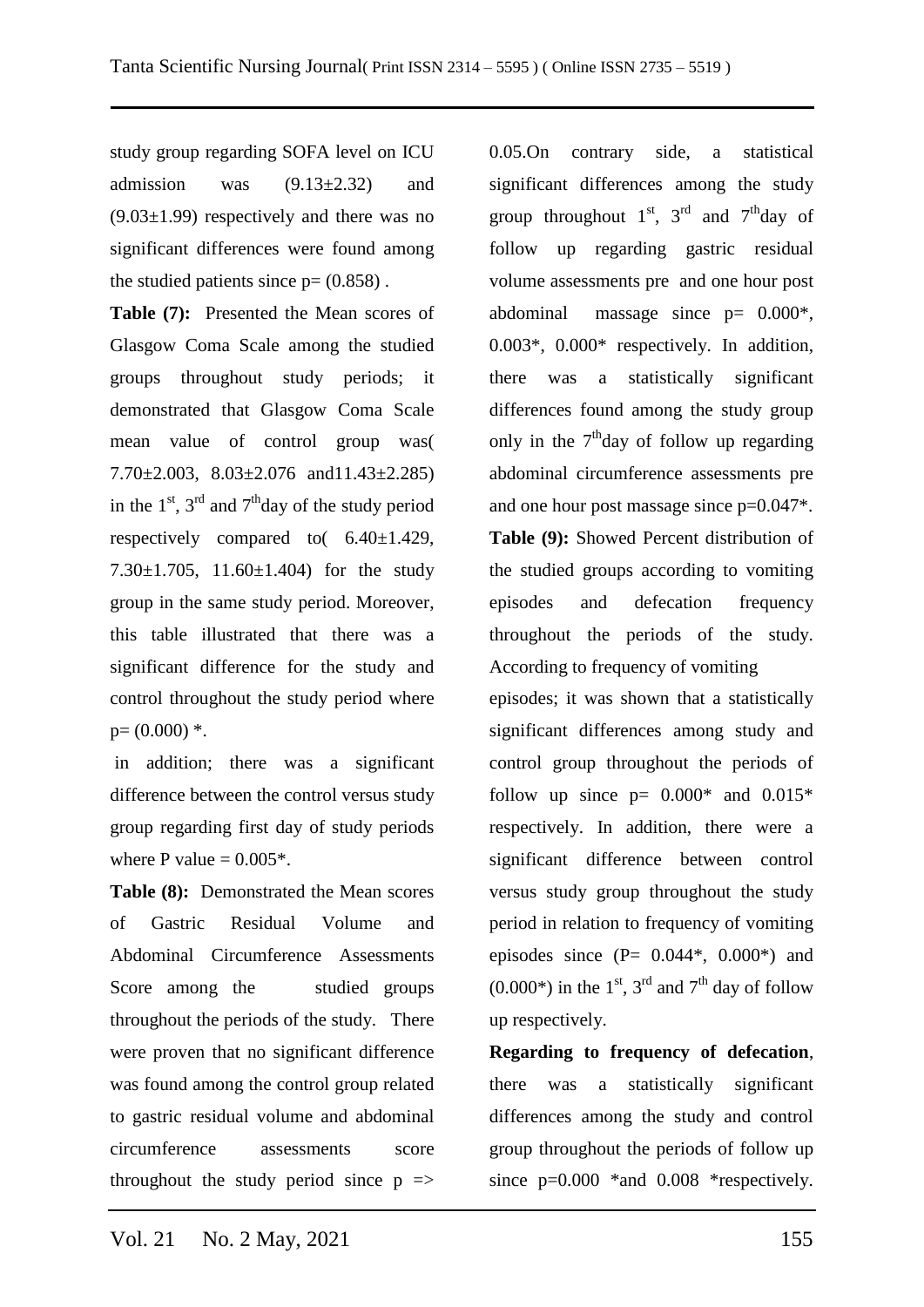Moreover, there was a high significant difference between control versus study group in the  $3<sup>rd</sup>$  and  $7<sup>th</sup>$  day of follow up related to frequency of defecation since  $(P= 0.000*)$ .

**Table (10):** Presented Percent distribution of the studied groups according to their Clinical Pulmonary Infection Score parameters (CPIS) and risk of Ventilator-Associated Pneumonia (VAP) throughout the periods of the study

**According to Total CPIS level;** this table revealed that small percent 6.7% of control group compared to majority 86.7% of the study group have≤6 Negative VAP in the 7<sup>th</sup>day of follow up. Also, there was a statistically significant differences among the control group related to; white blood cell count, tracheal secretion, pulmonary radiology and culture of tracheal aspirate throughout the study period where  $(P=<0.05*)$ 

In addition; there was significant differences among the study group related to tracheal secretion, oxygenation, and pulmonary radiology where P=<0.05. Also, there was a high statistically significant difference between study versus control group throughout the study period where  $P = 0.000$  each.

**Table (11):** Revealed the correlations between Patient Clinical outcomes and Clinical Pulmonary Infection Score (CPIS) among the studied groups throughout the periods of the study. **Concerning the correlation between different clinical outcomes and Clinical Pulmonary Infection Score (CPIS),** this table showed that there was a significant negative correlation between Glasgow Coma Score and Clinical Pulmonary Infection Score for control group in the  $7<sup>th</sup>$  day of follow up since  $r = -0.431$  and  $p = 0.017$  while; there was a significant positive correlation between SOFA score and Clinical Pulmonary Infection Score in the same group in the 1<sup>st</sup> day of follow up since  $r =$ 0.380 and  $p = 0.038$ . Furthermore; this

table reveals that there was a significant negative correlation between abdominal circumference assessment and Clinical Pulmonary Infection Score in the study group in the 3<sup>rd</sup> day of follow up since  $(r =$  $-0.461$ ) and (p= 0.010).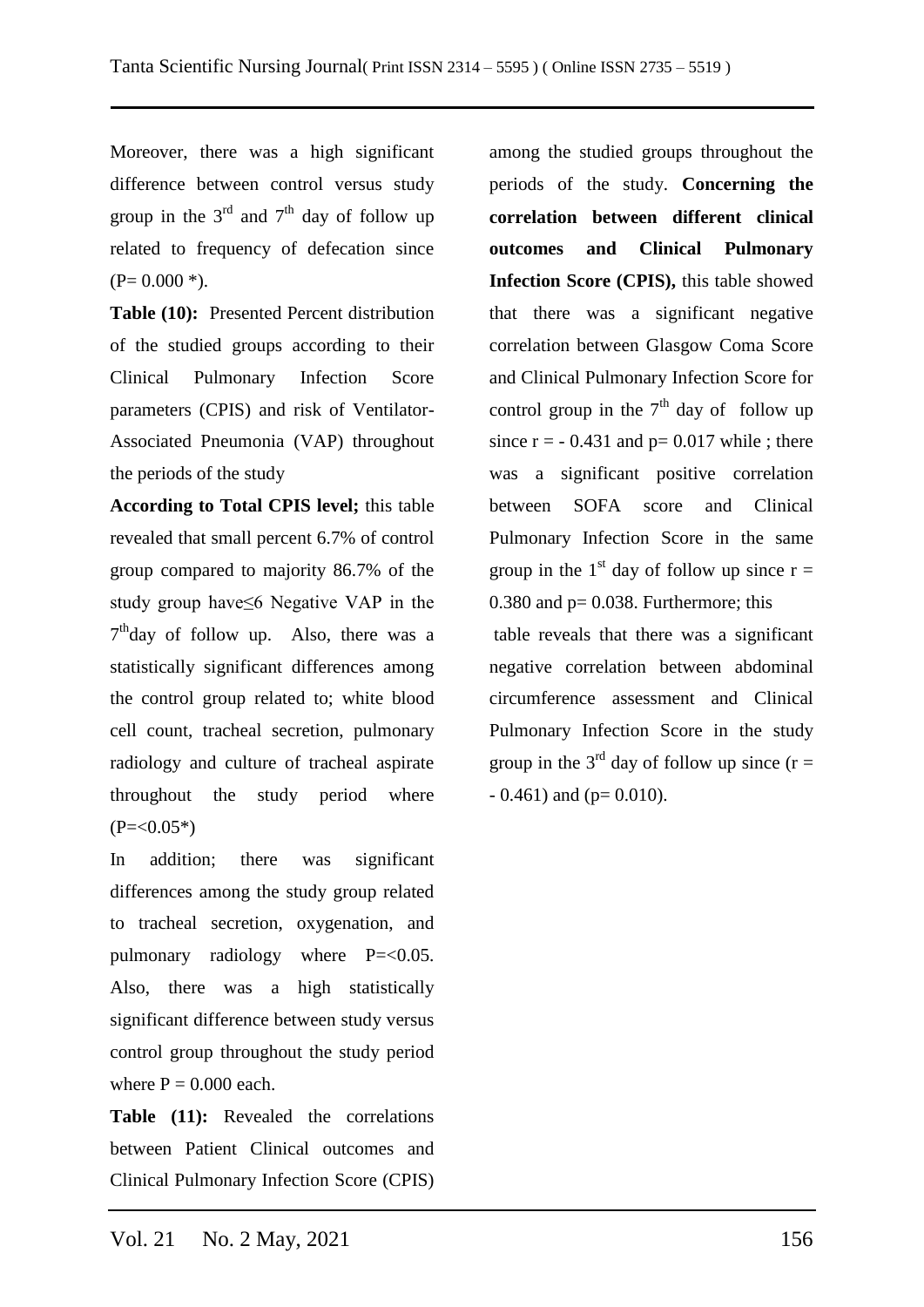|                                       |                | The studied patients $(n=60)$ |                |                    |              |
|---------------------------------------|----------------|-------------------------------|----------------|--------------------|--------------|
| <b>Characteristics</b>                |                | <b>Control group</b>          |                | <b>Study group</b> | $\chi^2$     |
|                                       | $(n=30)$       |                               | $(n=30)$       |                    | $\mathbf{P}$ |
|                                       | $\mathbf N$    | $\frac{0}{0}$                 | $\mathbf N$    | $\frac{0}{0}$      |              |
| Age (in years)                        |                |                               |                |                    |              |
| $(20 - 30)$<br>Ξ                      | 6              | 20.0                          | 3              | 10.0               |              |
| $(30 - 40)$                           | 11             | 36.7                          | 12             | 40.0               | 2.627        |
| $(40 - 50)$                           | 9              | 30.0                          | $\overline{7}$ | 23.3               | 0.453        |
| $\geq 50$<br>$\blacksquare$           | $\overline{4}$ | 13.3                          | 8              | 26.7               |              |
| Range                                 | $(22-56)$      |                               | $(23-59)$      |                    | $t = 0.875$  |
| $Mean \pm SD$                         |                | $39.20 \pm 9.38$              |                | $41.53 \pm 11.20$  | $P=0.385$    |
| <b>Gender</b>                         |                |                               |                |                    |              |
| Male<br>$\blacksquare$                | 24             | 80.0                          | 23             | 76.7               | $\rm FE$     |
| Female<br>$\blacksquare$              | 6              | 20.0                          | $\overline{7}$ | 23.3               | 1.00         |
| Marital status<br>$\blacksquare$      |                |                               |                |                    |              |
| Single<br>$\blacksquare$              | 9              | 30.0                          | $\overline{4}$ | 13.3               |              |
| Married<br>$\blacksquare$             | 13             | 43.3                          | 18             | 60.0               | 3.796        |
| Widow<br>$\blacksquare$               | 6              | 20.0                          | $\overline{4}$ | 13.3               | 0.284        |
| Divorced<br>$\blacksquare$            | $\overline{2}$ | 6.7                           | $\overline{4}$ | 13.3               |              |
| <b>Level of education</b>             |                |                               |                |                    |              |
| Illiterate<br>$\blacksquare$          | $\overline{4}$ | 13.3                          | $\overline{4}$ | 13.3               |              |
| Read and write<br>٠                   | 6              | 20.0                          | 7              | 23.3               |              |
| Basic primary education               | $\overline{4}$ | 13.3                          | 3              | 10.0               | 0.803        |
| Diploma<br>$\blacksquare$             | 5              | 16.7                          | $\overline{7}$ | 23.3               | 0.977        |
| Secondary education<br>$\blacksquare$ | $\overline{2}$ | 6.7                           | $\overline{2}$ | 6.7                |              |
| University education<br>Ξ             | 9              | 30.0                          | $\overline{7}$ | 23.3               |              |
| <b>Occupation before disease</b>      |                |                               |                |                    |              |
| Work<br>$\blacksquare$                | 20             | 66.7                          | 19             | 63.3               | <b>FE</b>    |
| Not work<br>$\blacksquare$            | 10             | 33.3                          | 11             | 36.7               | 1.00         |
| <b>Place of residence</b>             |                |                               |                |                    |              |
| Rural<br>$\blacksquare$               | 16             | 53.3                          | 16             | 53.3               | $\rm FE$     |
| Urban<br>$\blacksquare$               | 14             | 46.7                          | 14             | 46.7               | 1.00         |

**Table (1): Percent distribution of the studied groups according to their socio– demographic characteristics.**

FE: Fisher' Exact test

L.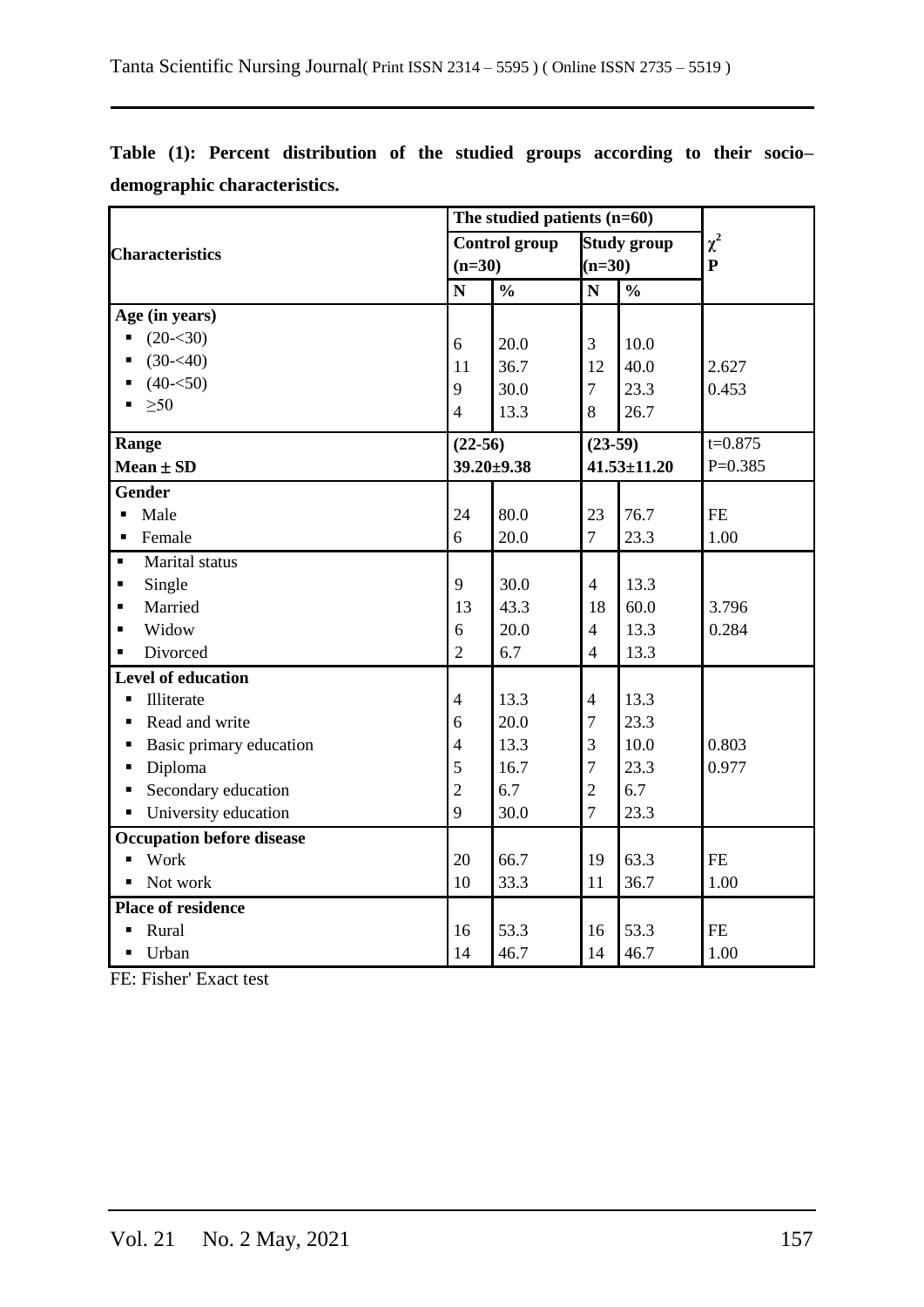| Table (2): Distribution of the studied groups according to their past and current health |  |
|------------------------------------------------------------------------------------------|--|
| relevant data.                                                                           |  |

|                                                  |                                            |                                            |                 | The studied patients $(n=60)$ |                          |  |  |  |
|--------------------------------------------------|--------------------------------------------|--------------------------------------------|-----------------|-------------------------------|--------------------------|--|--|--|
| <b>History</b>                                   |                                            | ontrol group $(n=30)$ Study group $(n=30)$ |                 |                               | $\chi^2$<br>$\mathbf{P}$ |  |  |  |
|                                                  | N                                          | $\frac{0}{0}$                              | N               | $\frac{0}{0}$                 |                          |  |  |  |
| <b>Past medical history</b><br>Hypertension<br>п | 15<br>$\overline{7}$                       | 50.0<br>23.3                               | 17<br>13        | 50.0<br>43.3                  |                          |  |  |  |
| Cardiac diseases<br>٠                            | 6                                          | 20.0                                       | 5               | 16.7                          | 1.071                    |  |  |  |
| Malignancy diseases<br>٠                         | 18                                         | 60.0                                       | 14              | 46.7                          | 0.796                    |  |  |  |
| Respiratory disorders<br>٠                       | 14                                         | 46.7                                       | 11              | 36.7                          |                          |  |  |  |
| Liver diseases<br>٠                              | 15                                         | 50.0                                       | 15              | 50.0                          |                          |  |  |  |
| <b>Diabetes</b><br>٠                             |                                            |                                            |                 |                               |                          |  |  |  |
| <b>Smoking Habits</b>                            | 18                                         | 60.0                                       | 16              | 53.3                          |                          |  |  |  |
| $\mathbf{Y}$ es                                  | 12                                         | 40.0                                       | 14              | 47.7                          |                          |  |  |  |
| $\blacksquare$ No                                |                                            |                                            |                 |                               |                          |  |  |  |
| <b>Current medications</b>                       |                                            |                                            |                 |                               |                          |  |  |  |
| Antibiotics<br>1.                                |                                            |                                            |                 |                               |                          |  |  |  |
| • Ongoing for $\geq$ 72 hours                    | 8                                          | 26.7                                       | 5               | 16.7                          | <b>FE</b>                |  |  |  |
| Recently $(< 72$ hours) introduce                | 22                                         | 73.3                                       | 25              | 83.3                          | 0.532                    |  |  |  |
| Antihypertensive drugs<br>2.                     | 18                                         | 60.0                                       | 17              | 56.7                          |                          |  |  |  |
| Hypoglycemic drugs<br>3.                         | 16                                         | 53.3                                       | 15              | 50.0                          |                          |  |  |  |
| Calcium channel blockers<br>4.                   | 17                                         | 56.7                                       | 13              | 43.3                          | 4.80                     |  |  |  |
| 5.<br>Beta blockers                              | 6                                          | 20.0                                       | 14              | 46.7                          | 0.054                    |  |  |  |
| Sedatives<br>6.                                  | 18                                         | 60.0                                       | 13              | 43.3                          |                          |  |  |  |
| <b>Narcotics</b><br>7.                           | 17                                         | 56.7                                       | 13              | 43.3                          |                          |  |  |  |
| Muscle relaxant<br>8.                            | 15                                         | 50.0                                       | 13              | 43.3                          |                          |  |  |  |
| <b>Admission diagnoses</b>                       |                                            |                                            |                 |                               |                          |  |  |  |
| Acute respiratory distress                       | $\overline{2}$                             | 6.7                                        | $\overline{2}$  | 6.7                           |                          |  |  |  |
| syndrome                                         | $\overline{4}$                             | 13.3                                       | $\overline{4}$  | 13.3                          |                          |  |  |  |
| Drug intoxication                                |                                            | 6.7                                        | $\overline{c}$  | 6.7                           |                          |  |  |  |
| Respiratory acidosis                             |                                            | 6.7                                        | $\mathbf{1}$    | 3.3                           |                          |  |  |  |
| Guillain-Barré syndrome<br>٠                     |                                            | 6.7                                        | $\mathbf{1}$    | 3.3                           |                          |  |  |  |
| Myasthenia gravis<br>Ξ                           | $\begin{array}{c} 2 \\ 2 \\ 3 \end{array}$ | 10.0                                       | $\overline{2}$  | 6.7                           |                          |  |  |  |
| Spinal cord injury<br>٠                          | 1                                          | 3.3                                        | $\mathbf{I}$    | 3.3                           | 3.343                    |  |  |  |
| Shock<br>٠                                       | 7                                          | 23.3                                       | 7               | 23.3                          | 0.993                    |  |  |  |
| traumatic brain injury                           | 1                                          | 3.3                                        | 3               | 10.0                          |                          |  |  |  |
| <b>Stroke</b><br>п                               | $\overline{4}$                             | 13.3                                       | 3               | 10.0                          |                          |  |  |  |
| Chest trauma                                     | $\boldsymbol{0}$                           | 0.0                                        | $\mathbf{1}$    | 3.3                           |                          |  |  |  |
| Cardiac arrhythmias<br>п                         | $\mathbf{1}$                               | 3.3                                        | $\mathbf{1}$    | 3.3                           |                          |  |  |  |
| Pulmonary edema<br>٠                             | $\mathbf{1}$                               | 3.3                                        | $\overline{2}$  | 6.7                           |                          |  |  |  |
| Respiratory failure                              |                                            |                                            |                 |                               |                          |  |  |  |
| Length of ICU stay                               |                                            | $(8-15)$                                   | $(7-14)$        |                               | $t = 3.096$              |  |  |  |
| Range                                            |                                            | $11.20 \pm 2.04$                           | $9.57 \pm 2.05$ | $P=0.003*$                    |                          |  |  |  |
| $Mean \pm SD$                                    |                                            |                                            |                 |                               |                          |  |  |  |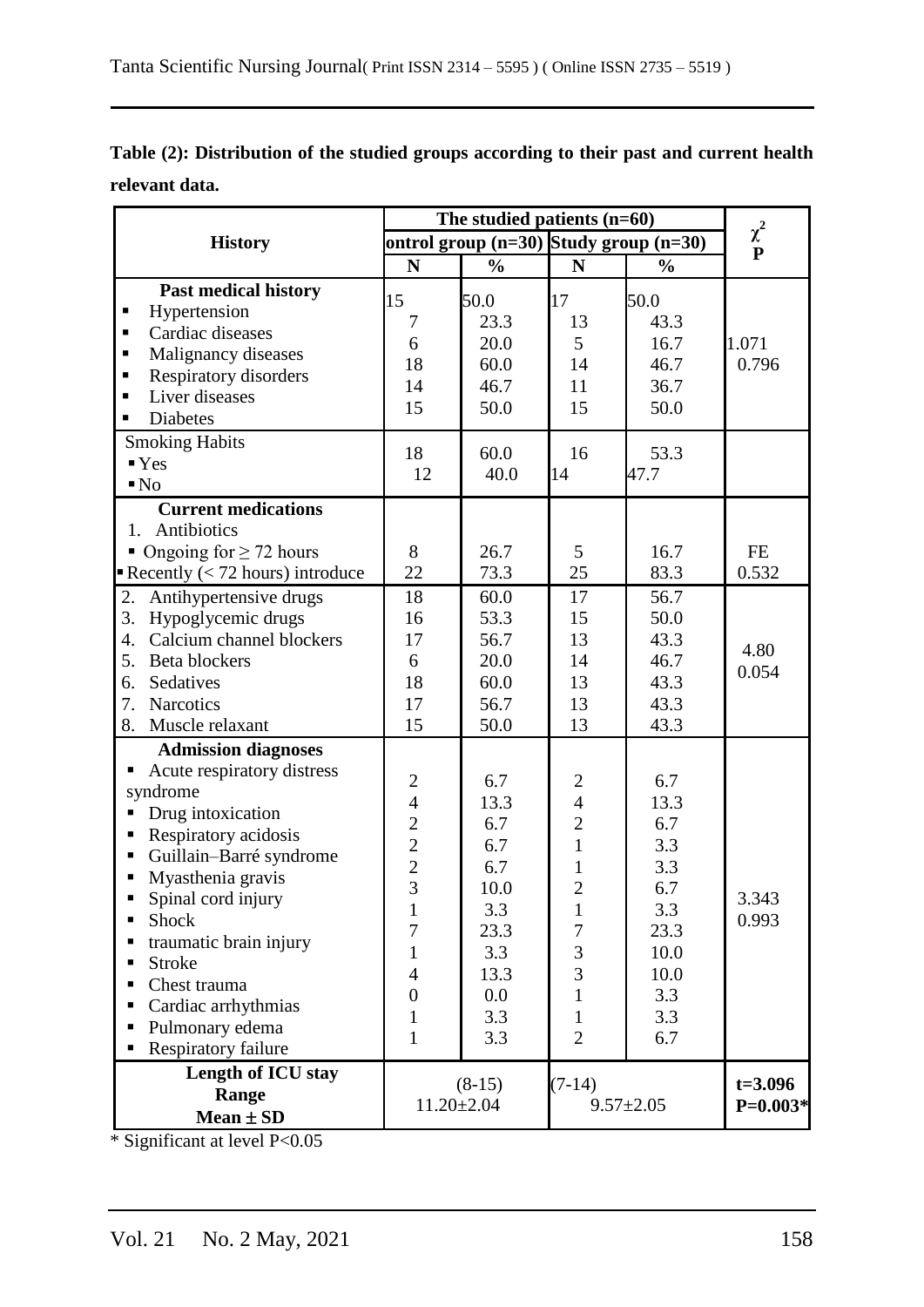|                                       |                | The studied patients $(n=60)$ |                |                    |             |
|---------------------------------------|----------------|-------------------------------|----------------|--------------------|-------------|
| <b>Mechanical ventilation related</b> |                | <b>Control group</b>          |                | <b>Study group</b> | $\chi^2$    |
| clinical data                         |                | $(n=30)$                      |                | $(n=30)$           | ${\bf P}$   |
|                                       | N              | $\frac{0}{0}$                 | N              | $\frac{0}{0}$      |             |
| <b>Mode of ventilation</b>            |                |                               |                |                    |             |
| Control<br>п                          | 11             | 36.7                          | 13             | 43.3               | 0.287       |
| <b>SIMV</b><br>п                      | 12             | 40.0                          | 11             | 36.7               |             |
| Assist mode<br>п                      | $\overline{7}$ | 23.3                          | 6              | 20.0               | 0.866       |
| Time of extubation                    |                |                               |                |                    |             |
| Range                                 |                | $(3-14)$                      |                | $(1-13)$           | $t = 3.170$ |
| Mean $\pm$ SD                         |                | $8.57 \pm 3.01$               |                | $6.07 \pm 3.11$    | $P=0.002*$  |
| <b>Duration of MV</b>                 |                |                               |                |                    |             |
| Range                                 |                | $(2-12)$                      |                | $(1-12)$           | $t=2.916$   |
| Mean $\pm$ SD                         |                | $7.00 \pm 2.56$               |                | $4.97 \pm 2.83$    | $P=0.005*$  |
| <b>Status on discharge</b>            |                |                               |                |                    |             |
| Transferred to other wards            | 16             | 53.3                          | 14             | 46.7               | 4.059       |
| Complete recovery<br>п                | 11             | 36.7                          | 16             | 53.3               | 0.131       |
| Died                                  | 3              | 10.0                          | $\overline{0}$ | 0.0                |             |

**Table (3): Percent distribution of the studied groups according to their mechanical ventilation related clinical data**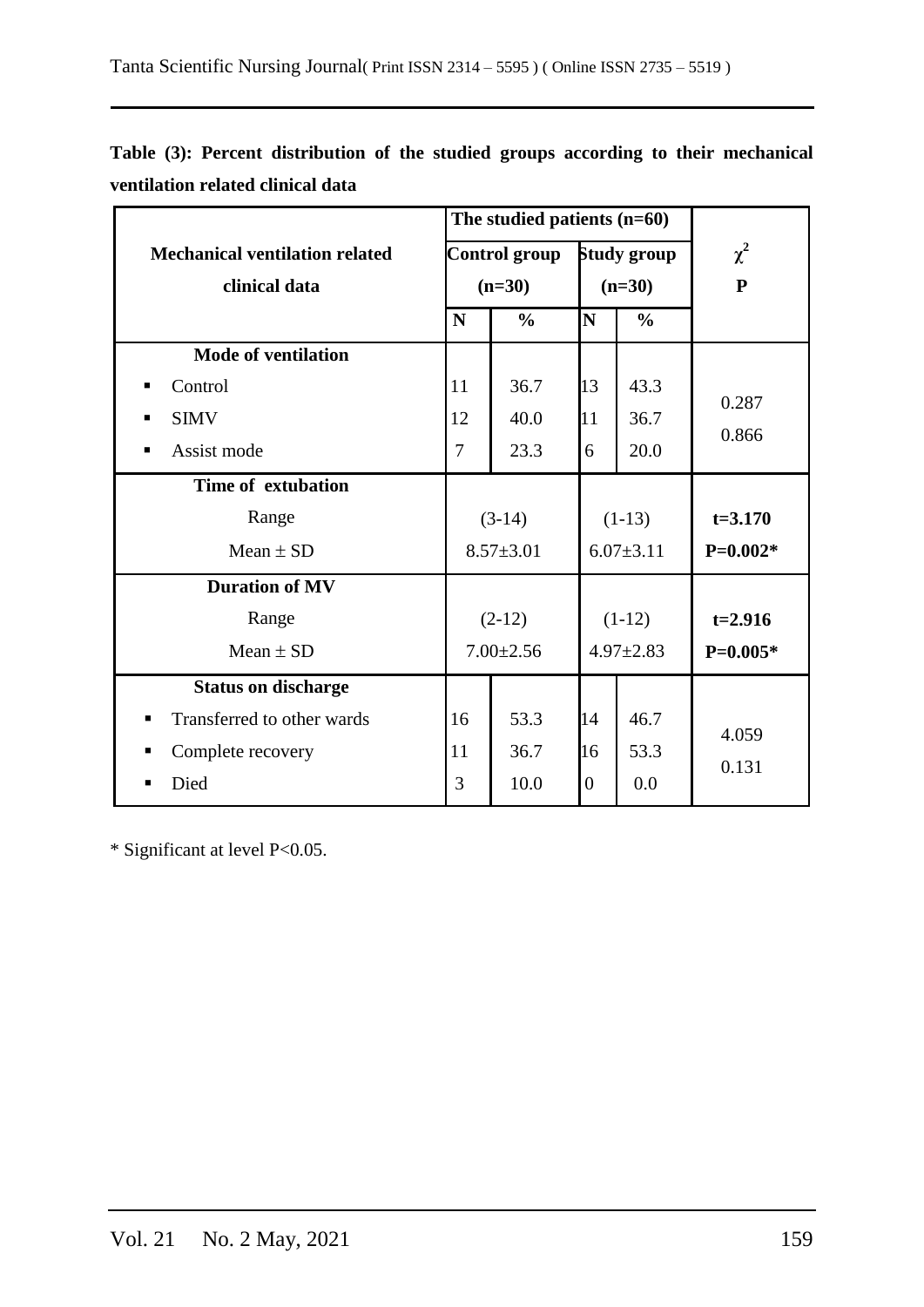|                |                             |    | The studied patients (n=60) |    |                    |           |
|----------------|-----------------------------|----|-----------------------------|----|--------------------|-----------|
|                | <b>Enteral feeding data</b> |    | <b>Control group</b>        |    | <b>Study group</b> | $\chi^2$  |
|                |                             |    | $(n=30)$                    |    | $(n=30)$           | ${\bf P}$ |
|                |                             | N  | $\frac{0}{0}$               | N  | $\frac{0}{0}$      |           |
|                | <b>Feeding regimen</b>      |    |                             |    |                    |           |
| п              | Intermittent                | 17 | 56.7                        | 10 | 33.3               | 4.344     |
| $\blacksquare$ | Continuous                  | 13 | 43.3                        | 20 | 66.7               | 0.114     |
|                |                             |    |                             |    |                    |           |
|                | Type of feeding tube used   |    |                             |    |                    |           |
| $\blacksquare$ | Small diameter tube         | 11 | 36.7                        | 10 | 33.3               | <b>FE</b> |
| ٠              | Large diameter tube         | 19 | 63.3                        | 20 | 66.7               | 1.00      |

| Table (4): Percent distribution of the studied groups according to their enteral feeding data |  |  |  |
|-----------------------------------------------------------------------------------------------|--|--|--|
|                                                                                               |  |  |  |

FE: Fisher' Exact test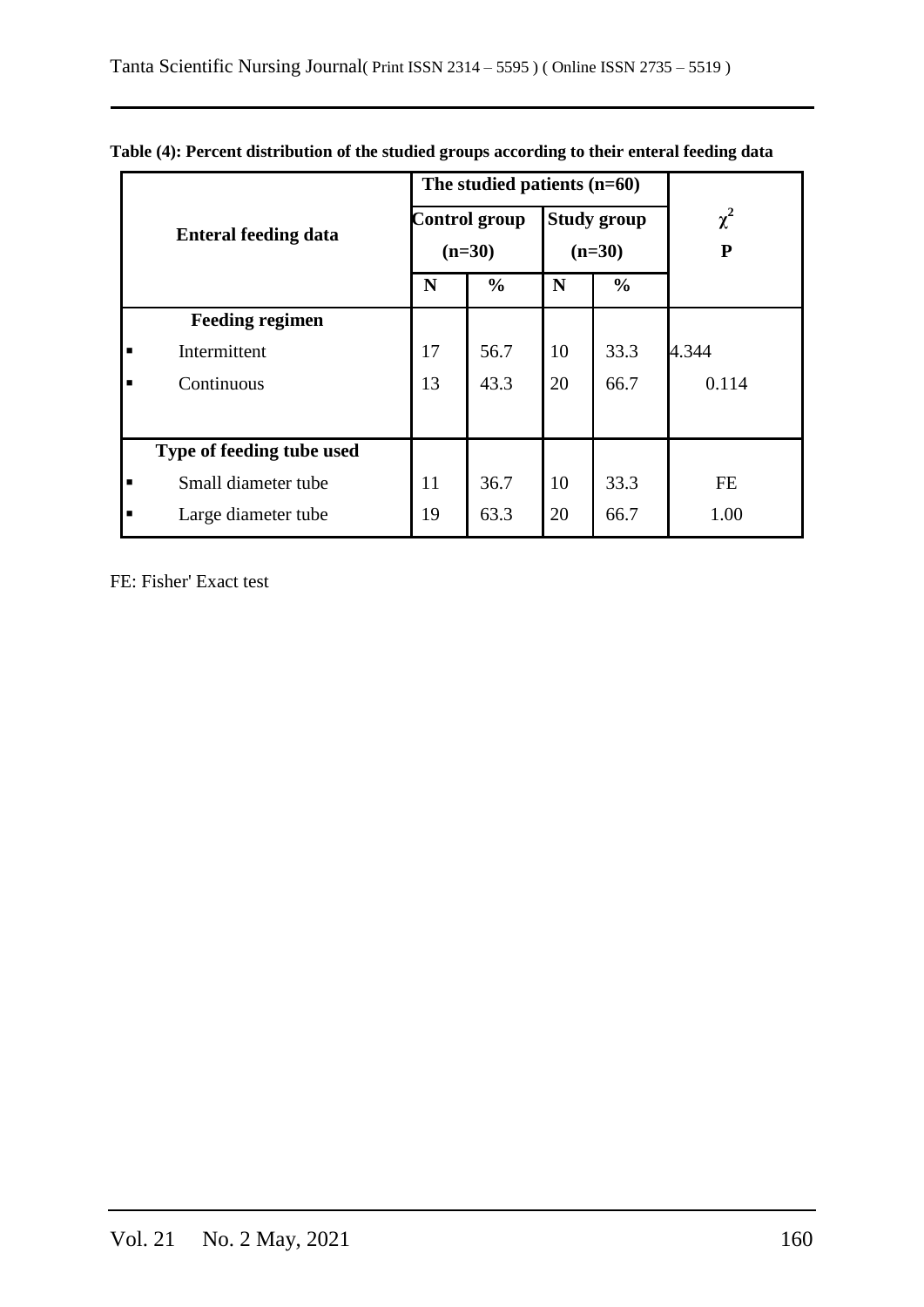|                                     |           |                            |                 |                     |                  |               | The studied patients $(n=60)$ |    |               |                 |                        |    |               |               |
|-------------------------------------|-----------|----------------------------|-----------------|---------------------|------------------|---------------|-------------------------------|----|---------------|-----------------|------------------------|----|---------------|---------------|
|                                     |           | Control group $(n=30)$     |                 |                     |                  |               |                               |    |               |                 | Study group $(n=30)$   |    |               |               |
| <b>Enteral feeding data</b>         |           | $\overline{At} 1^{st}$ day |                 | At $3^{\rm rd}$ day |                  | At $7th$ day  | $\chi^2$                      |    | At $1st$ day  |                 | At $3^{\text{rd}}$ day |    | At $7th$ day  | $\chi^2$<br>P |
|                                     | N         | $\frac{0}{0}$              | N               | $\frac{0}{0}$       | $\mathbf N$      | $\frac{0}{0}$ |                               | N  | $\frac{0}{0}$ | N               | $\frac{6}{6}$          | N  | $\frac{0}{0}$ |               |
| 1. Type of feeding                  |           |                            |                 |                     |                  |               |                               |    |               |                 |                        |    |               |               |
| Blended<br>п.                       |           | 0.0                        | 4               | 13.3                | 9                | 30.0          | 35.937                        |    | 0.0           | 14              | 46.7                   | 16 | 53.3          | 51.131        |
| Commercial                          |           | 0.0                        | 11              | 36.7                | 13               | 43.3          | $0.000*$                      | 8  | 26.7          | 13              | 43.3                   | 14 | 46.7          | $0.000*$      |
| Milk and juice<br>п.                | 30        | 100.0                      | 15              | 50.0                | 8                | 26.7          |                               | 22 | 73.3          | 3               | $\vert 10.0 \vert$     | 0  | 0.0           |               |
| <b>Control group Vs Study group</b> |           |                            |                 |                     |                  |               |                               |    |               |                 |                        |    |               |               |
| χ                                   | <b>FE</b> |                            | 9.997<br>13.722 |                     |                  |               |                               |    |               |                 |                        |    |               |               |
| P                                   | $0.005*$  |                            | $0.001*$        |                     | $0.007*$         |               |                               |    |               |                 |                        |    |               |               |
| 2. Amount of feeding/ml/2 Hours     |           |                            |                 |                     |                  |               |                               |    |               |                 |                        |    |               |               |
| 200                                 | 30        | 100.0                      | 30              | 100.0               | $\boldsymbol{0}$ | 0.0           | 90.00                         | 25 | 83.3          | $\bf{0}$        | 0.0                    | 0  | 0.0           | 82.905        |
| 300                                 |           | 0.0                        | $\bf{0}$        | 0.0                 | 26               | 86.7          | $0.000*$                      | 5  | 16.7          | 17              | 56.7                   | 6  | 20.0          | $0.000*$      |
| 400<br>٠                            |           | 0.0                        | <b>lo</b>       | 0.0                 | 4                | 13.3          |                               |    | 0.0           | 13              | 43.3                   | 24 | 80.0          |               |
| <b>Control group Vs Study group</b> |           |                            |                 |                     |                  |               |                               |    |               |                 |                        |    |               |               |
| χ                                   | FE        |                            | 60.00<br>FE     |                     |                  |               |                               |    |               |                 |                        |    |               |               |
| P                                   | 0.052     |                            | $0.000*$        |                     | $0.000*$         |               |                               |    |               |                 |                        |    |               |               |
| 3. Rate of feeding (ml /hour)       |           |                            |                 |                     |                  |               |                               |    |               |                 |                        |    |               |               |
| $-80$                               |           | 100.0                      | 21              | 70.0                | $\bf{0}$         | 0.0           | 66.176                        | 30 | 100.0         | $\bf{0}$        | 0.0                    | 0  | 0.0           | 115.714       |
| $-100$                              |           | 0.0                        | 9               | 30.0                | $rac{25}{5}$     | 83.3          | $0.000*$                      |    | 0.0           | $\overline{22}$ | 73.3                   | 6  | 20.0          | $0.000*$      |
| $-150$                              |           | 0.0                        | l0              | 0.0                 |                  | 16.7          |                               |    | 0.0           | 8               | 26.7                   | 24 | 80.0          |               |
| <b>Control group Vs Study group</b> |           |                            |                 |                     |                  |               |                               |    |               |                 |                        |    |               |               |
| χ                                   |           |                            |                 | 34.452              |                  | FE            |                               |    |               |                 |                        |    |               |               |
| ${\bf P}$                           |           |                            | $0.000*$        |                     | $0.000*$         |               |                               |    |               |                 |                        |    |               |               |

**Table (5): Percent distribution of the studied groups according to enteral feeding data throughoutthe periods of study**.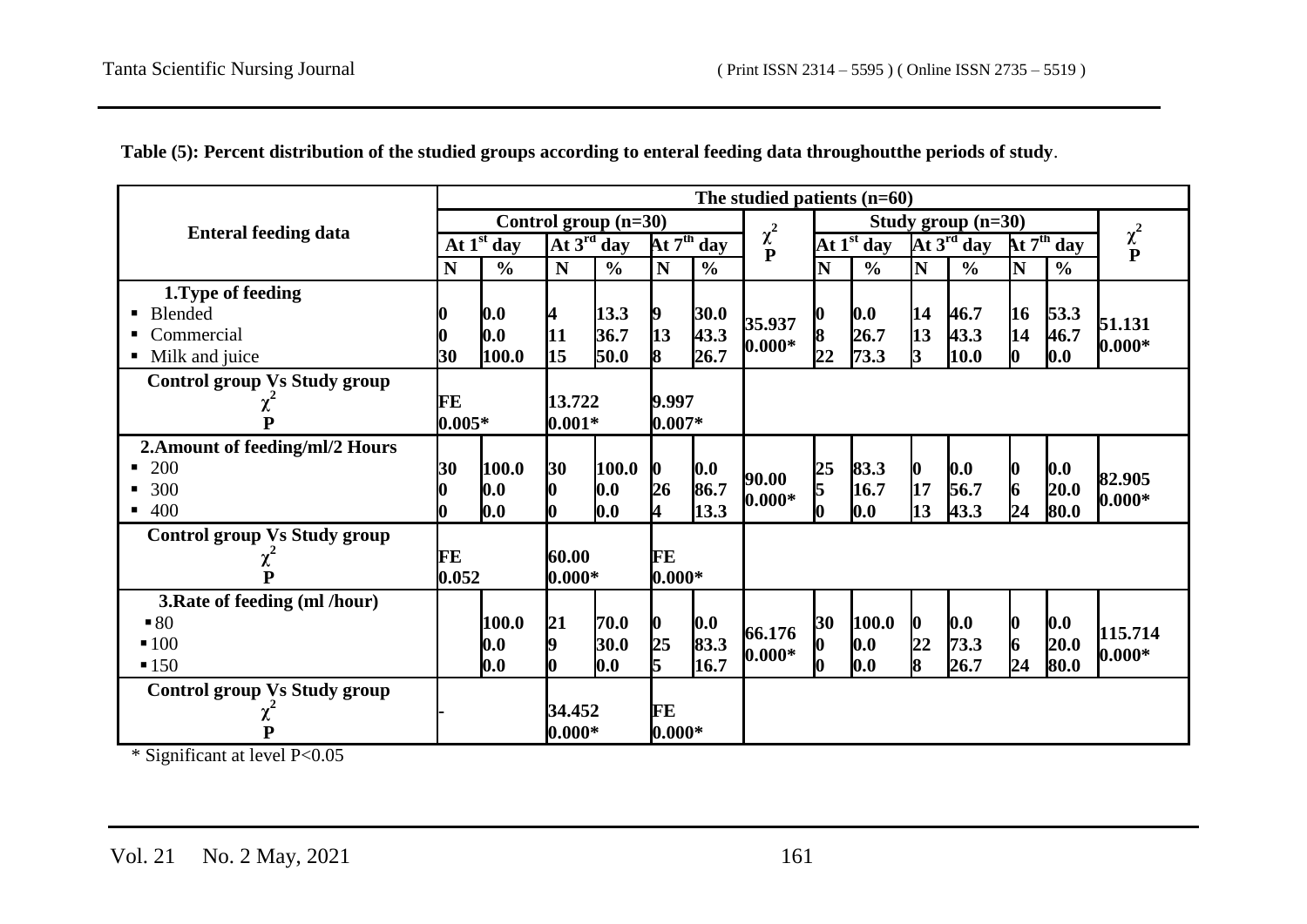**Table (6): Percent distribution of the studied groups according to their Sequential Organ Failure Assessment Score (SOFA) on admission to intensive care unit**.

|                                                            |                 | The studied patients $(n=60)$ |                    |                 |           |
|------------------------------------------------------------|-----------------|-------------------------------|--------------------|-----------------|-----------|
| <b>The</b><br><b>Sequential</b><br>Organ<br><b>Failure</b> |                 | Control group Study group     |                    |                 | $\chi^2$  |
| <b>Assessment Score (SOFA)</b>                             | $(n=30)$        |                               | $(n=30)$           |                 | ${\bf P}$ |
|                                                            | N               | $\frac{0}{0}$                 | $\frac{0}{0}$<br>N |                 |           |
| <b>SOFA</b> level on ICU admission                         |                 |                               |                    |                 |           |
| $(0-6)$                                                    | 5               | 16.7                          | $\overline{4}$     | 13.3            |           |
| $(7-9)$                                                    | 13              | 43.3                          | 13                 | 43.3            | 1.540     |
| $(10-12)$                                                  | 9               | 30.0                          | 12                 | 40.0            | 0.673     |
| $(13-14)$                                                  | 3               | 10.0                          | $\mathbf{1}$       | 3.3             |           |
| Range                                                      | $(6-13)$        |                               | $(6-13)$           |                 | $t=0.179$ |
| Mean $\pm$ SD                                              | $9.13 \pm 2.32$ |                               |                    | $9.03 \pm 1.99$ | $P=0.858$ |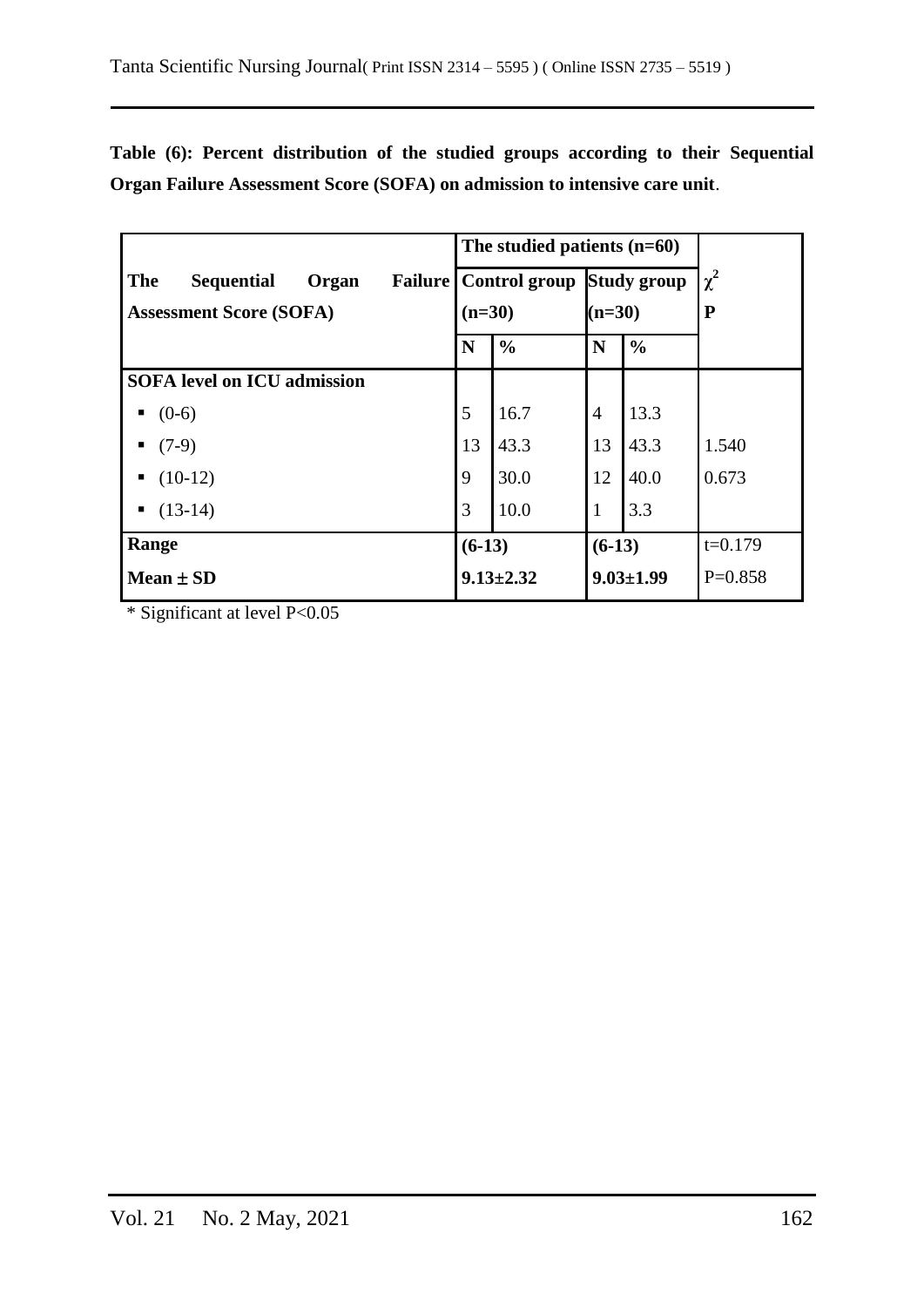# **Table (7): Mean scores of Glasgow Coma Scale among the studied groups throughout study periods.**

|                           |                  | The studied patients $(n=60)$ |                   |           |                  |                      |                   |           |  |  |  |  |  |  |  |
|---------------------------|------------------|-------------------------------|-------------------|-----------|------------------|----------------------|-------------------|-----------|--|--|--|--|--|--|--|
|                           |                  |                               |                   |           | Range            |                      |                   |           |  |  |  |  |  |  |  |
| <b>GCS</b> score          | Mean $\pm$ SD    |                               |                   |           |                  |                      |                   |           |  |  |  |  |  |  |  |
|                           |                  | Control group $(n=30)$        |                   | F         |                  | Study group $(n=30)$ | F                 |           |  |  |  |  |  |  |  |
|                           | At $1st$ day     | At $3^{\rm rd}$ day           | At $7th$ day      | ${\bf P}$ | At $1st$ day     | At $3^{\rm rd}$ day  | At $7th$ day      | ${\bf P}$ |  |  |  |  |  |  |  |
| <b>Glasgow Coma Score</b> | $(5-13)$         | $(5-12)$                      | $(5-14)$          | 28.372    | $(4-9)$          | $(4-10)$             | $(8-14)$          | 100.438   |  |  |  |  |  |  |  |
|                           | $7.70 \pm 2.003$ | $8.03 \pm 2.076$              | $11.43 \pm 2.285$ | $0.000*$  | $6.40 \pm 1.429$ | $7.30 \pm 1.705$     | $11.60 \pm 1.404$ | $0.000*$  |  |  |  |  |  |  |  |
| <b>Control Vs Study</b>   | 2.894            |                               |                   |           |                  |                      |                   |           |  |  |  |  |  |  |  |
| t                         | $0.005*$         | 1.495                         | 0.340             |           |                  |                      |                   |           |  |  |  |  |  |  |  |
| ${\bf P}$                 |                  | 0.140                         | 0.735             |           |                  |                      |                   |           |  |  |  |  |  |  |  |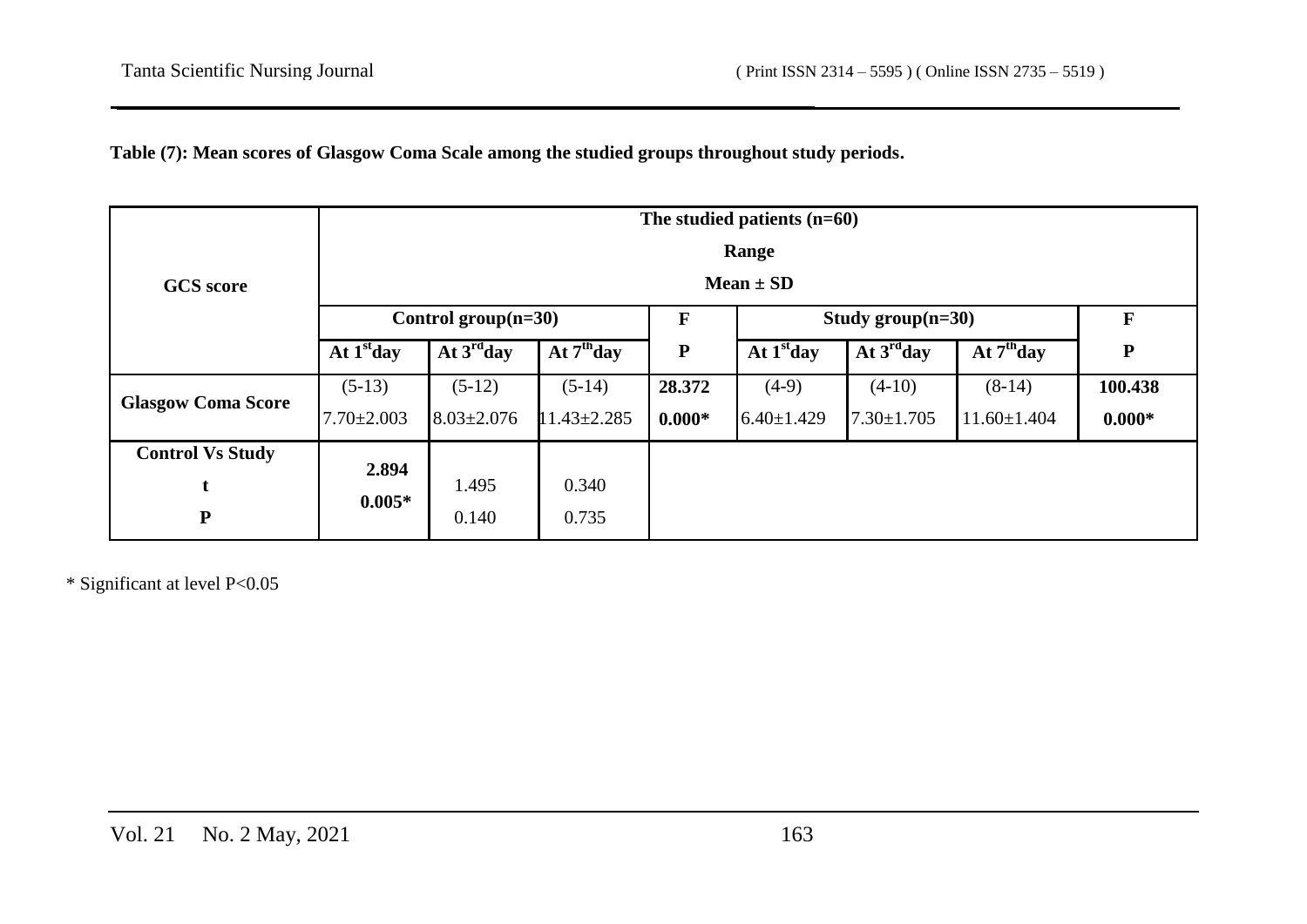**Table (8): Mean scores of Gastric Residual Volume and Abdominal Circumference Assessments Score among the studied groups throughout the periods of the study**

|                                |                                     |                        |                   |                                     | The studied patients $(n=60)$ |                          |                            |                                    |                            |  |  |  |  |
|--------------------------------|-------------------------------------|------------------------|-------------------|-------------------------------------|-------------------------------|--------------------------|----------------------------|------------------------------------|----------------------------|--|--|--|--|
|                                |                                     |                        |                   |                                     | Range                         |                          |                            |                                    |                            |  |  |  |  |
|                                |                                     |                        |                   |                                     | Mean $\pm$ SD                 |                          |                            |                                    |                            |  |  |  |  |
|                                |                                     | Control group $(n=30)$ |                   | Study group $(n=30)$                |                               |                          |                            |                                    |                            |  |  |  |  |
| <b>Assessment parameters</b>   |                                     | At $3^{\text{rd}}$ day | At $7th$ day      | At $1st$ day                        |                               | At $3^{\text{rd}}$ day   |                            | At $7th$ day                       |                            |  |  |  |  |
|                                | At $1st$ day                        |                        |                   | <b>Before</b><br>massage            | 1 Hour<br>after<br>massage    | <b>Before</b><br>massage | 1 Hour<br>after<br>massage | <b>Before</b><br>massage           | 1 Hour<br>after<br>massage |  |  |  |  |
| <b>Gastric residual volume</b> | $(120-250)$                         | $(120-250)$            | $(120-300)$       | $(150-250)$                         | $(70-200)$                    | $(50-250)$               | $(50-200)$                 | $(50-120)$                         | $(30-60)$                  |  |  |  |  |
| Assessment                     | $70.33 \pm 33.16$                   | $69.00 \pm 33.15$      | 83.00±38.25       | $80.67 \pm 32.68$ 15.00 $\pm 26.49$ |                               | 39.33±55.08 9.33±44.09   |                            | $3.33 \pm 21.389$                  | $46.67 \pm 9.94$           |  |  |  |  |
| F                              |                                     | 1.467                  |                   | 46.93                               | 42.02                         |                          |                            |                                    |                            |  |  |  |  |
| D                              | 0.236                               |                        |                   | $0.000*$                            | $0.000*$                      |                          |                            |                                    |                            |  |  |  |  |
| <b>Study group only</b>        |                                     |                        |                   | 8.549                               |                               | 3.105                    |                            | 8.515                              |                            |  |  |  |  |
|                                |                                     |                        |                   | $0.000*$                            |                               | $0.003*$                 |                            | $0.000*$                           |                            |  |  |  |  |
|                                |                                     |                        |                   |                                     |                               |                          |                            |                                    |                            |  |  |  |  |
| <b>Abdominal circumference</b> | $(86-125)$                          | $(90-128)$             | $(90-129)$        | $(86-117)$                          | $(84-115)$                    | $(90-128)$               | $(86-125)$                 | $(86-125)$                         | $(84-115)$                 |  |  |  |  |
| <b>Assessment</b>              | $03.77 \pm 10.28$ $107.13 \pm 9.76$ |                        | $107.73 \pm 9.85$ | $101.50 \pm 8.24$                   | $98.90 \pm 8.21$              | $07.13 \pm 9.76$         |                            | $3.77 \pm 10.28$ 03.77 $\pm 10.28$ | 98.90±8.21                 |  |  |  |  |
| F                              |                                     | 1.380                  |                   | 2.688                               | 2.953                         |                          |                            |                                    |                            |  |  |  |  |
| P                              |                                     | 0.257                  |                   | 0.074                               | 0.057                         |                          |                            |                                    |                            |  |  |  |  |
| <b>Study group only</b>        |                                     |                        |                   | 1.224                               |                               | 1.30                     |                            | 2.026                              |                            |  |  |  |  |
|                                |                                     |                        |                   | 0.226                               |                               | 0.199                    |                            | $0.047*$                           |                            |  |  |  |  |
|                                |                                     |                        |                   |                                     |                               |                          |                            |                                    |                            |  |  |  |  |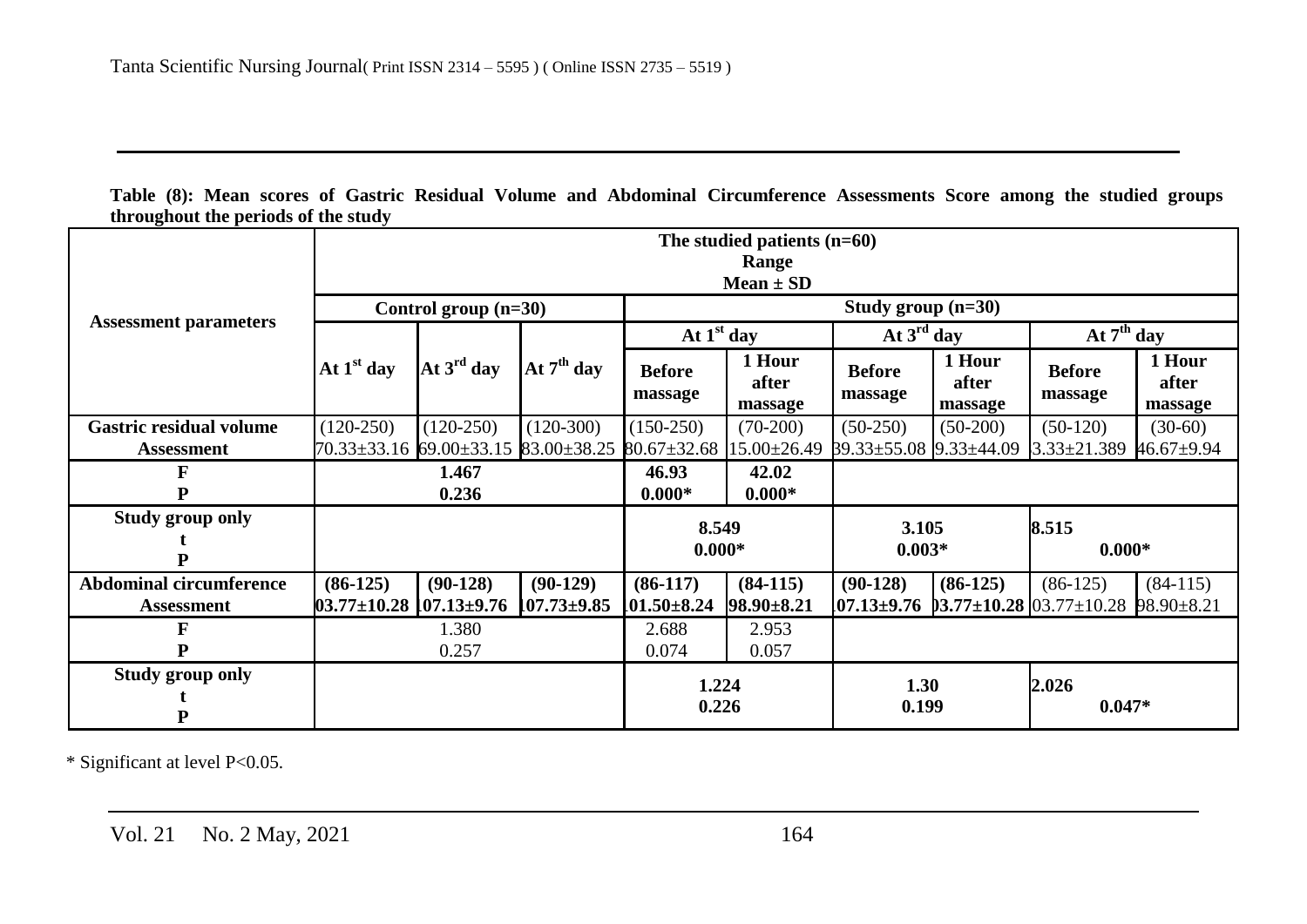**Table (9): Percent distribution of the studied groups according to vomiting episodes and defecation frequency throughout the periods of the study.**

|                                     |                |               |                 |                        |                         |                                              | The studied patients $(n=60)$ |                      |               |                        |               |                        |               |               |
|-------------------------------------|----------------|---------------|-----------------|------------------------|-------------------------|----------------------------------------------|-------------------------------|----------------------|---------------|------------------------|---------------|------------------------|---------------|---------------|
|                                     |                |               |                 | Control group $(n=30)$ |                         |                                              |                               | Study group $(n=30)$ |               |                        |               |                        |               |               |
| <b>Assessment</b>                   |                | At $1st$ day  |                 | At 3 <sup>rd</sup> day |                         | $\overline{\mathbf{A}t}$ $7^{\text{th}}$ day | $\chi^2$<br>$\overline{P}$    | At $1st$ day         |               | At $3^{\text{rd}}$ day |               | At $7^{\text{th}}$ day |               | $\chi^2$<br>P |
|                                     | N              | $\frac{6}{6}$ | N               | $\frac{6}{6}$          | N                       | $\frac{6}{6}$                                |                               | N                    | $\frac{0}{0}$ | N                      | $\frac{6}{6}$ | N                      | $\frac{6}{9}$ |               |
| Frequency of vomiting episodes      |                |               |                 |                        |                         |                                              |                               |                      |               |                        |               |                        |               |               |
| <b>None</b><br>п.                   | 13             | 43.3          | $\vert 3 \vert$ | <b>10.0</b>            | $\overline{\mathbf{4}}$ | 13.3                                         | 12.348                        | 12                   | 40.0          | 21                     | 70.0          | 28                     | 93.3          | 25.217        |
| Once/day<br>п.                      | 12             | 40.0          | 17              | 56.7                   | 15                      | 50.0                                         | $0.015*$                      | <b>h8</b>            | 60.0          | $\overline{7}$         | 23.3          | $\boldsymbol{2}$       | 6.7           |               |
| **Twice/day<br>$\blacksquare$       | 5              | <b>16.7</b>   | <b>10</b>       | 33.3                   | 11                      | 36.7                                         |                               | 0                    | 0.0           | $\boldsymbol{2}$       | 6.7           | $\bf{0}$               | 0.0           | $0.000*$      |
| <b>Control group Vs Study group</b> |                |               |                 |                        |                         |                                              |                               |                      |               |                        |               |                        |               |               |
| $\chi^2$                            |                | 6.240         |                 | 23.00                  |                         | 38.941                                       |                               |                      |               |                        |               |                        |               |               |
| P                                   |                | $0.044*$      |                 | $0.000*$               | $0.000*$                |                                              |                               |                      |               |                        |               |                        |               |               |
| <b>Frequency of defecation</b>      |                |               |                 |                        |                         |                                              |                               |                      |               |                        |               |                        |               |               |
| <b>None</b><br>п.                   | 28             | 93.3          | 24              | 80.0                   | <b>18</b>               | 60.0                                         | 9.771                         | 25                   | 83.3          | $\boldsymbol{2}$       | 6.7           | $\mathbf{0}$           | 0.0           | 61.27         |
| Once/day                            | $\overline{2}$ | 6.7           | 6               | <b>20.0</b>            | 12                      | 40.0                                         | $0.008*$                      | $\overline{5}$       | 16.7          | 28                     | 93.3          | 30                     | 100.0         | $0.000*$      |
| <b>Control group Vs Study group</b> |                |               |                 |                        |                         |                                              |                               |                      |               |                        |               |                        |               |               |
| $\chi^2$                            |                | <b>FE</b>     |                 | FE                     |                         | <b>FE</b>                                    |                               |                      |               |                        |               |                        |               |               |
| P                                   |                | 0.424         |                 | $0.000*$               |                         | $0.000*$                                     |                               |                      |               |                        |               |                        |               |               |

\* Significant at level P<0.05

\*\*Twice/day equal zero for frequency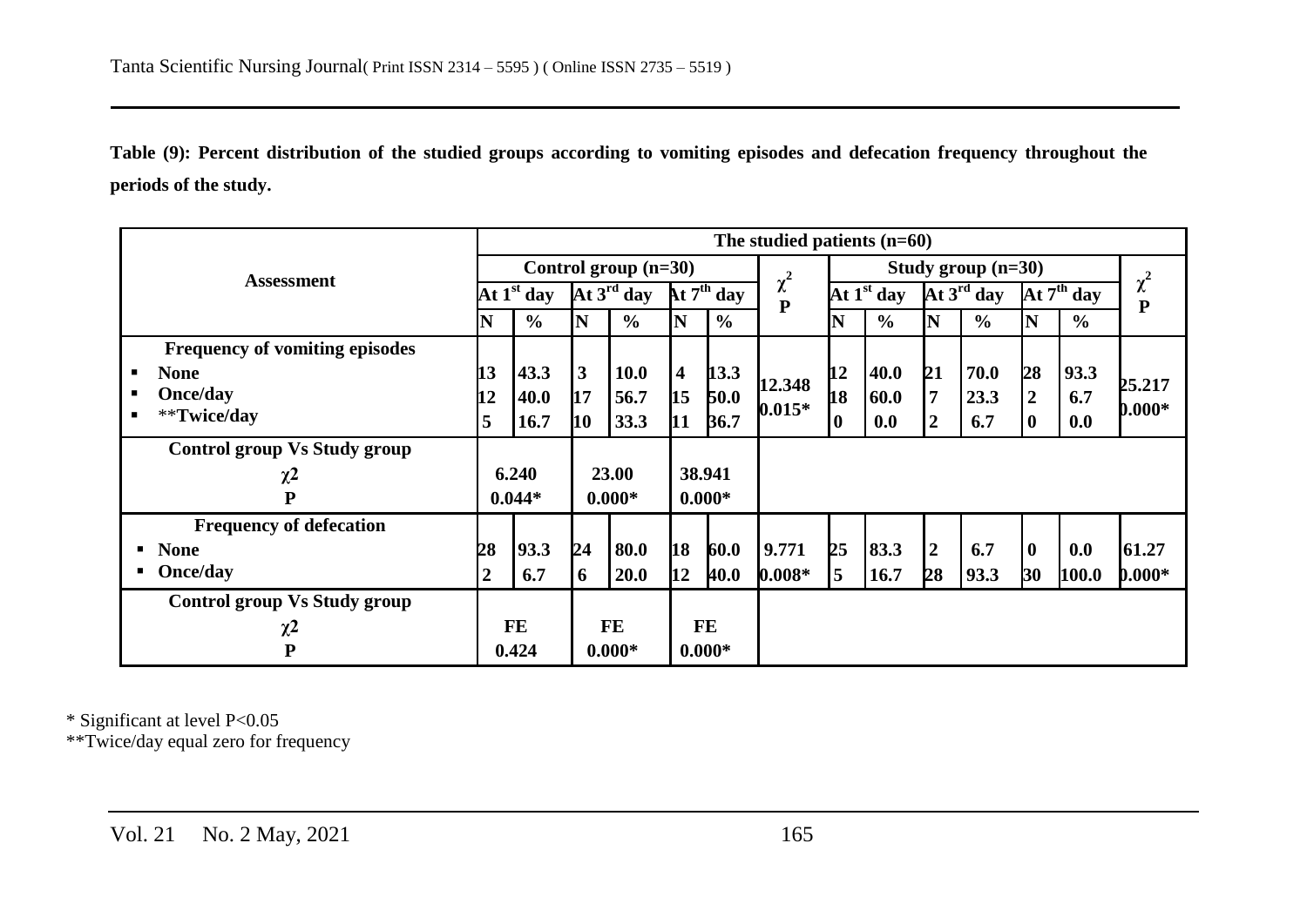**Table (10): Percent distribution of the studied groups according to their Clinical Pulmonary Infection Scoreparameters (CPIS) and risk of Ventilator-Associated Pneumonia (VAP) throughout the periods of the study**

|                                             | The studied patients $(n=60)$ |               |                  |                     |                |               |               |                  |                     |                                     |               |                |               |           |
|---------------------------------------------|-------------------------------|---------------|------------------|---------------------|----------------|---------------|---------------|------------------|---------------------|-------------------------------------|---------------|----------------|---------------|-----------|
| <b>CPIS</b> items                           | Control group $(n=30)$        |               |                  |                     |                |               |               |                  | $\overline{\chi}^2$ |                                     |               |                |               |           |
|                                             |                               | At $1st$ day  |                  | At $3^{\rm rd}$ day |                | At $7th$ day  | $\chi^2$<br>P | At $1st$ day     |                     | $\overline{At}$ 3 <sup>rd</sup> day |               | At $7th$ day   |               | ${\bf P}$ |
|                                             | N                             | $\frac{0}{0}$ | $\mathbf N$      | $\frac{0}{0}$       | $\mathbf N$    | $\frac{0}{0}$ |               | N                | $\frac{6}{6}$       | $\mathbf N$                         | $\frac{0}{0}$ | N              | $\frac{0}{0}$ |           |
| 1. Temperature $(^{\circ}C)$                |                               |               |                  |                     |                |               |               |                  |                     |                                     |               |                |               |           |
| $(36.5 - 38.4)$                             |                               | 3.3           | $\boldsymbol{0}$ | 0.0                 |                | 3.3           | 5.079         | 3                | 10.0                | 5                                   | 16.7          | 5              | 16.7          | 3.070     |
| $(38.5 - 38.9)$                             | 25                            | 83.3          | 19               | 63.3                | 21             | 70.0          | 0.279         | 21               | 70.0                | 22                                  | 73.3          | 23             | 76.7          | 0.546     |
| $≥$ 39.0 or ≤36.0                           | 4                             | 13.3          | 11               | 36.7                | 8              | 26.7          |               | 6                | 20.0                | 3                                   | 10.0          | $\overline{2}$ | 6.7           |           |
| 2. White Blood Cell Count                   |                               |               |                  |                     |                |               |               |                  |                     |                                     |               |                |               |           |
| $(4-11)$<br>$\blacksquare$                  | 21                            | 70.0          | 6                | 20.0                | 5              | 16.7          |               | $\overline{0}$   | 0.0                 | $\overline{2}$                      | 6.7           |                | 3.3           |           |
| $<4$ or $>11$<br>$\blacksquare$             | 6                             | 20.0          | 11               | 36.7                | 11             | 36.7          | 24.248        | 22               | 73.3                | 21                                  | 70.0          | 26             | 86.7          | 4.942     |
| Either $<4$ or $>11$ plus<br>$\blacksquare$ | 3                             | 10.0          | 13               | 43.3                | 14             | 46.7          | $0.000*$      | 8                | 26.7                | $\overline{7}$                      | 23.3          | 3              | 10.0          | 0.293     |
| band forms $\geq 500$                       |                               |               |                  |                     |                |               |               |                  |                     |                                     |               |                |               |           |
| <b>3.Tracheal Secretions</b>                |                               |               |                  |                     |                |               |               |                  |                     |                                     |               |                |               |           |
| $<$ 14+ Small<br>$\blacksquare$             | $\theta$                      | 0.0           | $\overline{0}$   | 0.0                 | $\overline{0}$ | 0.0           | 6.817         | $\boldsymbol{2}$ | 6.7                 | 9                                   | 30.0          | 12             | 40.0          | 10.05     |
| $\geq$ 14+ moderate/large<br>$\blacksquare$ | 24                            | 80.0          | 15               | 50.0                | 22             | 73.3          | $0.033*$      | 25               | 83.3                | 20                                  | 66.7          | 17             | 56.7          | $0.040*$  |
| $\geq$ 14+ plus purulent secretions         | 6                             | 20.0          | 15               | 50.0                | 8              | 26.7          |               | $\overline{3}$   | 10.0                |                                     | 3.3           |                | 3.3           |           |
| 4.Oxygenation                               |                               |               |                  |                     |                |               |               |                  |                     |                                     |               |                |               |           |
| $>240$ or ARDS<br>$\blacksquare$            | 5                             | 16.7          | $\overline{4}$   | 13.3                | 6              | 20.0          | 0.480         | 21               | 70.0                | 5                                   | 16.7          | 3              | 10.0          | 29.712    |
| $\leq$ 240 and no ARDS                      | 25                            | 83.3          | 26               | 86.7                | 24             | 80.0          | 0.787         | 9                | 30.0                | 25                                  | 83.3          | 27             | 90.0          | $0.000*$  |
| <b>5. Pulmonary Radiography</b>             |                               |               |                  |                     |                |               |               |                  |                     |                                     |               |                |               |           |
| No infiltrate<br>l.                         | $\theta$                      | 0.0           | $\overline{0}$   | 0.0                 | $\overline{0}$ | 0.0           |               | 10               | 33.3                | 21                                  | 70.0          | 22             | 73.3          |           |
| Diffuse or patchy infiltrate<br>E           | 23                            | 76.7          | 13               | 43.3                | 21             | 70.0          | 8.038         | 12               | 40.0                | 8                                   | 26.7          | 8              | 26.7          | 18.828    |
| Localized infiltrate<br>l.                  | $\tau$                        | 23.3          | 17               | 56.7                | 9              | 30.0          | $0.018*$      | $\,8\,$          | 26.7                |                                     | 3.3           | $\theta$       | $0.0\,$       | $0.001*$  |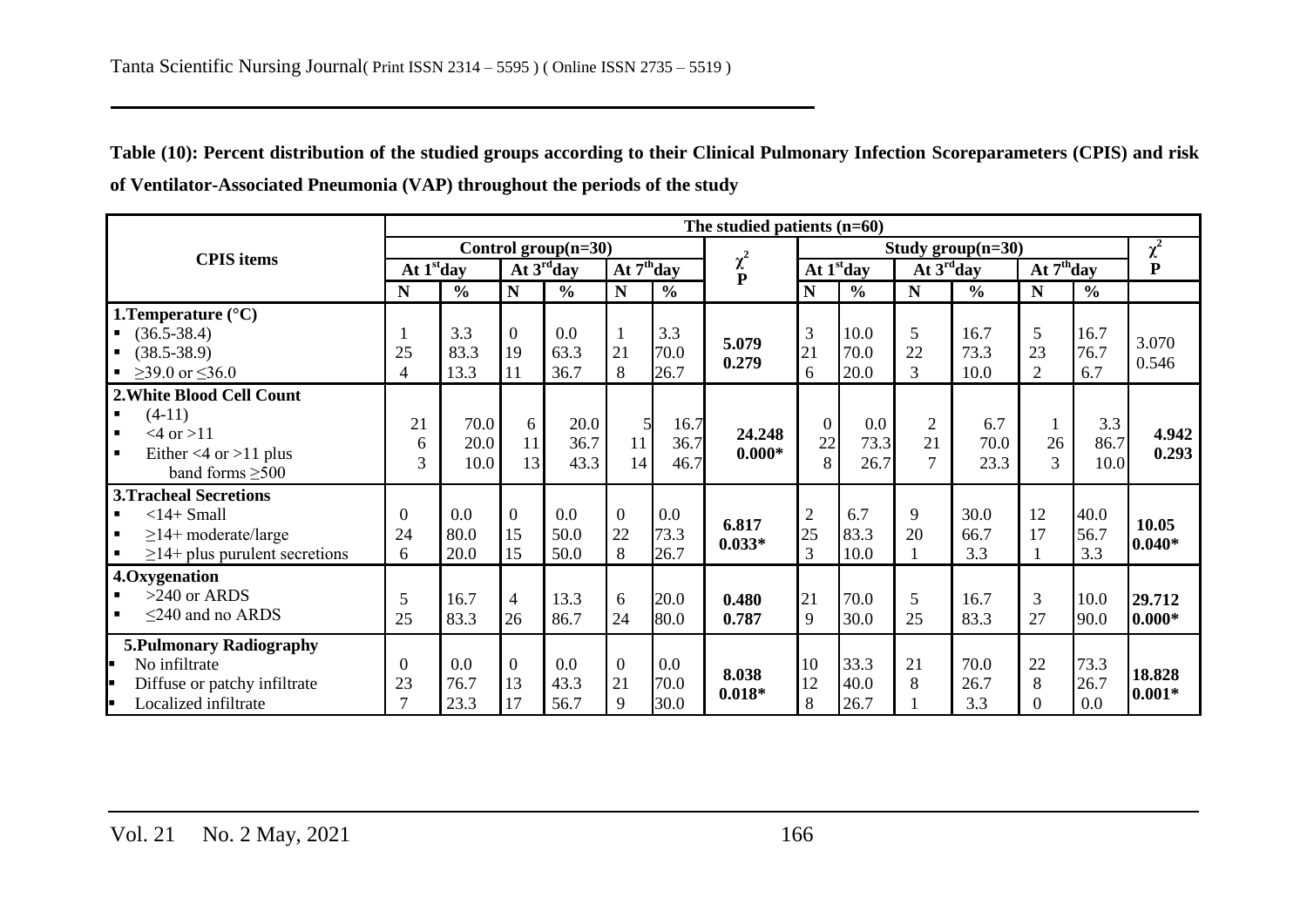|                                                                                          |                |                            |                        |                             |                        |                             | The studied patients $(n=60)$ |                        |                             |                     |                             |                        |                             |                |
|------------------------------------------------------------------------------------------|----------------|----------------------------|------------------------|-----------------------------|------------------------|-----------------------------|-------------------------------|------------------------|-----------------------------|---------------------|-----------------------------|------------------------|-----------------------------|----------------|
|                                                                                          |                | Control group $(n=30)$     |                        |                             |                        |                             |                               |                        | Study group $(n=30)$        |                     |                             |                        |                             |                |
|                                                                                          | At $1st$ day   |                            |                        | At $3^{\rm rd}$ day         |                        | At $7th$ day                | $\chi^2$<br>P                 | At 1 <sup>st</sup> day |                             | At $3^{\rm rd}$ day |                             | At 7 <sup>th</sup> day |                             | $\chi^2$<br>P  |
|                                                                                          | N              | $\frac{6}{6}$              | $\mathbf N$            | $\frac{0}{0}$               | $\mathbf N$            | $\frac{0}{0}$               |                               | N                      | $\frac{0}{0}$               | $\mathbf N$         | $\frac{6}{6}$               | $\mathbf N$            | $\frac{6}{6}$               |                |
| 6. Culture of tracheal aspirate<br>specimen                                              |                |                            |                        |                             |                        |                             |                               |                        |                             |                     |                             |                        |                             |                |
| Pathogenic bacteria cultured $\leq 1$ or no<br>growth                                    | 6              | 20.0                       | 23                     | 76.7 7                      |                        | 23.3                        |                               | 30                     | 100.0                       | 29                  | 0.0                         | 30                     | 100.0                       |                |
| Pathogenic bacteria cultured >1+                                                         | 20             | 66.7                       | $\overline{3}$         | 10.0                        | 20                     | 66.7                        | 28.79<br>$0.000*$             | $\overline{0}$         | 0.0                         | $\Omega$            | 96.7                        | $\Omega$               | 0.0                         |                |
| Pathogenic bacteria cultured >1+<br>plus same pathogenic bacteria on<br>gram stain $>1+$ | $\overline{4}$ | 13.3                       | $\overline{4}$         | 13.3                        | 3                      | 10.0                        |                               | $\overline{0}$         | $00\,$                      | $\theta$            | 0.0                         | $\Omega$               | 0.0                         |                |
| <b>Total CPIS level</b>                                                                  |                |                            |                        |                             |                        |                             |                               |                        |                             |                     |                             |                        |                             |                |
| $\leq$ Negative VAP<br>$>6$ Positive VAP                                                 | 5<br>25        | 16.7<br>83.3               | $\boldsymbol{0}$<br>30 | 0.0<br>100.0                | $\boldsymbol{2}$<br>28 | 6.7<br>93.3                 | 5.886<br>0.053                | 25<br>5                | 83.3<br>16.7                | 27<br>3             | 90.0<br>10.0                | 26<br>$\overline{4}$   | 86.7<br>13.3                | 0.577<br>0.749 |
| Range<br>$Mean \pm SD$                                                                   |                | $(5-9)$<br>$6.57 \pm 1.17$ |                        | $(6-11)$<br>$7.70 \pm 1.44$ |                        | $(5-11)$<br>$7.40 \pm 1.48$ | $t = 3.348$<br>$P=0.001*$     |                        | $(4-6)$<br>$4.93 \pm 0.640$ |                     | $(4-7)$<br>$4.70 \pm 0.750$ |                        | $(4-7)$<br>$4.70 \pm 0.877$ |                |

Vol. 21 No. 2 May, 2021 167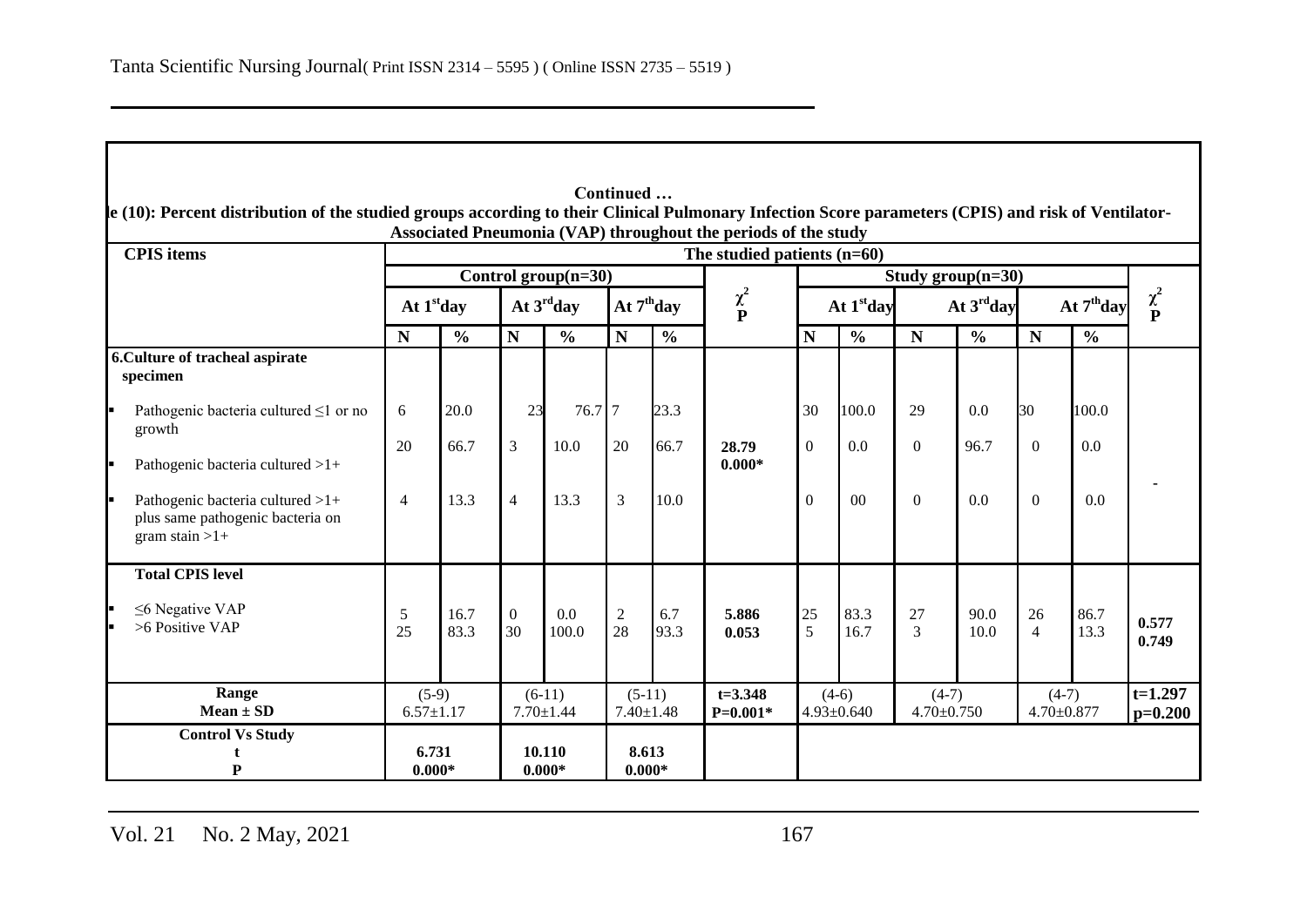**Table (11): Correlationsbetween Patient Clinicaloutcomes and Clinical Pulmonary Infection Score (CPIS)among the studied groups throughout the periods of the study.**

|                                                     |              | <b>Clinical Pulmonary Infection Score (CPIS)</b> |          |                        |          |              |                                 |              |          |                        |          |              |  |  |
|-----------------------------------------------------|--------------|--------------------------------------------------|----------|------------------------|----------|--------------|---------------------------------|--------------|----------|------------------------|----------|--------------|--|--|
| <b>Patient's Clinical Outcome</b>                   |              |                                                  |          | <b>Control group</b>   |          |              | Study group1 hour after massage |              |          |                        |          |              |  |  |
|                                                     | At $1st$ day |                                                  |          | At $3^{\text{rd}}$ day |          | At $7th$ day |                                 | At $1st$ day |          | At $3^{\text{rd}}$ day |          | At $7th$ day |  |  |
|                                                     | r            | ${\bf P}$                                        | r        | ${\bf P}$              | r        | ${\bf P}$    | r                               | ${\bf P}$    | r        | ${\bf P}$              | r        | ${\bf P}$    |  |  |
| <b>Length of ICU stay</b>                           | $-0.137$     | 0.469                                            | $-0.152$ | 0.423                  | $-0.009$ | 0.963        | 0.027                           | 0.886        | 0.094    | 0.623                  | 0.240    | 0.201        |  |  |
| <b>Mechanical ventilation related clinical data</b> |              |                                                  |          |                        |          |              |                                 |              |          |                        |          |              |  |  |
| Time of extubation                                  | $-0.184$     | 0.331                                            | $-0.143$ | 0.452                  | $-0.037$ | 0.845        | $-0.223$                        | 0.236        | 0.009    | 0.963                  | 0.248    | 0.186        |  |  |
| Duration of MV                                      | $-0.197$     | 0.298                                            | $-0.103$ | 0.589                  | $-0.082$ | 0.666        | $-0.191$                        | 0.311        | 0.028    | 0.885                  | 0.259    | 0.166        |  |  |
| <b>SOFA</b> score                                   | 0.380        | $0.038*$                                         | 0.012    | 0.948                  | 0.216    | 0.252        | $-0.188$                        | 0.321        | 0.169    | 0.373                  | 0.243    | 0.196        |  |  |
| <b>Glasgow coma score</b>                           | $-0.043$     | 0.822                                            | $-0.285$ | 0.128                  | $-0.431$ | $0.017*$     | $-0.309$                        | 0.096        | 0.100    | 0.600                  | $-0.101$ | 0.596        |  |  |
| Gastric residual volume assessment                  | 0.147        | 0.439                                            | 0.325    | 0.079                  | 0.149    | 0.432        | $-0.122$                        | 0.520        | 0.244    | 0.194                  | 0.000    | 000.1        |  |  |
| Abdominal circumference assessment                  | 0.063        | 0.740                                            | $-0.129$ | 0.496                  | 0.313    | 0.092        | $-0.080$                        | 0.674        | $-0.461$ | $0.010*$               | $-0.100$ | 0.599        |  |  |
| <b>Frequency of vomiting episodes</b>               | 0.134        | 0.482                                            | $-0.151$ | 0.427                  | 0.172    | 0.364        | 0.341                           | 0.065        | 0.216    | 0.251                  | $-0.255$ | 0.174        |  |  |
| <b>Frequency of defecation</b>                      | 0.016        | 0.933                                            | $-0.148$ | 0.435                  | $-0.185$ | 0.328        | 0.183                           | 0.334        | 0.060    | 0.754                  |          |              |  |  |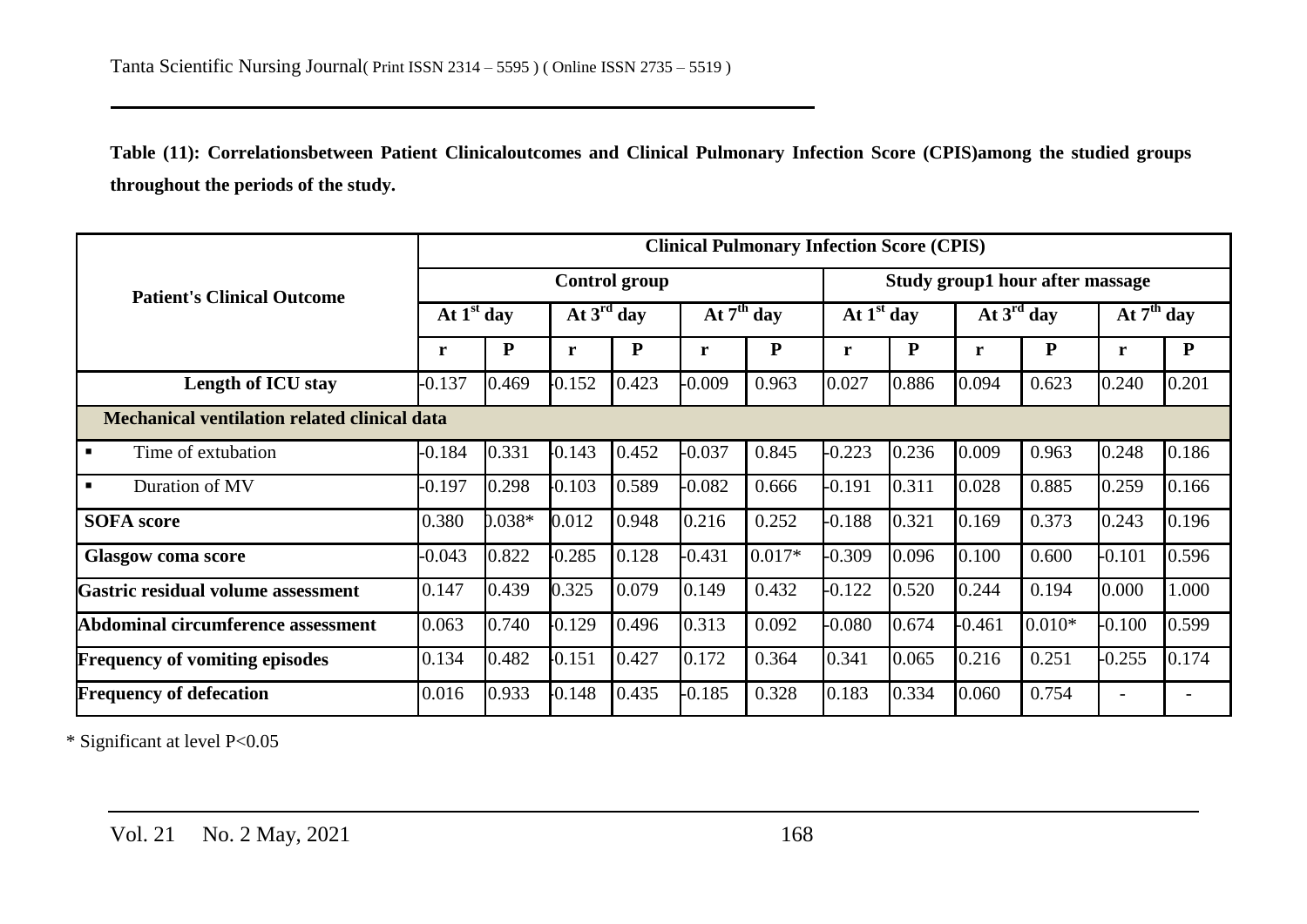### **Discussion**

Ventilator associated pneumonia (VAP) in intensive care units was the most common hospital acquired infection developed within 48 hours of intubation. Ventilator associated pneumonia affected nearly a percentage of 6% to 52% of patients in intensive care units. Among predisposing factors for VAP was the enteral feeding. Moreover, the incidence of VAP in mechanically ventilated patients was increased by enteral feeding. It increased the development of VAP three-fold. The enterally fed patients were developed increased gastric residual volume in 32% and feeding intolerance in 46% of them. Increased gastric volume was found to be a sign of feeding intolerance, and an association between gastric volume and nosocomial pneumonia was detected. Enteral feeding causes an increase in gastric residual volume, which leads to pulmonary aspiration, that is one of the most severe mechanical complications.**(10)**

 Aspiration is one of the essential factors causing the VAP whichresult from elevated gastric residual and delayed gastric emptying. Hence, prevention and treatment of feeding intolerance in critically ill patients receiving enteral nutrition were a significant nursing consideration. These necessitate the use of

techniques that increase the rate of gastric emptying, thus increasing tolerance to feeding.**(47,31)**

Currently, the abdominal massage was considered a non-pharmaceutical method that knew to be effective in reducing aspiration. which has been proved to decrease various enteral feeding-related gastrointestinal complication via its direct impact on gastric residual which is a significant predictor of enteral feeding tolerance**. (47,26-27,12).**

**The present study was** conducted in order to know how effective abdominal massage was on ventilator-associated pneumonia and gastric residual volume among patients with enteral feeding. The result of the present study illustrated that the mean age and SD of control and study group was (**39.20±9.38**) and **(41.53±11.20**) respectively were in the age group from 20-50 years; in relation to sex majority of control and study group were males. Regarding place of residence near half of the control group and more than half of the study group lived in urban and rural areas equally; **this finding was contradicted with Elpasionyet.al (2017) <sup>48</sup>**who mentioned that a total 60 patients were participated in the study with mean age and SD  $(60 \pm 19.70)$  years for study and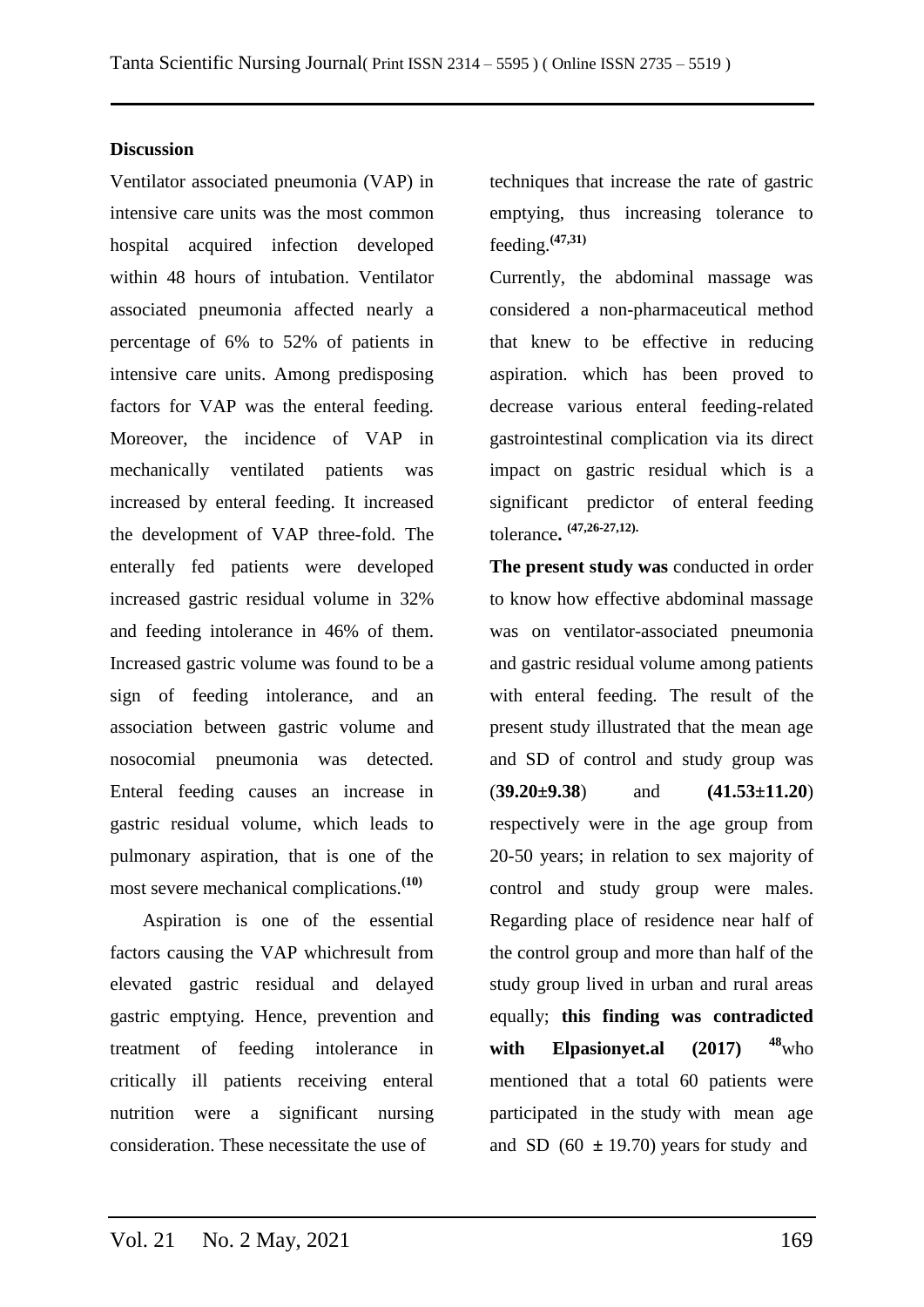$(55.07 \pm 20.16)$  years for control group and noted that (60%) in the study group and (53.3%) in the control group were males. The current study revealed that there were no statistically significant differences between both groups regarding socio– demographic characteristics. These results are **in the same line with Aysal et al., (2012),** who reported that there were no statistical significant differences between groups in term of age and  $sex(12)$ 

**Regarding to admission diagnoses**; the present study revealed that near than quarter of the control and study group admitted to ICU with a diagnosis of traumatic brain injury and minority of them had drug intoxication. Regarding to length of ICU stay; the current study showed that the mean value of control group was 9.40±2.11 compared to  $9.00\pm1.97$  of study group and there was a statistically significant differences among the studied patients regarding to length of hospital stay. This can be explained that the SOFA score for the studied group was the same for nearly half of admitted patient to intensive care unit. The score was designed to describe a sequence of complications of critical illness and among this complication was the longer hospital stay due to their morbidity (**49**)

This finding was **in line with Elpasiony**  et.al  $(2017)^{(48)}$ , **,** who noted that neurological problems were the most common cause of ICU admission in both groups and there was no statistical significance difference between the two groups in relation to past medical history.

**Regarding to mechanical ventilation related clinical data;** the current study showed that about half of control group undergoing Synchronized intermittent mandatory ventilation (SIMV) compared to about half of study group who were undergoing control mode of ventilation. Also, the result presented that there was a significant difference among the studied groups **regarding duration of mechanical ventilation.concerning the patients' status on discharge**, more than half of the control group were transferred to other wards compared to the same percent of study group who were completely recovered.

**In relation to the** distribution of the studied groups according to their SOFA score on ICU admission, the present study showed that near half of control and study group undergoing score from (7-9), also this result presented that the mean value of control and study group regarding SOFA level on ICU admission was 9.13±2.32 and 9.03±1.99 respectively and there was no significant difference among the studied groups .**This finding was in agreement with Elbilgahy et al.**  $(2015)^{(50)}$ **, who**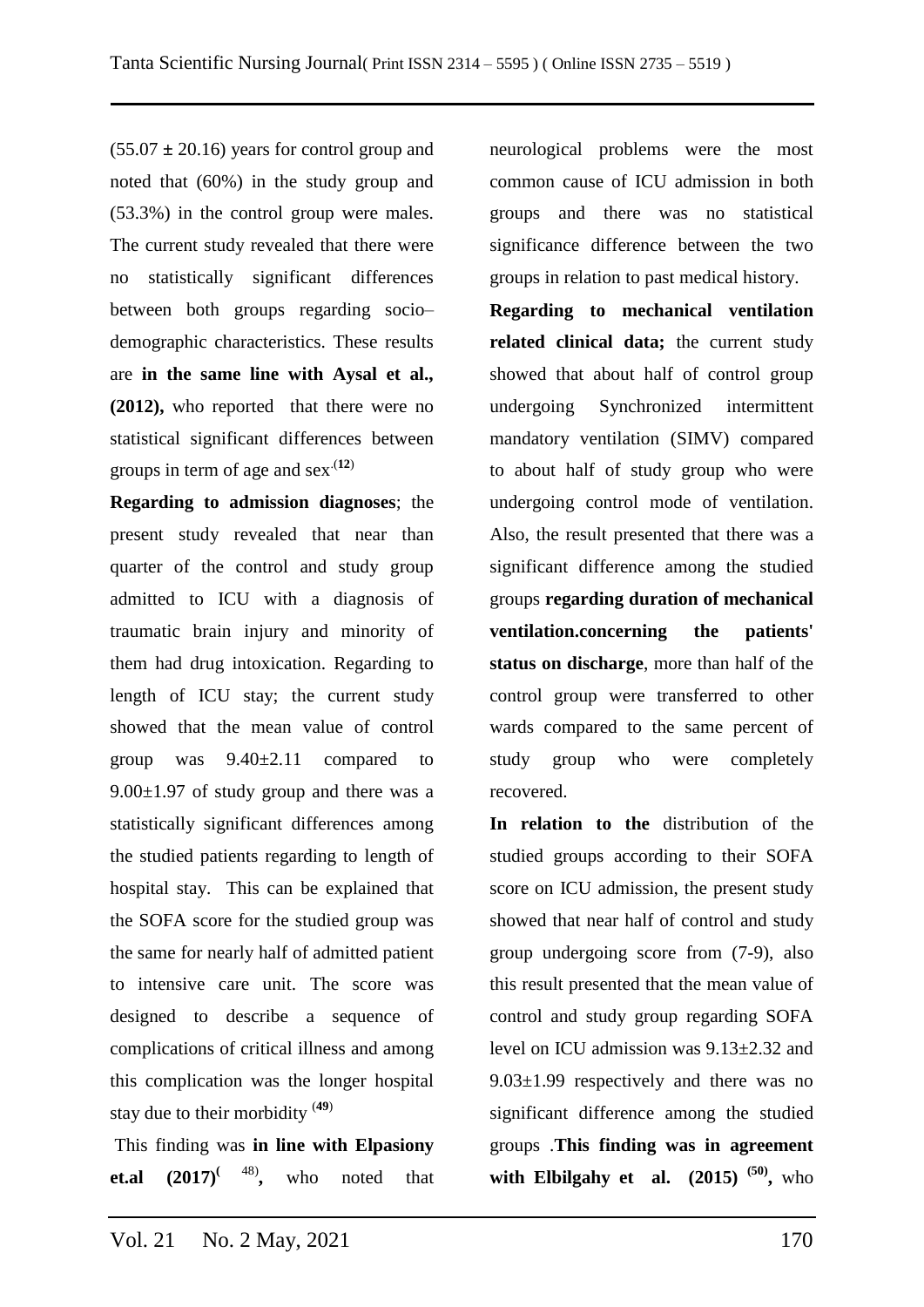found that there was strong association between increased days on mechanical ventilation **MV**& long duration of length of ICU stay in both groups. As the length of stay at the hospital is prolonged, the patients have more chances to get hospitalacquired infections.

**The findings of the present study revealed** that there was a significant difference of the study group in the  $1<sup>st</sup>$ ,  $3<sup>rd</sup>$ and  $7<sup>th</sup>$ day of follow up and there was a significant difference between control and study group throughout periods of study related to Glasgow coma scale. **This finding was in contradicted with Elpasiony et.al**  $(2017)^{(48)}$ , who noted that there was no statistical significance difference between the two groups related to Glasgow coma scale.

**Regarding the mean values of gastric residual volume**(GRV) **assessments score**, the present study showed that there was a statistical significant differences found among the study group throughout 1<sup>st</sup>, 3<sup>rd</sup> and 7<sup>th</sup>day of follow up regarding gastric residual volume assessments score before and one hour after the abdominal massage. **This is congruent with Yaghoubinia et.al (2017) (51)** who reported that when comparing changes in GRV measurements between the first and last day of the study, there was statistically significance difference between both

groups as near to three quarter of patients in the study group had equal amount of GRV at the first and last day of the study in relation to near half of patients in the control group. Moreover; another randomized controlled study on adult patients receiving enteral nutrition, showed that abdominal massage was effective in decreasing excess GRV and abdominal distention .(**10,52)**

Abdominal massage can stimulate peristaltic movement mechanisms, alter intra-abdominal pressure, and cause mechanical and reflexive effects on the intestines, reducing food transition time in the intestines, increasing intestinal movements, and thus facilitating food flow through the digestive tract. Furthermore, according to **Momenfar et al (2018)**, abdominal massage will stimulate touch and pressure receptors, resulting in sympathetic nervous system stimulation, which enhances gastrin secretion and accelerates gastric peristalsis, reducing abdominal distention and consequently gastric residual volume (GRV).(**53)**

In addition, the current result presented that there was a statistically significant among study group only in the  $7<sup>th</sup>$  day of follow up regarding **abdominal circumference assessments** score before and one hour after the abdominal massage. This finding was in line with **Fareed et.al**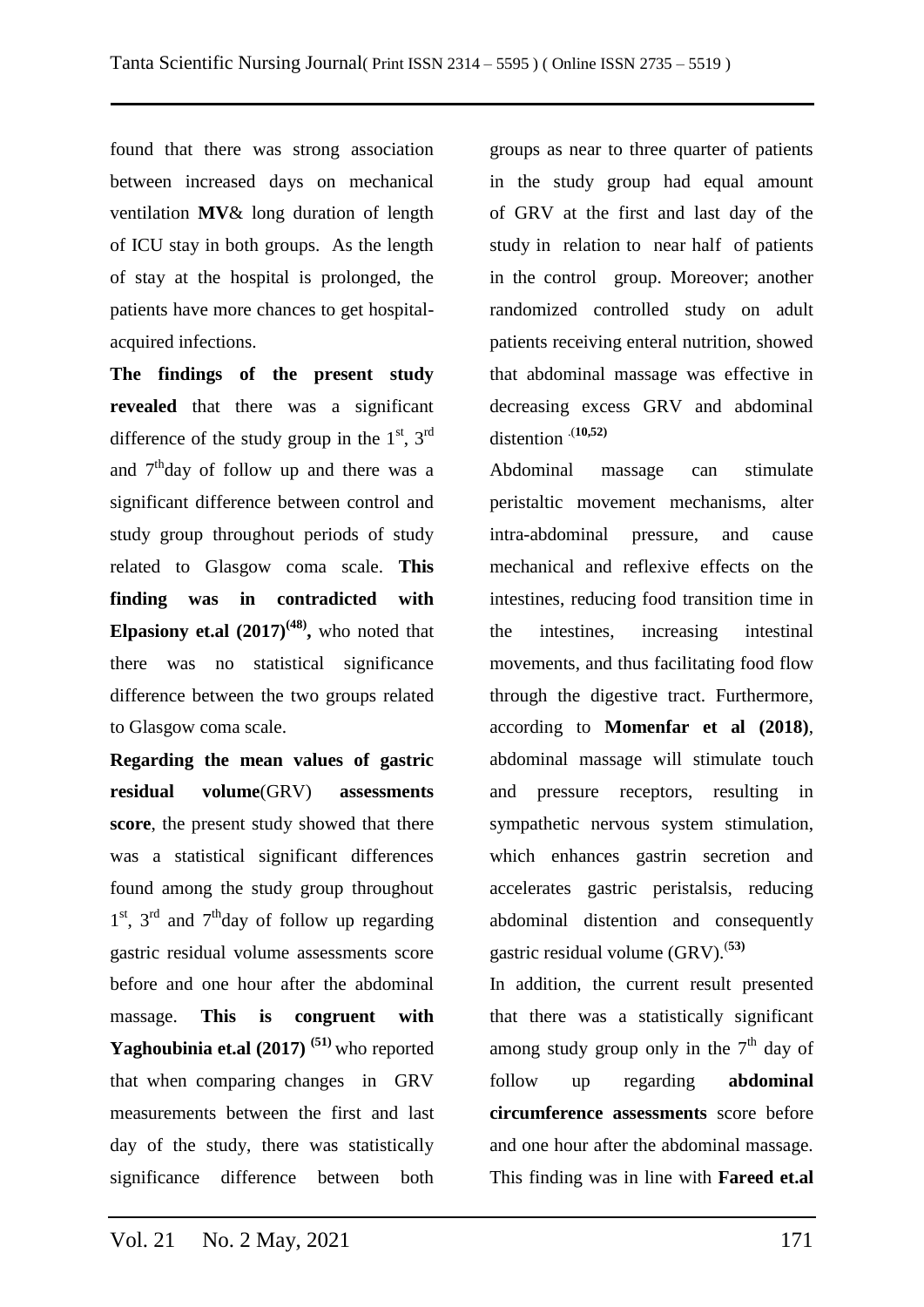**(2017) (54)** who reported that the intervention massage group had a statistically significant difference on the first and last day compared to the other group. When the results of abdominal circumference of both groups were measured on the first and last day, abdominal circumference was substantially higher in the control group, according to **Uysal et al., (2012)<sup>12</sup>** .**Similarly, the study done by [Dehghan et](https://journals.sagepub.com/doi/full/10.1177/2377960820963772) al. (2018)** (**44)** it was observed that the abdominal circumference of the massage group decreased significantly after the study, although it increased significantly in the control group, and there was a considerable difference between the two groups.

Moreover, the study done by **Wang, Huang, & Jin, (2019)(55)**revealed that the abdominal massage helps to relieve abdominal distension, gastric residual, and vomiting. Abdominal massage did not reduce abdominal circumference in ICU patients when the intervention was less than 7 days long., but it did reduce abdominal circumference in ICU patients when the intervention time was equal to 7 days.

**Regarding to vomiting episodes and defecation assessment** among the studied groups throughout periods of study; the current study showed that there was a

statistically significant difference among study group throughout the periods of follow up regarding frequency of vomiting episodes. **This is supported with Fareed et.al (2017) (55) ,** who reported that there were significant decreases of vomiting frequency among study than control group in all times of follow up. In addition, there are studies indicating that abdominal massage reduces vomiting. **(12,56**)

**Also, there was a statistical significant difference among study group throughout the periods of follow up regarding frequency of defecation** this agreed with the stud done by**Altun Ugras et al (2020) (57) who stated that**, the patients who underwent abdominal massage had earlier bowel evacuation than the control group. Also, this in the same line of a previous study that showed that the abdominal massage decreased defecation periods and reduced the incidence of constipation in patients who were admitted to a trauma ICU, were fed enterally, and were on mechanical ventilator assistance.(**[44](https://onlinelibrary.wiley.com/doi/full/10.1111/nicc.12575#nicc12575-bib-0013)** )

Moreover,according to **Okuyan and Bilgili (2019)**a comparison of the postintervention constipation status of individuals in the massage and control groups revealed that the massage group's constipation status decreased with a significant difference between the groups.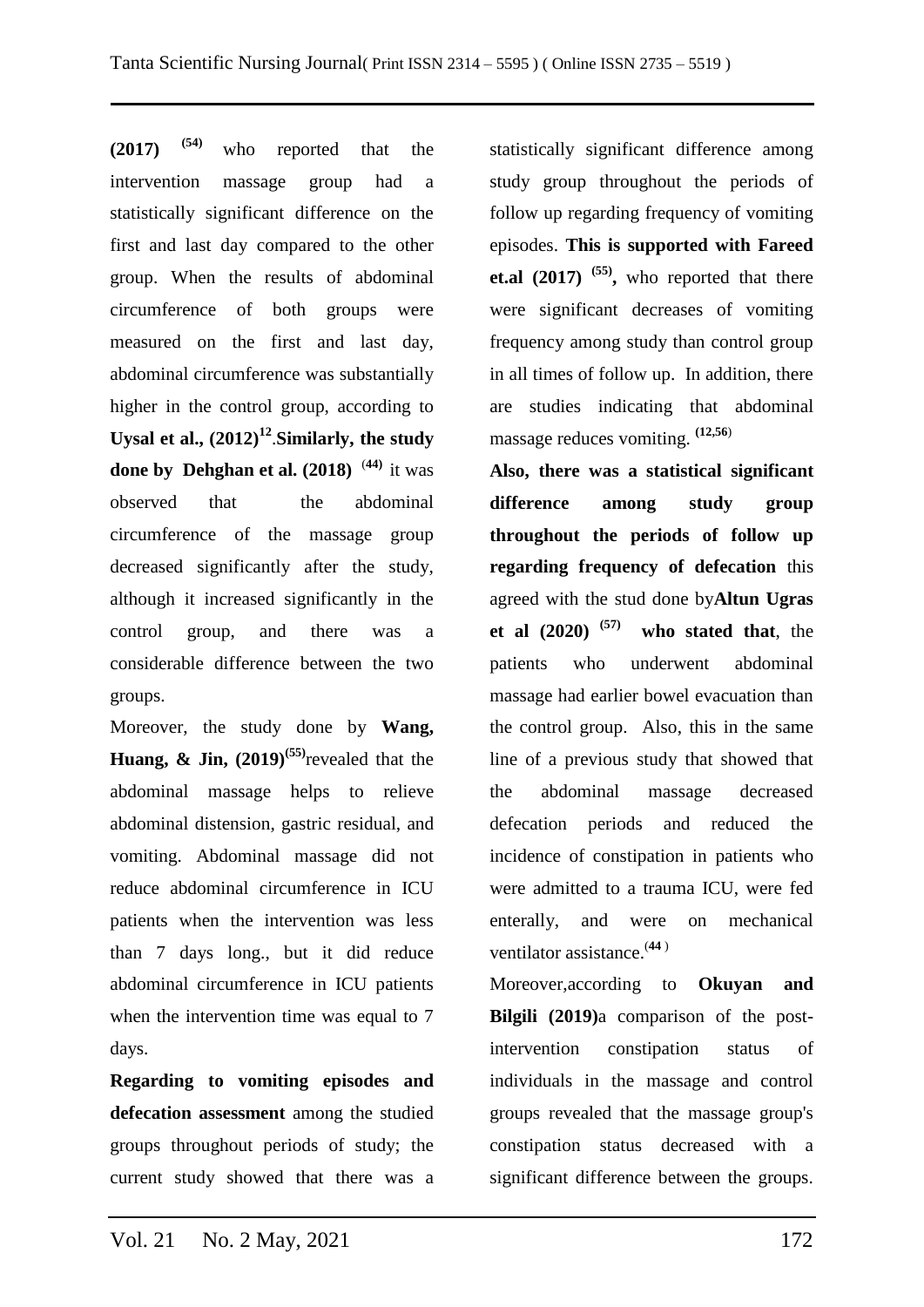Similarly, **Cevik et al. (2018)** found that the mean scores for the number of defecations increased after abdominal massage than before and during it, in a sample of twenty-two elderly patients**(58,59)** This agreed with the study done by (**Turan et al 2016) (60) who revealed that the** abdominal massage in orthopedic patients, was found to alleviate constipation symptoms and reduce the time to defecation. Furthermore, abdominal massage has been shown to activate the parasympathetic nervous system by increasing muscle activity, releasing digestive enzymes, and relaxing sphincters in the GI tract. Furthermore, abdominal massage causes a mechanical and reflex influence in the intestines due to changes in intraabdominal pressure, which increases peristalsis. The movement of nutrients across the gastrointestinal tract is accelerated by increasing peristalsis. As a result, stool stays in the large intestine for less time, and bowel movements become more frequent.**(44,60)**

**In relation to Clinical Pulmonary Infection Score (CPIS) and the risk of Ventilator-Associated Pneumonia (VAP) throughout the periods of the study,** the current study showed that minority of the control group hade  $\leq 6$  Negative VAP compared to majority of the study group who have  $\leq 6$  Negative VAP in the 7<sup>th</sup>day of follow up. Finally, there was a statistically significant differences among the massage group throughout the study period in relation to; tracheal secretions, oxygenation and pulmonary radiography. **This results were in line with Elpasiony et.al**  $(2017)^{(49)}$ , who stated that the finding of the study revealed that at the last day of the study there was statistically significance difference between study and control group patients regarding development of VAP as one third of the study group had developed VAP compared to near two thirds of control group.

**Concerning the correlation between different clinical outcomes and Clinical Pulmonary Infection Score (CPIS)**; the present finding raveled that there was a significant negative correlation between Glasgow coma score and Clinical Pulmonary Infection Score in the control group in the  $7<sup>th</sup>$  day of follow up and there was a significant positive correlation between SOFA score and Clinical Pulmonary Infection Score in the same group in the  $1<sup>st</sup>$  day of follow up .In addition there was negative correlation between Gastric residual volume assessment and Clinical Pulmonary Infection Score in the study group at the first and third day one hour after the abdominal massage.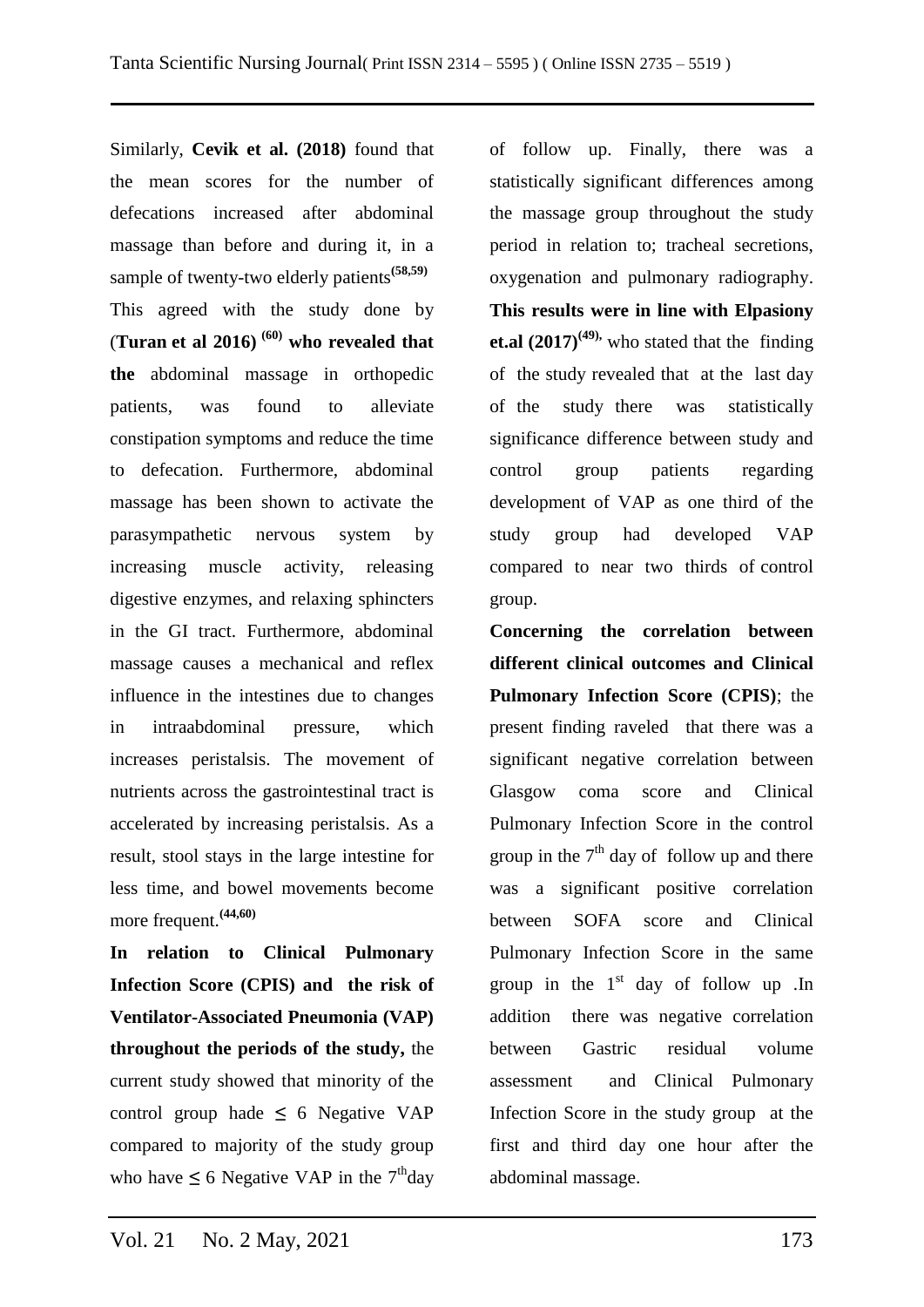Abdominal massage has been shown in the literature to induce parasympathetic activity, resulting in a gastrointestinal response. As a result, abdominal massage increases intestinal movements and gastric emptying, reducing the risk of reflux and aspiration by changing intra-abdominal pressure and producing a mechanical and reflexive impact on the intestines, decreasing abdominal distension**. (29**)

Aspiration may occur due to increased gastric content as a result of reflux and vomiting. Consequently, elevated gastric residual volume and vomiting are harmful in enteral feeding patients.**<sup>61</sup>**Furthermore, the present study showed that there was a significant negative correlation between abdominal circumference assessment and Clinical Pulmonary Infection Score in the study group in the **3 rdday of follow up**. Therefore, it is important to perform abdominal massage for enteral feeding patient on mechanical ventilation to avoid complications like a high gastric **residual volume** (GRV), abdominal distension, vomiting and consequently ventilator associated pneumonia.

### **Conclusion**

Based on the results of the current study, it can be argued that abdominal massage is more effective in decreasing abdominal distension; nasogastric tube feeds side effects, gastric residual volume (GRV) in

the massage group than the control group. Also, the results concluded the beneficial effect of abdominal massage on decreasing of Ventilator Associated Pneumonia **VAP** in the intervention massage group than control group. Also, the minority of the control group have  $\leq 6$  Negative VAP compared to majority of the study group have≤6 Negative VAP in the  $7<sup>th</sup>$  day of follow up.

### **Recommendations**

- Intensive care units nursing staff must focus on early assessment of abdominal distension; nasogastric tube feeding side effects, and gastric residual volume (GRV) before every feeding.
- Involve the abdominal massage as a regular part of the routine care for enterally feed critically ill patients unless contraindicated to reduce gastric residual volume (GRV), risk of aspiration and consequently prevention of ventilator associated pneumonia.
- Further research with large probability sampling is needed.

### **References**

- 1- Allen, K., & Hoffman, L. (2019). Enteral nutrition in the mechanically ventilated patient. Nutrition in Clinical Practice, 34(4), 540-57.available at: [https://doi.org/10.1002/ncp.10242,](https://doi.org/10.1002/ncp.10242,2019)
- 2- Charles, M.V.P., Kali, A., Easow, J. M., Joseph, N. M., Ravishankar, M.,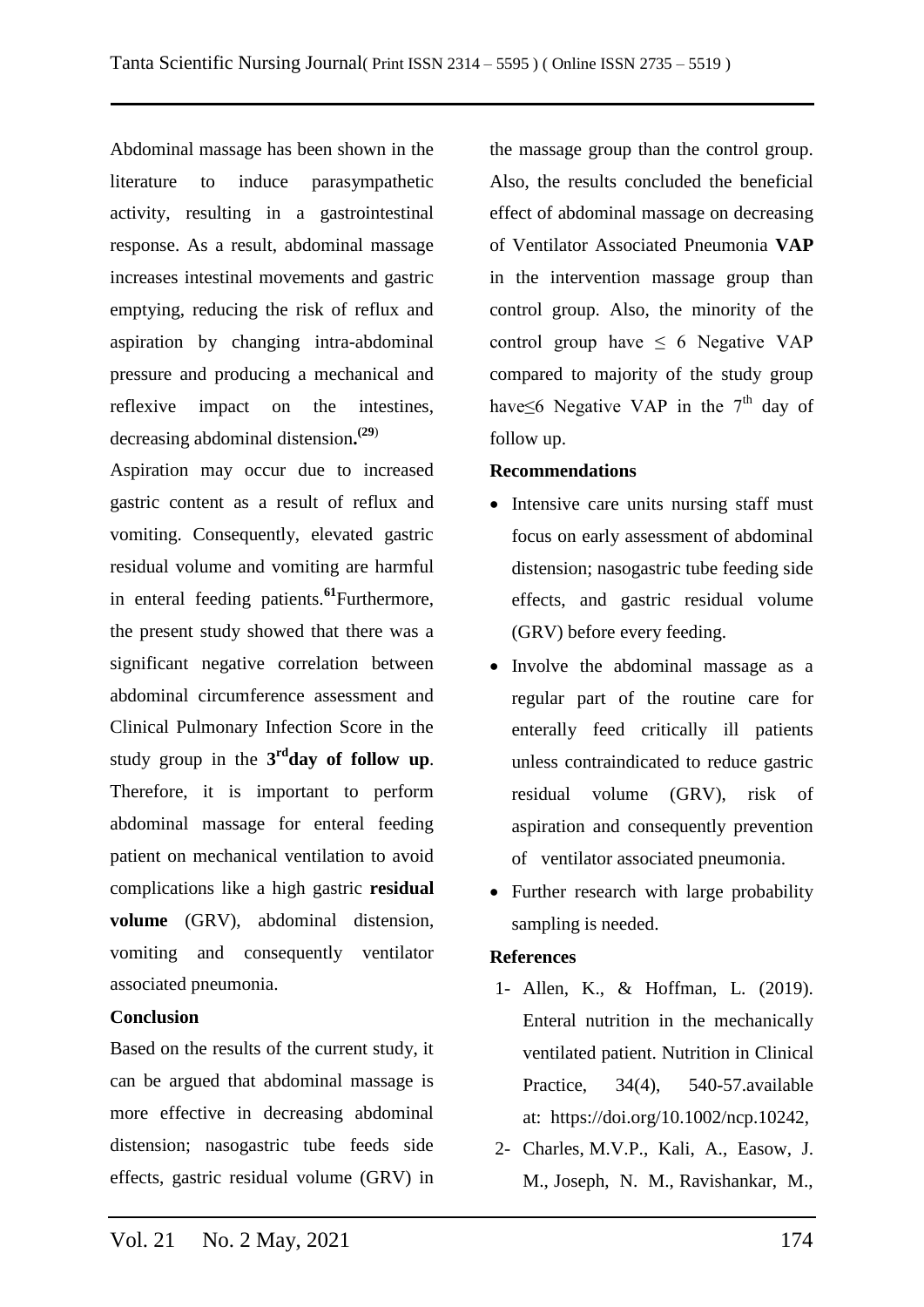Srinivasan, S., Kumar, S., &Umadevi, S.Ventilator-Associated Pneumonia, Australasian Medical Journal. 2014;7 (8): 334–44

- 3- Ukleja A.Altered GI motility in critically Ill patients: current understanding of pathophysiology, clinical impact, and diagnostic approach.NutrClinPract.. 2010., Feb;  $25(1):16-25.$
- 4- Mahmoodpoor A, Hamishehkar H, Asghari R, Abri R, Shadvar K, Sanaie S. Effect of a Probiotic Preparation on Ventilator-Associated Pneumonia in Critically Ill Patients Admitted to the Intensive Care Unit:A Prospective Double-Blind Randomized Controlled Trial. NutrClinPract 2019;34(1):156–162.
- 5- Hurt RT, McClaveSA.Gastric residual volumes in critical illness: what do they really mean?Crit Care Clin. 2010; 26(3):481-90
- 6- Elke G, Felbinger TW, HeylandDK.Gastric residual volume in critically ill patients: a dead marker or still alive?NutrClinPract. 2015; 30(1):59-71.
- 7- Kuppinger DD, Rittler P, Hartl WH, Rüttinger D. Use of gastric residual volume to guide enteral nutrition in critically ill patients: a brief systematic review of clinical studies.Nutrition. 2013; 29(9):1075-79.
- 8- Coppadoro, A., Bittner, E., &Berra, L. Novel Preventive Strategies for Ventilator-Associated Pneumonia, critical care. 2012;16 (210): 1- 6.
- 9- Mohamed, E. E., & Abd Alla, A. E. D. A. Clinical pulmonary infection score and C-reactive protein in the prediction of early ventilator associated pneumonia. Egyptian Journal of Chest Diseases and Tuberculosis, 2013. 62(3), 453-458.
- 10- Kahraman, B. B., & Ozdemir, L. The impact of abdominal massage administered to intubated and enterally fed patients on the development of ventilator-associated pneumonia: a randomized controlled study. International journal of nursing studies, 2015. 52(2), 519-524.
- 11- Cetinkaya B. and Basbakkal Z. The effectiveness of aromatherapy massage using Lavender oil as a treatment for infantile colic. Int J Nur Pract. 2012; 18(1): 164-9.
- 12- Uysal, N., Eser, I., Akpinar, H. The effect of abdominal massage on gastric residual volume: a randomized controlled trial. Gastroenterol. Nurs. 2012; 35 (2) 117–123, http://dx.doi. org/10.1097/SGA.0b013e31824c235a.
- 13- Li, Y., Liu, C., Xiao, W., Song, T., & Wang, S. Incidence, risk factors, and outcomes of ventilator-associated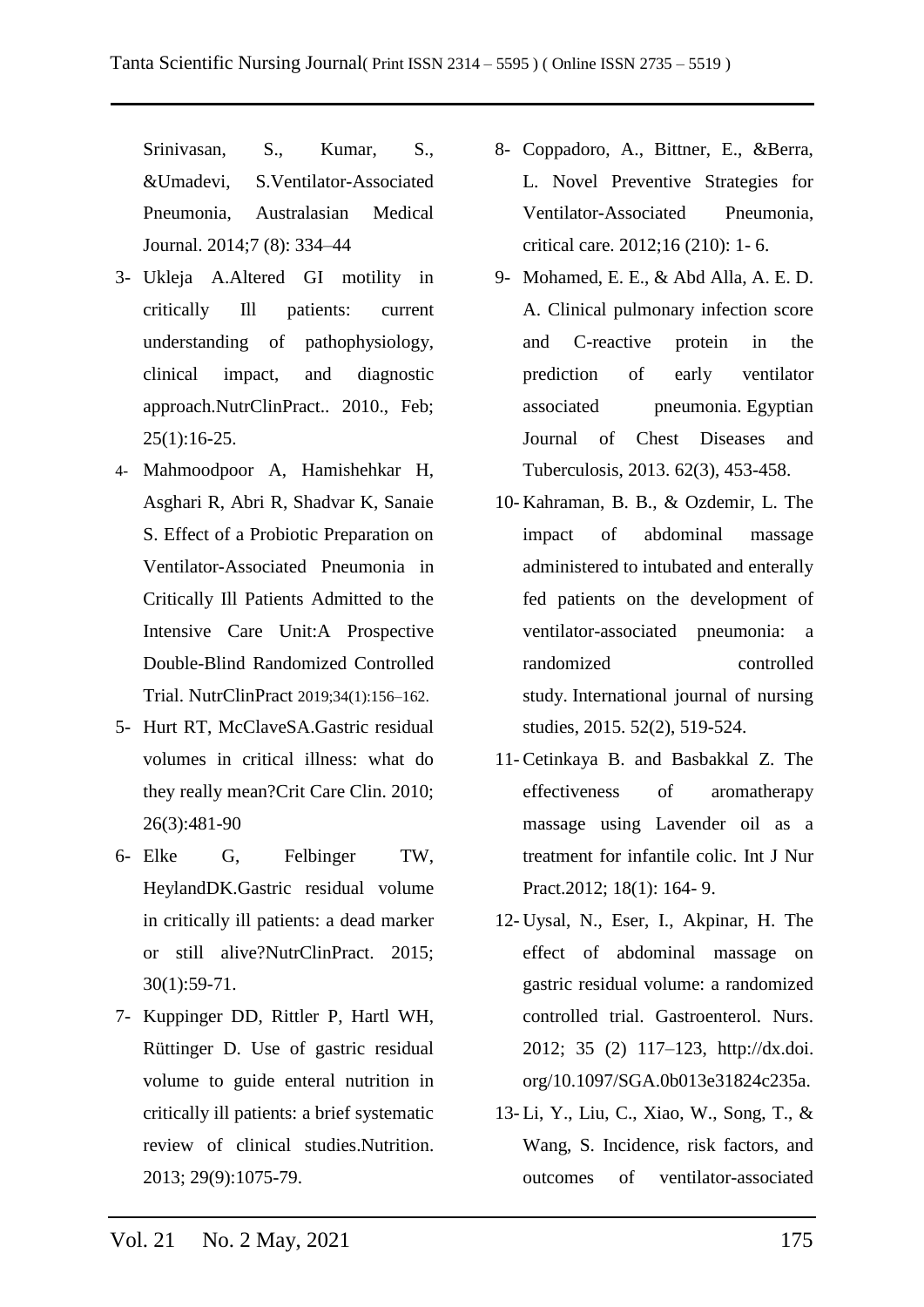pneumonia in traumatic brain injury: a meta-analysis. Neurocritical care, 2020, 32 (1), 272-85.

- 14- Karthick Velavan, S. A Prospective Study of Incidence, Outcome and Risk Factors of Ventilator-Associated Pneumonia in Tertiary Care Institution. PhD Thesis. Kanyakumari Government Medical College, Asaripallam, 2020.
- 15- Aloush, S. M. Nurses' implementation of ventilator‐associated pneumonia prevention guidelines: an observational study in Jordan. Nursing in critical care, 2018, 23(3), 147-151.
- 16- Erbay, R. H., Yalcin, A. N., Zencir, M., Serin, S., & Atalay, H. Costs and risk factors for ventilator-associated pneumonia in a Turkish university hospital's intensive care unit: a casecontrol study. BMC pulmonary medicine, 2004, 4(1), 1-7.
- 17- Aybar, M., Topeli, A., 2001. Dahili Yog˘un Bakım U¨nitesinde Ventilato¨ r I˙lis¸ kili Pno¨moni Epidemiyolojisi. Yog˘un Bakım Dergisi 2004;1 (1) 41–46.
- 18- Blaser, A. R., Starkopf, J., Kirsimägi, Ü., & Deane, A. M.. Definition, prevalence, and outcome of feeding intolerance in intensive care: a systematic review and meta‐analysis. Acta Anaesthesiologica Scandinavica, 2014., 58(8), 914-922.
- 19- Deane AM, Fraser RJ, Chapman MJ. Prokinetic drugs for feed intolerancein critical illness: current and potential therapies Crit Care Resusc. 2009; 11(2):132-143.
- 20- Kahraman, B. B., Kirca, K., ÖZTÜRK, E. S., Kutluturkan, S., Turkoglu, M., & Aygencel, G. Complications developing in intensive care patients receiving enteral feeding and nursing interventions. Journal of Critical and Intensive Care, 2020., 11(3), 60.
- 21- Uysal, N. The effect of abdominal massage administered by caregivers on gastric complications occurring in patients intermittent enteral feeding–a randomized controlled trial. European Journal of Integrative Medicine, 2017; 10(2), 75-81.
- 22- Wesselink, E., Koekkoek, K. W., Looijen, M., van Blokland, D. A., Witkamp, R. F., & van Zanten, A. R. Associations of hyperosmolar medications administered via nasogastric or nasoduodenal tubes and feeding adequacy, food intolerance and gastrointestinal complications amongst critically ill patients: A retrospective study. Clinical nutrition ESPEN, 2018., 25(3), 78-86.
- 23- Memis, D., Hekimog˘lu S¸ ahin, S., Sezer, A. Nazogastrik Tu¨p ile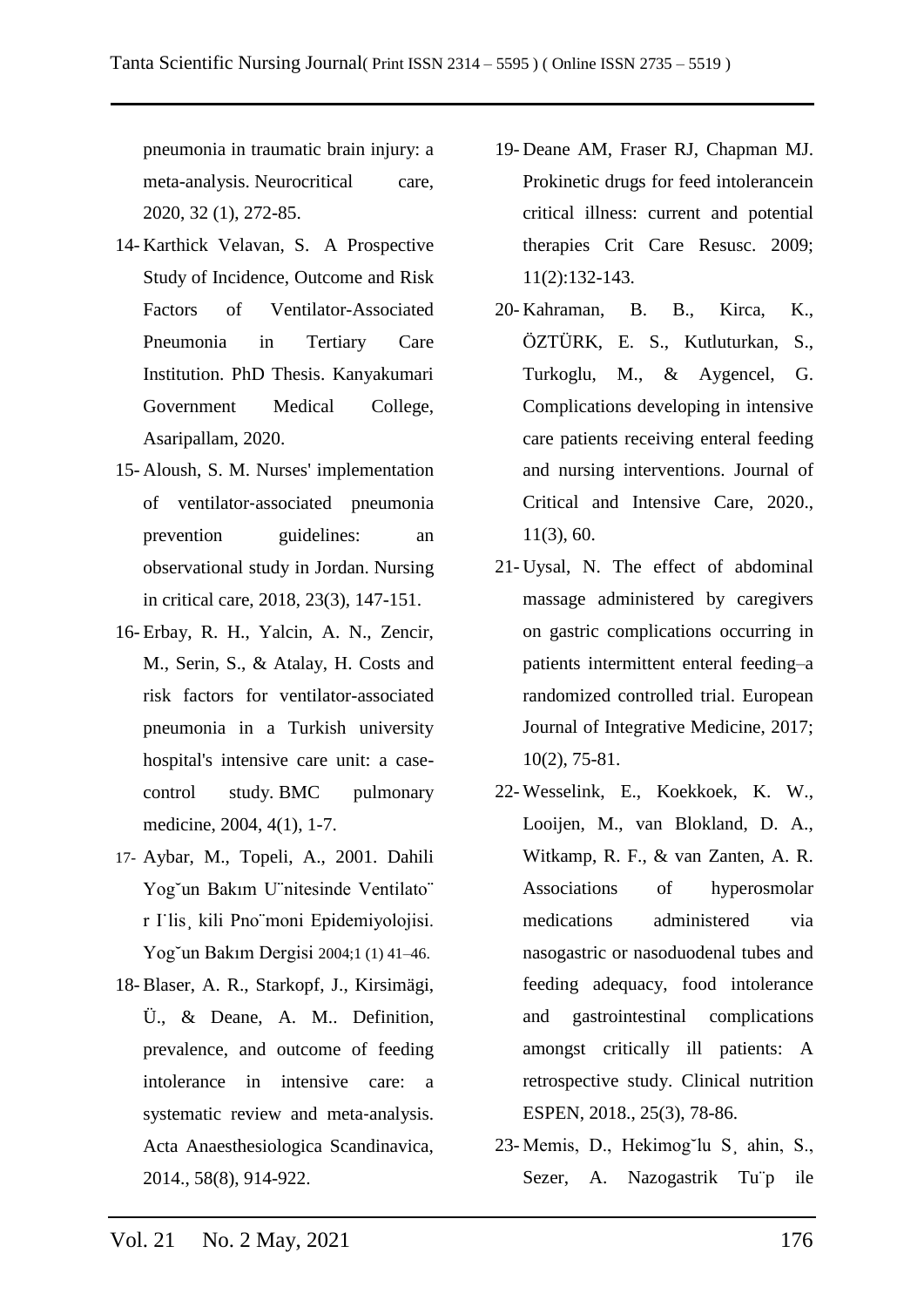Beslenme Sırasında Gelis en Duodenal Nekroz: Olgu Sunumu. Balk. Med. J. 2007 ;24 (3) 252–255

- 24- Singer, P., Blaser, A. R., Berger, M. M., Alhazzani, W., Calder, P. C., Casaer, M. P & Bischoff, S. C. ESPEN guideline on clinical nutrition in the intensive care unit. Clinical nutrition, 2019., 38(1), 48-79.1
- 25- Kozeniecki, M., & Fritzshall, R. Enteral nutrition for adults in the hospital setting. Nutrition in Clinical Practice, 2015., 30(5), 634-51.
- 26- Lamas, K., Graneheim, U.H., Jacobsson, C. Experiences of abdominal massage for constipation. J. Clin. Nurs. 2012; 21 (5–6) 757–65. [https://doi.org/10.1111/j.1365-](https://doi.org/10.1111/j.1365-2702.2011.03946.x) [2702.2011.03946.x](https://doi.org/10.1111/j.1365-2702.2011.03946.x)
- 27- Dehghan, M., Malakoutikhah, A., Heidari, F. G., & Zakeri, M. A. The Effect of Abdominal Massage on Gastrointestinal Functions: a Systematic Review. Complementary therapies in medicine, 2020., 54(7): 102553.
- 28- McClurg, D., Hagen, S., Hawkins, S., & Lowe-Strong, A. Abdominal massage for the alleviation of constipation symptoms in people with multiple sclerosis: a randomized controlled feasibility study. Multiple

Sclerosis Journal, 2011.,17(2),223-33. [http://dx.doi.org/10.1177/1352458510384899.](http://dx.doi.org/10.1177/1352458510384899)

- 29- Lamas, K., Lindholm, L., Engstrom, B., Jacobsson, C. Abdominal massage for people with constipation: a cost utility analysis. J. Adv. Nurs. 2010; 66 (8) 1719–1729, [http://dx.doi.org/](http://dx.doi.org/%2010.1111/j.1365-%202648.2010.05339.x)  10.1111/j.1365- [2648.2010.05339.x.](http://dx.doi.org/%2010.1111/j.1365-%202648.2010.05339.x)
- 30- Rohm, K.D., Schollhorn, T., Boldt, J., Wolf, M., Papsdorf, M., Piper, S.N. Nutrition support and treatment of motility disorders in critically ill patients – results of a survey on German intensive care units. Eur. J. Anaesthesiol. 2008; 25 (1) 58–66, http://dx.doi.org/10.1017/ S0265021507002657.
- 31- El-Feky, H. A. A., & Ali, N. S. Effect of abdominal massage on gastric residual volume among critically ill patients at Cairo University Hospitals. International Academic Journal of Health, Medicine and Nursing, 2020., 2 (1): 36-53
- 32- Ayas, S., Leblebici, B., Sozay, S., Bayramoglu, M., Niron, E.A. The effect of abdominal massage on bowel function in patients with spinal cord injury. Am. J. Phys. Med. Rehabil. 2006; 85 (12) 951–55, http:// dx.doi.org/10.1097/01.phm.00002476 49.00219.c0.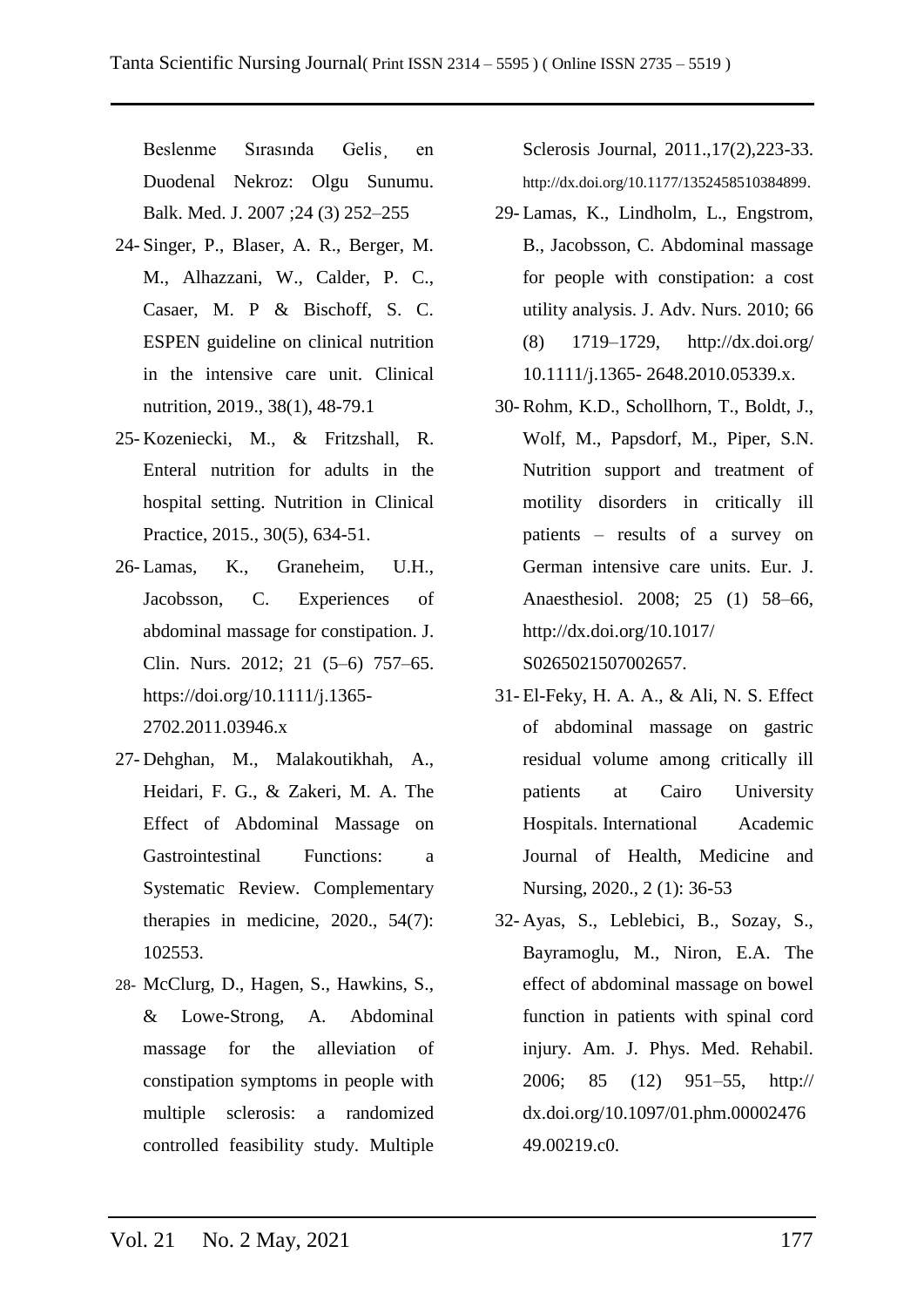- 33- Pyszora, A., & Krajnik, M. The role of physiotherapy in palliative care for the relief of constipation—a case report. Advances in Palliative Medicine, 2010., 9(2), 45-47.
- 34- Sinclair, M. The use of abdominal massage to treat chronic constipation. 2011 ;15 (4) 436–45, http://dx.doi.org/ 10.1016/j.jbmt.2010.07.007
- 35- Smeltzer, S. C., Bare, B. G., Hinkle, J. L., Cheever, K. H., Townsend, M. C., & Gould, B. Brunner and Suddarth's textbook of medicalsurgical nursing 10th edition. Philadelphia: Lipincott Williams & Wilkins. 2020.
- 36- Lambden, S., Laterre, P. F., Levy, M. M., & Francois, B. The SOFA score development, utility and challenges of accurate assessment in clinical trials. Critical Care. 2019; 23. (1): 1-9.
- 37- Kane SP. Sequential Organ Failure Assessment (SOFA) Calculator. Clin Calc. Updated December 20, 2018. Accessed June 5, 2021. Available at https://clincalc.com/IcuMortality/SOF A.aspx
- 38- Reith, F. C., Synnot, A., van den Brande, R., Gruen, R. L., & Maas, A. I. Factors influencing the reliability of the Glasgow Coma Scale: a systematic review. Neurosurgery., 2017 80(6), 829-39.
- 39- Warren, M. J. E.-b.n. Abdominal massage may decrease gastric residual volumes and abdominal circumference in critically ill patients. 2016; 19(3): 76-76.
- 40- Abdelhafez, A. I., &AbdElnaeem, M. M. Effect of Abdominal Massage on Gastrointestinal Complications and Intra-Abdominal Pressure of Critical-Enteral-Feed Patients: A Randomized Control Trial. Journal of Health, Medicine and Nursing. 2019; 64(7), 33-41
- 41- Mohamed, E. E., &AbdAlla, A. E. D. A. Clinical pulmonary infection score and C-reactive protein in the prediction of early ventilator associated pneumonia. Egyptian Journal of Chest Diseases and Tuberculosis, 2013;62(3): 453-458
- 42- Fernando, S. M., Tran, A., Cheng, W., Klompas, M., Kyeremanteng, K., Mehta, S& Rochwerg, B. Diagnosis of ventilator-associated pneumonia in critically ill adult patients—a systematic review and meta-analysis. Intensive care medicine. 2020., 46(6), 1170-1179.
- 43- Parks, N. A., Magnotti, L. J., Weinberg, J. A., Zarzaur, B. L., Schroeppel, T. J., Swanson, J. M& Croce, M. A. Use of the clinical pulmonary infection score to guide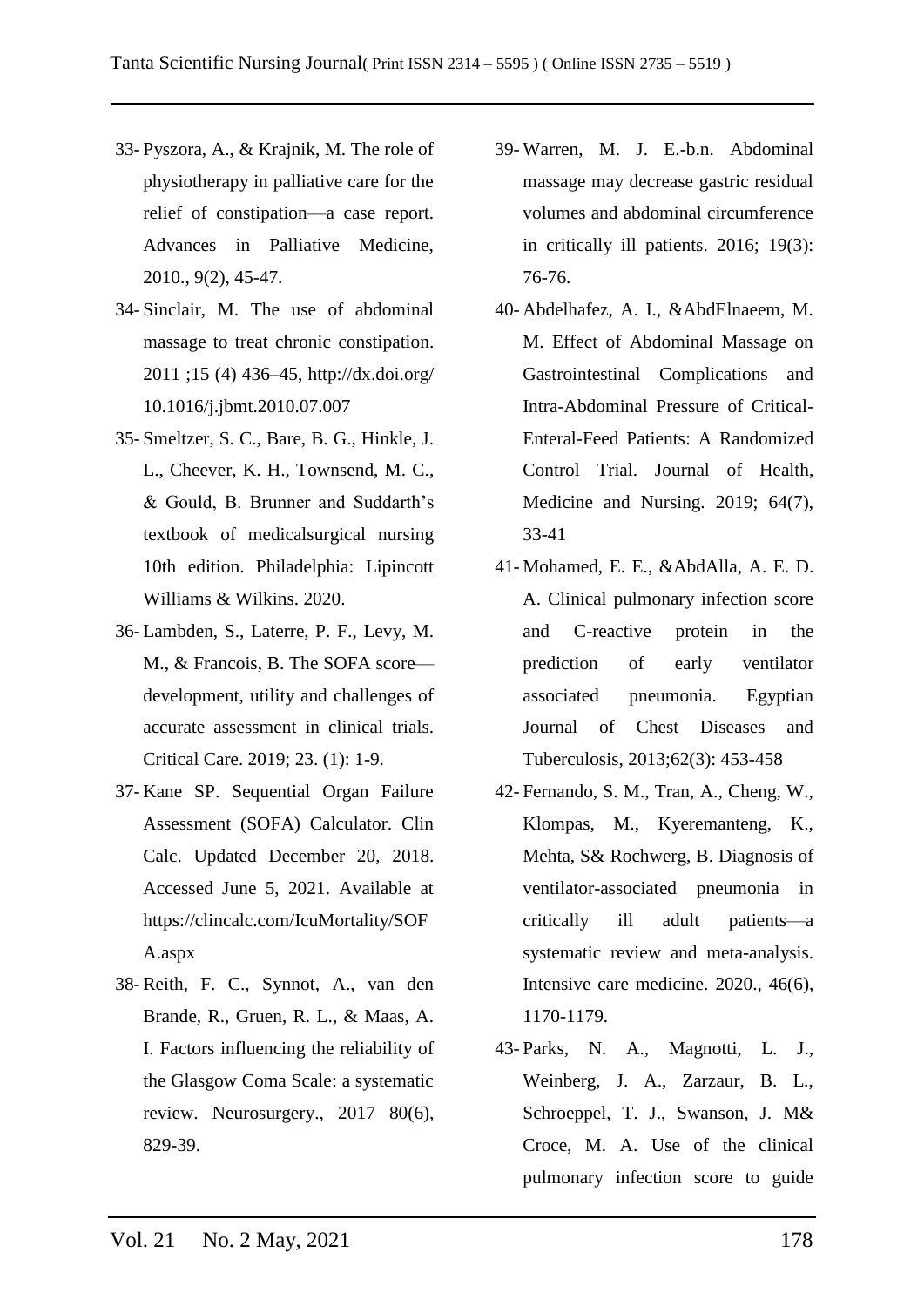therapy for ventilator-associated pneumonia risks antibiotic overexposure in patients with trauma. Journal of Trauma and Acute Care Surgery. 2012., 73(1), 52-59. Available at : https://www.mdcalc. com/clinical-pulmonary-infectionscore-cpis-ventilator-associatedpneumonia-vap

- 44- Rosbolt MB, Sterling ES, Fahy BG. The utility of the clinical pulmonary infection score. J Intensive Care Med. 2009; 24 (1): 26-34. Available at: doi: 10.1177 / 0885066608327097. Epub 2008 Nov 19. Review. PubMed ID: 19019839
- 45- Dehghan, M., Mehdipoor, R., & Ahmadinejad, M. Does abdominal massage improve gastrointestinal functions of intensive care patients with an endotracheal tube? a randomized clinical trial. Complementary therapies in clinical practice, 2018.,30(1): 122-128.
- 46- Gerstman B Burt: Basic biostatistics, Statistics for public health practice. Jones and Bartlet publisher, Inc, 6339 Ormindale Way, Mississauga, Ontario L5V 1J, Canada, 2008.
- 47- Dehghan, M., Poor, A. F., Mehdipour-Rabori, R., & Ahmadinejad, M. Effect of abdominal massage on prevention of aspiration in intubated and enterally

fed patients: A randomized controlled trial. Journal of Complementary and Integrative Medicine, 2020., 17(3):1- 7. available at: [https://doi.org/10.1515/j](https://doi.org/10.1515/)cim-2017- 0124

- 48- Elpasiony N .M, Mohamed L. Ak, Abdel-hamid A. M&. Mohamed S.S. Impact of Abdominal Massage on Ventilator-Associated Pneumonia among Patients with Enteral Feeding. International Congress Health Care Professionals' Innovations towards Excellence in Enhancing Quality Health Care 18th – 19th .2017:56-65.
- 49- Ferreira FL, Bota DP, Bross A, et al. Serial evaluation of the SOFA score to predict outcome in critically ill patients. JAMA. 2001;286(14):1754- 58. available at: DOI: https://doi.org/10.1001/jama.286.14.1754
- 50- Elbilgahy, A., Ouda, W., Elassmy, M., and Hashem, S. Effect of Implementing Training Program for Nurses' on Prevention of Pediatric Ventilator associated Pneumonia. Mansoura Nursing Journal (MNJ),2015.,2(2):59-70. available at: https://mnj.journals.ekb.eg/article\_149 121\_475351e5a06651de2628cd616fa3 2e8f.pdf
- 51- Yaghoubinia, F., Tabatabaei, S., Jahantigh, M., &Mohammadi, P.